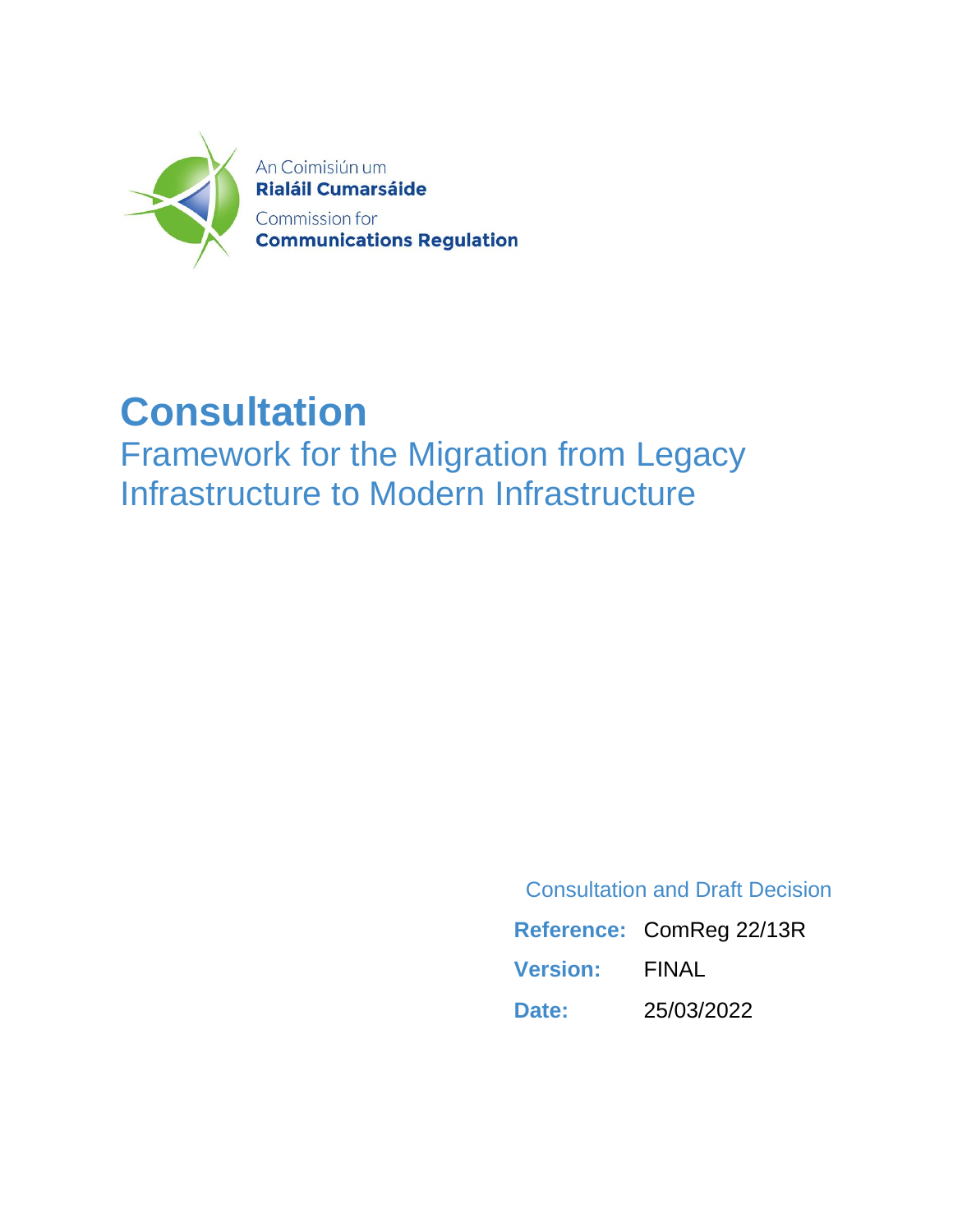## **Additional Information**

| Document No: | 22/13R     |
|--------------|------------|
| Date:        | 25/03/2022 |

### **Legal Disclaimer**

This Consultation is not a binding legal document and also does not contain legal, commercial, financial, technical or other advice. The Commission for Communications Regulation is not bound by it, nor does it necessarily set out the Commission's final or definitive position on particular matters. To the extent that there might be any inconsistency between the contents of this document and the due exercise by it of its functions and powers, and the carrying out by it of its duties and the achievement of relevant objectives under law, such contents are without prejudice to the legal position of the Commission for Communications Regulation. Inappropriate reliance ought not therefore to be placed on the contents of this document.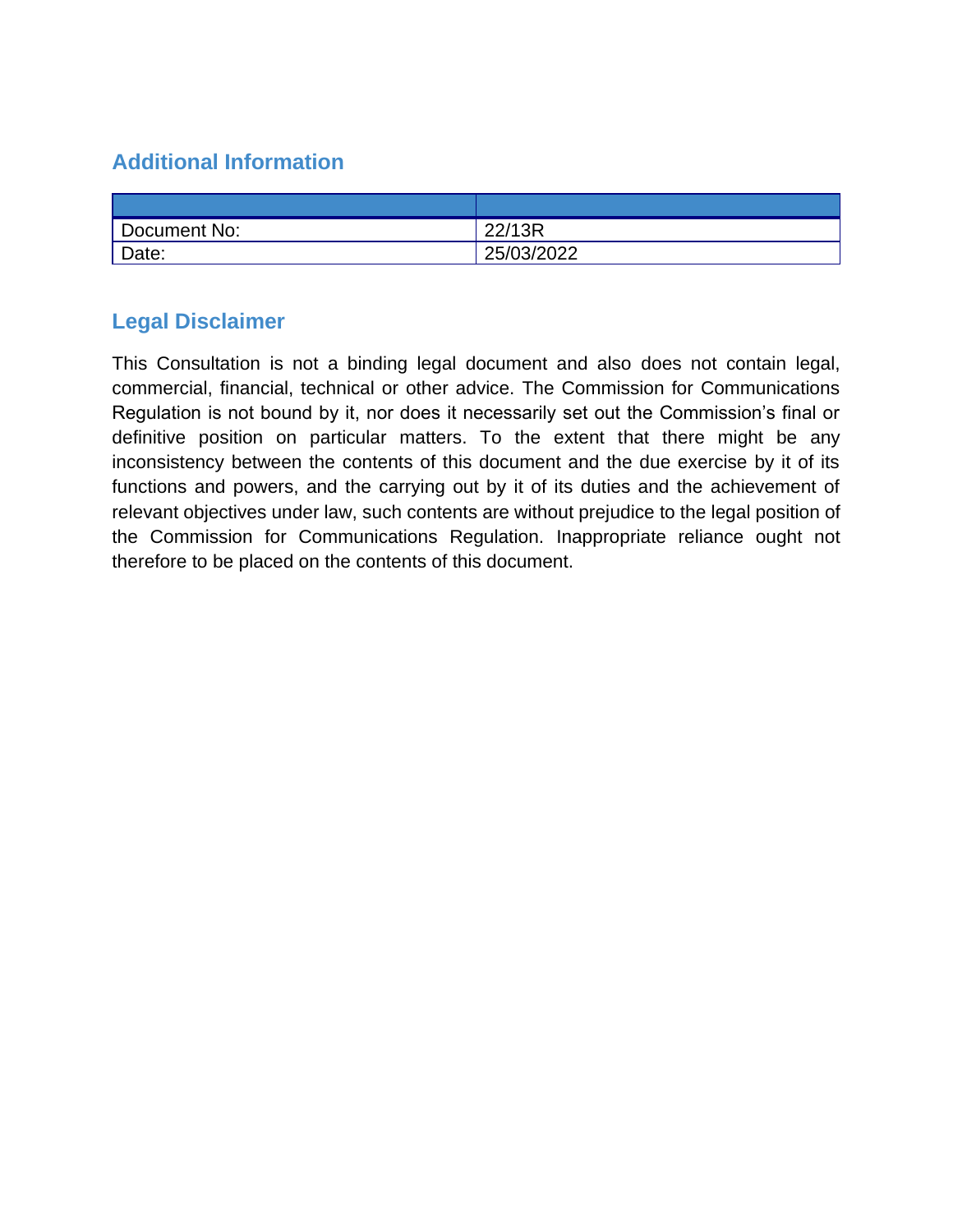## **Table of Contents**

|                |     | Page                                                                         |  |
|----------------|-----|------------------------------------------------------------------------------|--|
| 1              |     |                                                                              |  |
|                | 1.1 |                                                                              |  |
|                | 1.2 |                                                                              |  |
|                | 1.3 |                                                                              |  |
| $\overline{2}$ |     |                                                                              |  |
|                | 2.1 |                                                                              |  |
|                | 2.2 |                                                                              |  |
|                | 2.3 |                                                                              |  |
| 3              |     |                                                                              |  |
|                | 3.1 |                                                                              |  |
|                | 3.2 |                                                                              |  |
|                | 3.3 |                                                                              |  |
|                | 3.4 |                                                                              |  |
|                | 3.5 | Transparency: Access Seeker and End-user Communications  26                  |  |
| 4              |     |                                                                              |  |
|                | 4.1 |                                                                              |  |
|                | 4.2 |                                                                              |  |
|                | 4.3 |                                                                              |  |
|                | 4.4 |                                                                              |  |
|                | 4.5 |                                                                              |  |
|                | 4.6 | Protecting end-users and Access Seekers throughout the Migration process. 44 |  |
|                | 4.7 |                                                                              |  |
| 5              |     |                                                                              |  |
|                |     |                                                                              |  |
|                |     |                                                                              |  |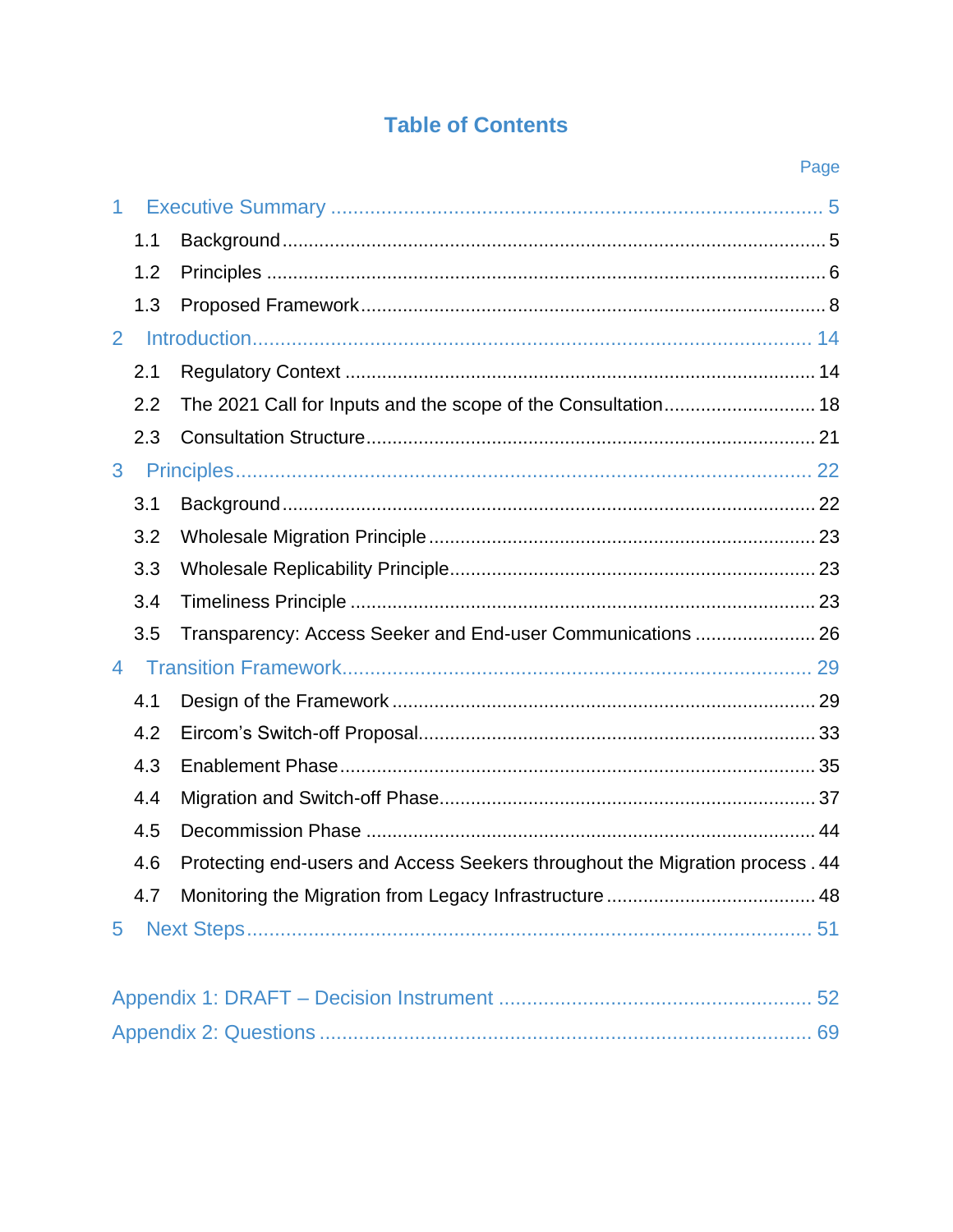# **Table of Figures**

| Pan<br>е |
|----------|

| Figure 2: Migration and Switch-off Phase (per legacy exchange area)  10                 |
|-----------------------------------------------------------------------------------------|
| Figure 3: Overview of key proposed conditions to be met in the Migration and Switch-off |
| Figure 4: Summary of Information to be provided to ComReg and Access Seekers 12         |
|                                                                                         |
| Figure 6: Summary of Information to be provided to ComReg and Access Seekers 27         |
|                                                                                         |
|                                                                                         |
| Figure 9: Migration and Switch-off Phase (per legacy exchange area)  38                 |
| Figure 10: Overview of key proposed conditions to be met in the Migration and Switch-   |
| Figure 11: Non-standard connection costs where Stop Sell is implemented 47              |
| Figure 12: Non-standard connection costs where Stop Sell is not implemented 48          |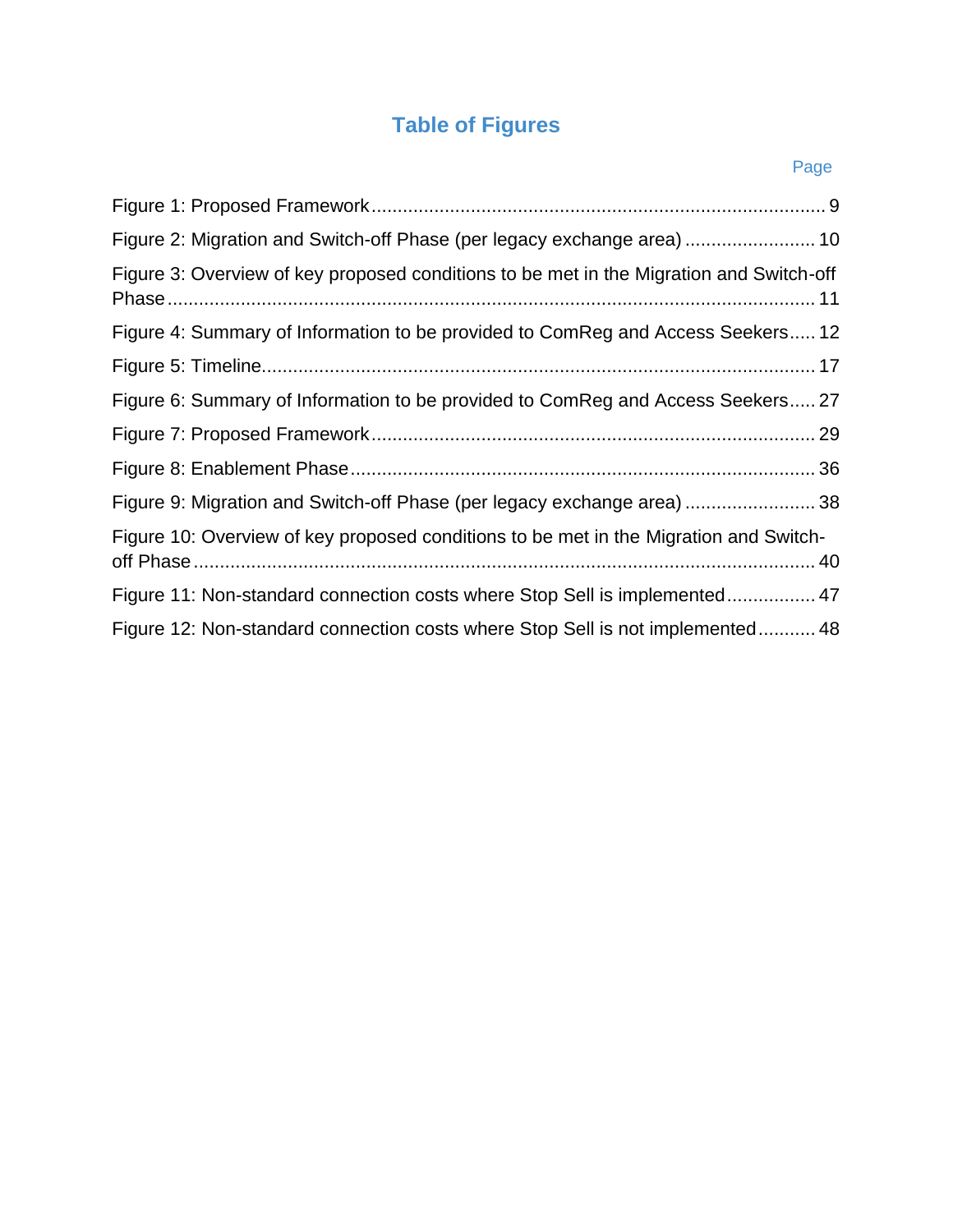### **Chapter 1**

# <span id="page-4-0"></span>**1 Executive Summary**

## <span id="page-4-1"></span>**1.1 Background**

- 1.1 On 4 March 2021, Eircom shared with the Commission for Communications Regulation ('**ComReg**'), and also published on its website, a white paper entitled "Copper switch-off: Leaving a legacy for the Future"<sup>1</sup> (the '**White Paper**') in which Eircom signalled its intent to migrate copper-based services to largely fibre-based networks and ultimately switch off its copper access network. On 9 April 2021, ComReg published Information Notice 21/35<sup>2</sup> welcoming Eircom's initiative and confirming that ComReg would engage with Eircom and other stakeholders on this important matter and would consult publicly in due course.
- 1.2 This engagement takes place against the background of Eircom's designation as having Significant Market Power ('**SMP**') in the markets for Wholesale Local Access and Wholesale Central Access, $3$  Fixed Access and Call Origination<sup>4</sup> and Wholesale High Quality Access.<sup>5</sup> Under the obligations imposed on it following its designation as SMP operator on those markets, Eircom is required not to withdraw access to facilities already granted without the prior approval of ComReg and in accordance with terms and conditions as may be determined by ComReg. Furthermore Article 81 of the European Electronic Communications Code (the **'Code**'),<sup>6</sup> which has yet to be transposed in Irish law but which ComReg expects will be transposed by the time ComReg completes the consultation and publishes a final decision, sets out a number of requirements in respect of migration from legacy infrastructure.

<sup>1</sup> [https://www.openeir.ie/wp-content/uploads/2021/03/White-paper\\_Leaving-a-Legacy.pdf.](https://www.openeir.ie/wp-content/uploads/2021/03/White-paper_Leaving-a-Legacy.pdf)

<sup>&</sup>lt;sup>2</sup> ComReg - Eircom Correspondence on Copper Switch Off, Information Notice, ComReg 21/35, dated 9 April 2021.

<sup>&</sup>lt;sup>3</sup> "Market Review Wholesale Local Access (WLA) provided at a Fixed Location Wholesale Central Access (WCA) provided at a Fixed Location for Mass Market Products", ComReg Document 18/94, Decision D10/18, 19 November 2018. See also ComReg Decision D10/21, ComReg 21/120, November 2021.

<sup>4</sup> "Market Review Wholesale Fixed Voice Call Origination and Transit Markets", ComReg Document 15/82, Decision D05/15, 24 July 2015. See also Consultation 22/10, 14 February 2022, proposing to deregulate all FACO markets.

<sup>&</sup>lt;sup>5</sup> "Market Analysis – Wholesale High Quality Access at a Fixed Location", ComReg Decision D03/20, ComReg 20/06, 24 January 2020.

<sup>6</sup> Directive (EU) 2018/1972 of the European Parliament and of the Council of 11 December 2018 establishing the European Electronic Communications Code (L 321/165), dated 17 December 2018.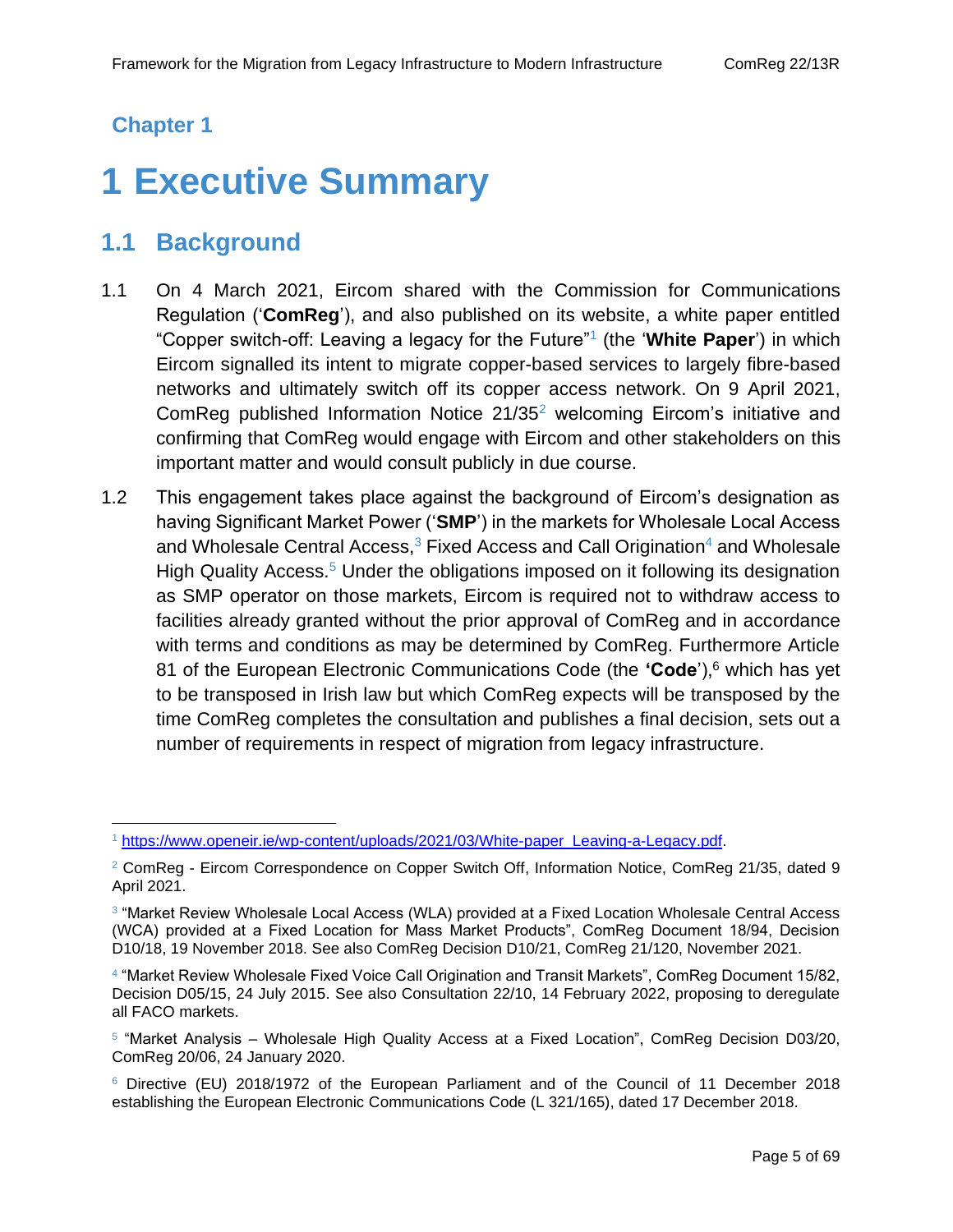- 1.3 On 3 August 2021, ComReg published Call for Inputs, entitled "*Migration from Legacy Infrastructure to Modern Infrastructure: Call for Inputs*" (the '**2021 Call for Inputs**').<sup>7</sup> The 2021 Call for Inputs suggested possible key principles to govern copper switch-off from both a wholesale and retail perspective as well as possible principles for a framework governing Migration from Legacy Infrastructure to Modern Infrastructure and the requirements to be met in these respects by Eircom as an SMP operator. Submissions were received from seven stakeholders: ALTO, BT, Eircom, NBI, SIRO, Sky and Vodafone (the '**Respondents**').
- 1.4 With the benefit of the responses to the 2021 Call for Inputs, this Consultation provides ComReg's proposal for a framework that would apply throughout Eircom's transition from Legacy Infrastructure to Modern Infrastructure for so long as it is designated with SMP on relevant markets (the '**Framework**'). The proposed Framework sets out the minimum standard of requirements for Eircom and includes the principles and conditions which Eircom must comply with before Eircom may withdraw copper-based telecommunications services and switch-off its copper network.
- 1.5 While the Framework reflects the principles articulated in ComReg's 2021 Call for Inputs, amended as appropriate based on the responses received, not all matters considered in the Call for Inputs or in the inputs provided by Respondents fall within the scope of this Consultation. This is the case in respect of matters raised generally in respect of existing price controls as well as existing rules for consumer protection or universal service regulation including the universal service obligation ('**USO**') and end-user protection measures. ComReg in particular does not propose to amend relevant applicable price controls as part of this Consultation.

## <span id="page-5-0"></span>**1.2 Principles**

- 1.6 Migration from Legacy Infrastructure to Modern Infrastructure will result in the withdrawal, switch-off and, ultimately, the decommissioning of regulated Legacy Infrastructure-based services. In considering the appropriate Framework, ComReg's objective is to create the conditions for a successful transition ensuring that migration does not adversely affect wholesale and retail competition and the interests of end-users while being mindful of not inhibiting the retirement of that network.
- 1.7 Under Article 81(2) of the Code, the National Regulatory Authority (the '**NRA'**) is required to ensure that the decommissioning or replacement process includes a transparent timetable and conditions, including an appropriate notice period for

 $7$  Migration from Legacy Infrastructure to Modern Infrastructure: Call for Inputs, ComReg 21/78, dated 3 August 2021.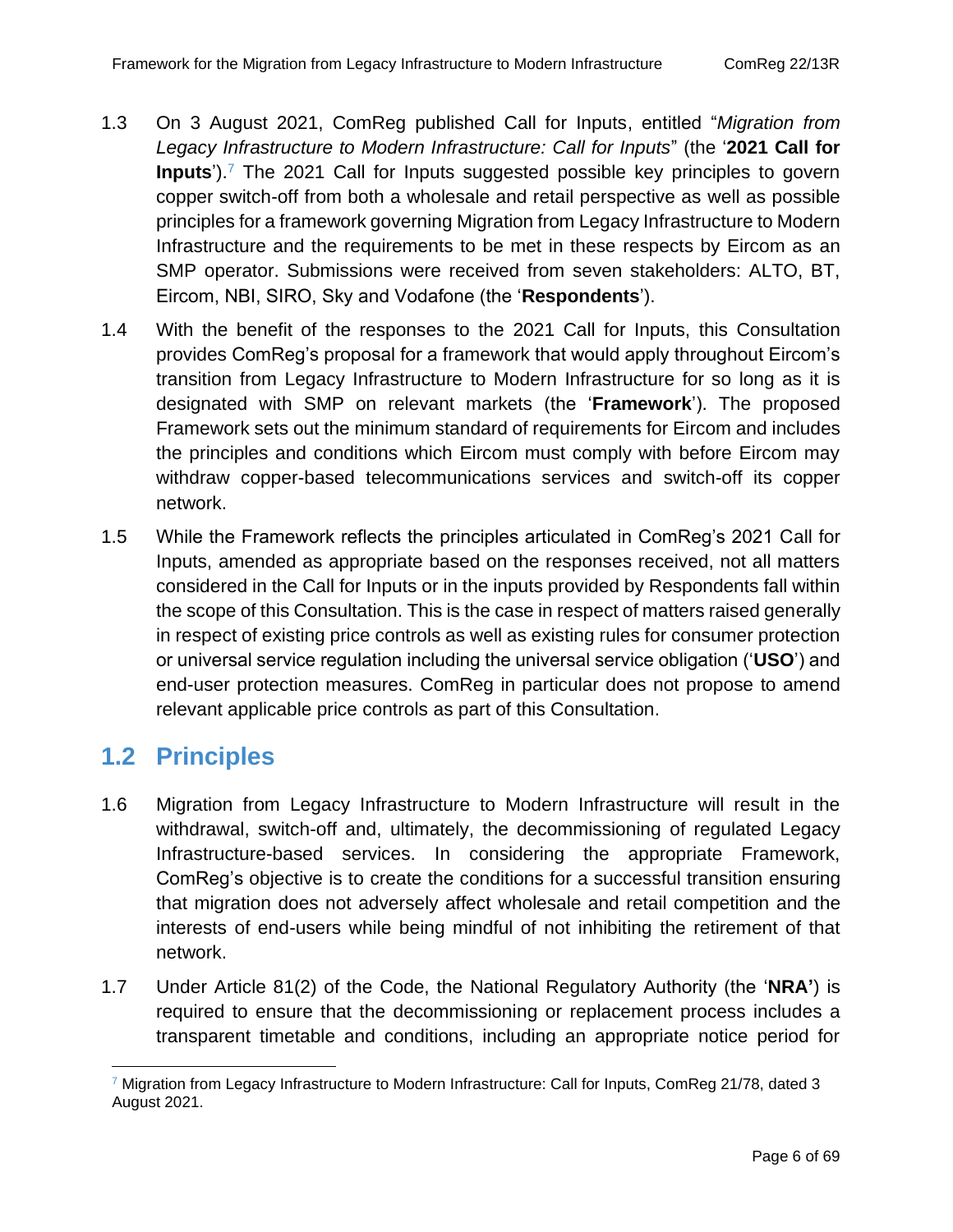transition, and establishes the availability of alternative products of at least comparable quality providing access to the upgraded network infrastructure substituting the replaced elements if necessary to safeguard competition and the rights of end-users.

- 1.8 ComReg proposes that the Framework is organised around transition phases allowing for progressive migration and withdrawal of obligations. The Framework proposed reflects Eircom's underlying principle in its White Paper that transition will occur legacy exchange area by legacy exchange area. This will ensure that transition may commence as soon as a legacy exchange area has Modern Infrastructure available (within the conditions set out under the Framework) and not be delayed until rollout is completed in full. ComReg defines the legacy exchange area by reference to each of Eircom's approximately 1,200 legacy exchanges where its copper access network is terminated on a Main Distribution Frame ('**MDF**') or equivalent (including a Remote Subscriber Unit ('**RSU**')).
- 1.9 ComReg proposes for determining whether access to Modern Infrastructure is available and accordingly, migration may proceed, that Modern Infrastructure is defined as consisting of:
	- Eircom's modern infrastructure, which includes Fibre to the Home ('**FTTH**')<sup>8</sup> and other alternative modern technology used by Eircom (if applicable); and
	- The National Broadband Ireland ('**NBI'**) FTTH network.

Note that Modern Infrastructure may not necessarily consist of FTTH in all instances. It is not proposed that Eircom be required to develop Alternative Comparable Products ('**ACP**s') on other FTTH networks. The premises in scope for the transition Framework are those which have ceased in-situ copper lines or active copper-based services

1.10 A keystone of the proposed framework is that copper switch-off should only take place once all premises that are currently served by Eircom's copper network have access to Modern Infrastructure, be it Eircom's or the NBI Network. ComReg recognises, however, that there may be circumstances where it would not be appropriate to delay copper switch-off although some premises do not have access to Eircom's or NBI's Modern Infrastructure. These circumstances include where premises are derelict, for example, or where they are passed by an alternative FTTH network offering wholesale access. In those circumstances Eircom may seek ComReg's approval to proceed with copper switch-off transition.

<sup>8</sup> Also known as Fibre to the Premises ('**FTTP**').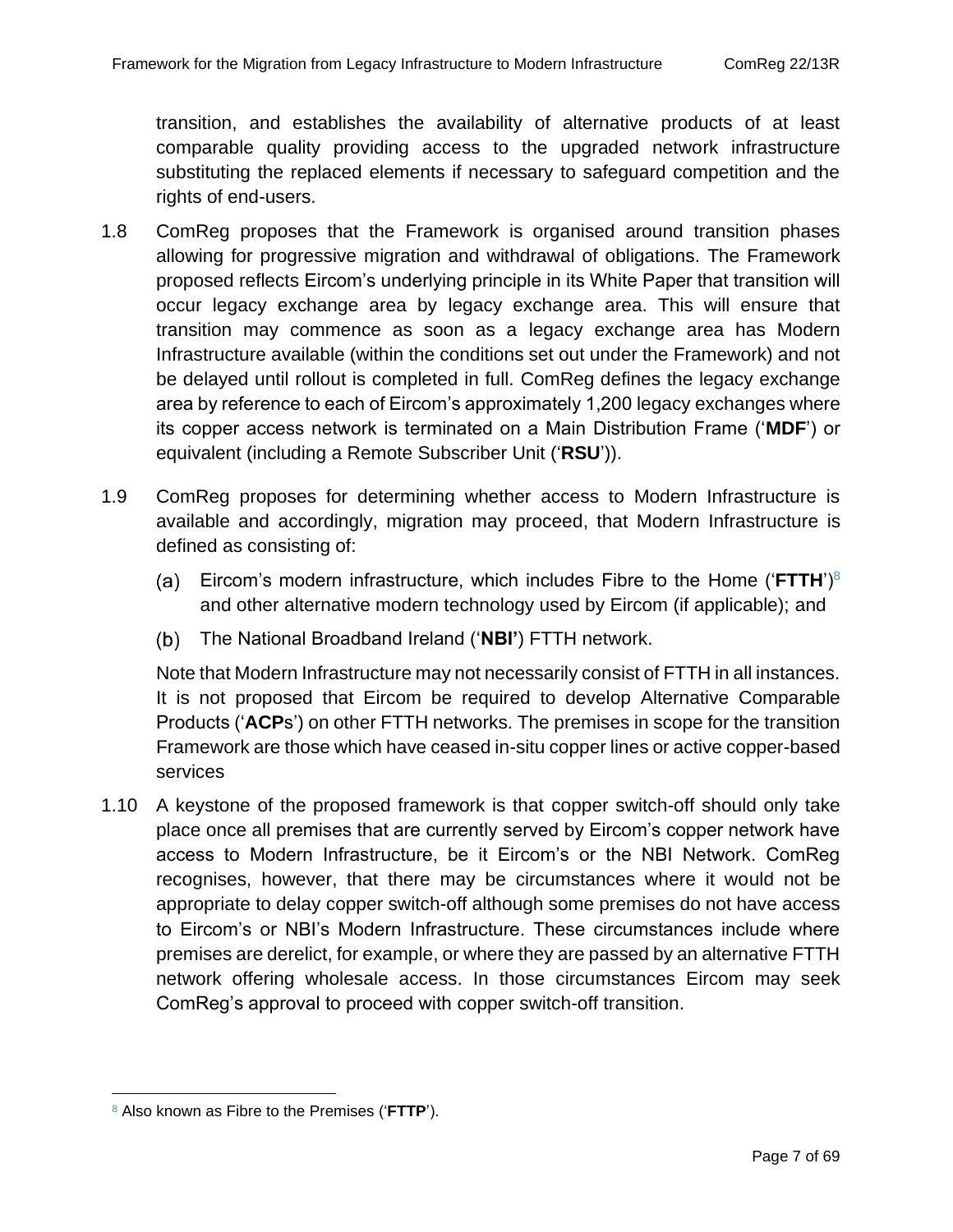- 1.11 In order that competition is safeguarded and end-user rights protected, it is essential that there is a clear understanding on the part of Access Seekers as to what Eircom's plans for transition are (on a legacy exchange by legacy exchange basis) with sufficient notice that they themselves can plan accordingly and communicate appropriately with their customers. Timely communication of information to Access Seekers, end-users and other stakeholders will be key to a successful transition to Modern Infrastructure.
- 1.12 ComReg, however, does not believe that communications by Eircom to end-users who are not its retail customers are appropriate. ComReg proposes to set a rule as part of the transition Framework that Eircom shall not contact directly end-users who are not its direct customers (customers of Eir Retail) and that all required communications are to be undertaken by the end-users' own retail service provider ('**RSP'**). For the avoidance of doubt, Eircom would not be prevented from engaging in general information campaigns to ensure the general public understands the concept and timing of the transition.
- 1.13 This Consultation does not include a set of rules or guidance on the Retail principles set out in the 2021 Call for Inputs. Retail aspects of the transition will be the subject of a separate publication.

### <span id="page-7-0"></span>**1.3 Proposed Framework**

- 1.14 The proposed Framework is designed to enable Access Seekers to:
	- understand Eircom's process for withdrawal of a legacy-based services, and how this will affect them and end-users;
	- (b) have access to information about ACPs available to them and their end-users;
	- have confidence that the ACPs provide comparable functionality and are available at comparable prices to the legacy-based services;
	- have a modern comparable service installed (where their end-user wishes to migrate from a legacy-based service); and
	- have reasonable time to prepare for a proposed withdrawal of the legacybased services.

#### **Phases**

1.15 ComReg proposes that the starting point of the transition process is by way of a proposal by Eircom ('**Eircom's Switch-off Proposal**') providing ComReg with information on how Eircom plans to migrate from its legacy network to a modern network. When ComReg has analysed Eircom's Switch-off Proposal and confirms it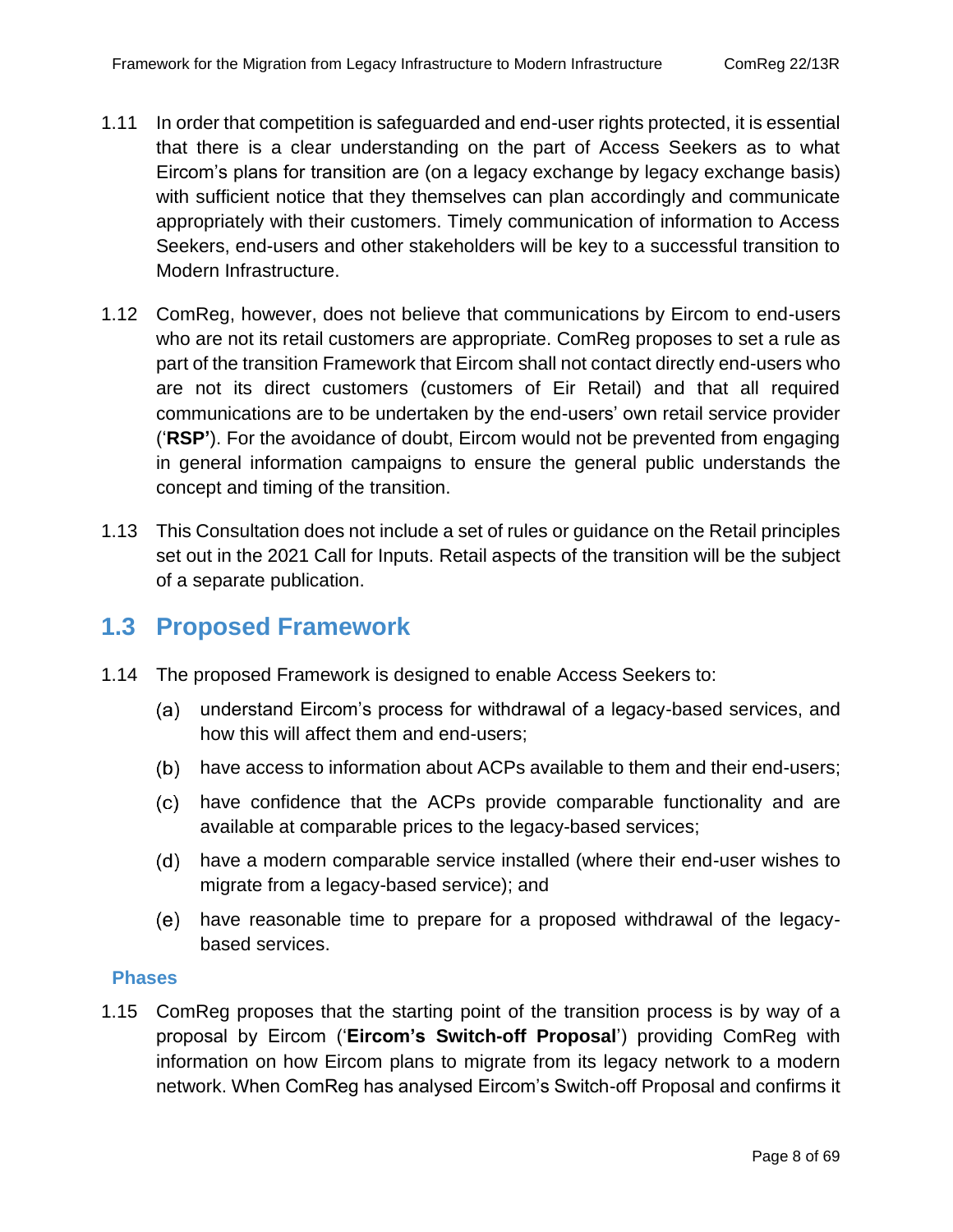fulfils the Framework conditions arising from this Consultation, ComReg will approve it, at which point Eircom's Switch-off Proposal becomes Eircom's switch-off plan (the '**Switch-off Plan'**).

- 1.16 The proposed Framework for the transition from Legacy Infrastructure to Modern Infrastructure (illustrated in [Figure 1](#page-8-0) below), consists of three phases:
	- Enablement Phase; (a)
	- $(b)$ Migration and Switch-off Phase; and
	- $(c)$ Decommission Phase.
- 1.17 The purpose of the Enablement Phase would be for Eircom to develop the required new ACPs (where applicable) and to ensure that Eircom provides Access Seekers with the opportunity to successfully trial and migrate end-users to new ACPs.
- 1.18 The Enablement Phase is proposed to run in parallel to the Migration and Switchoff Phase.

<span id="page-8-0"></span>

#### **Figure 1: Proposed Framework**

1.19 The Migration and Switch-off Phase will ensure that the migration from the legacy infrastructure is conducted according to a transparent timetable and conditions, including an appropriate notice period for the transition. The migration and switchoff of legacy-based services will occur on a legacy exchange by legacy exchange basis. In the Migration and Switch-off Phase, ComReg proposes a four-milestone transition from legacy-based services. [Figure 2](#page-9-0) depicts the transition milestones and associated timelines, for a legacy exchange area, where Eircom chooses to implement a "Stop Sell" for legacy-based services. The concept of a Stop Sell is explained below.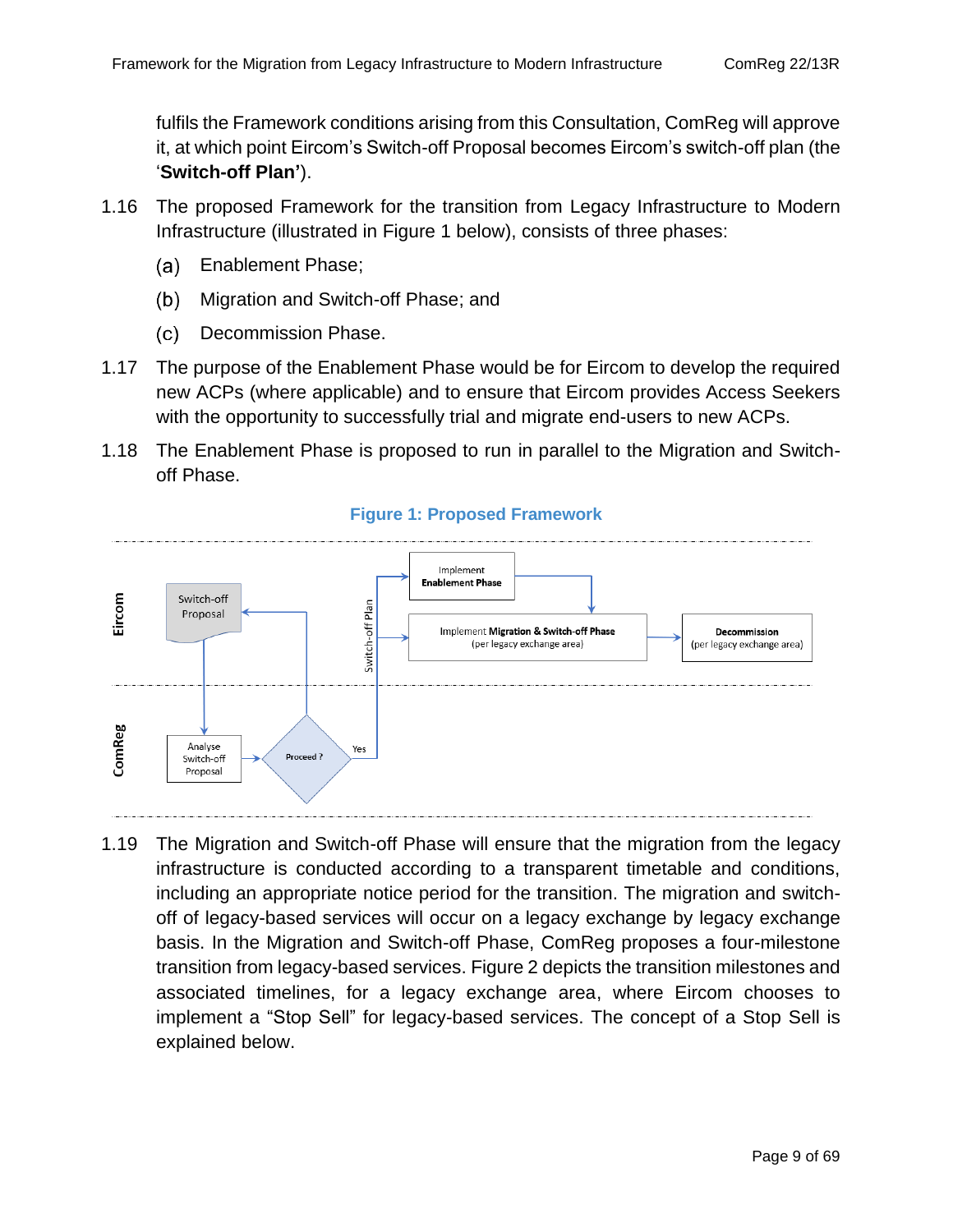

<span id="page-9-0"></span>

X Confirmation notice issued at least 3 months in advance of the confirmed Switch-off date

- 1.20 The proposed conditions to be met to trigger each milestone, in the Migration and Switch-off Phase, are summarised in [Figure 3](#page-10-0) below.
- 1.21 A key requirement of the proposed Framework is that transition may only begin where premises concerned have access to Modern Infrastructure by way of ACPs on Eircom's modern infrastructure or fibre-based services on NBI's network. An ACP:
	- (a) has at least equivalent features and performance as the legacy-based service;
	- (b) is delivered to the location of legacy-based service NTU, in the end-user's premises, at the FTTH standard connection charge;
	- (c) has at least service equivalence in terms of service delivery, service assurance, service availability, Service Level Agreements ('**SLA**s') and Key Performance Indicators ('**KPI**s');
	- (d) has at least service equivalence in terms of Quality of Service ('**QoS**'); and
	- (e) is of a comparable price to the legacy-based service it is mapped to.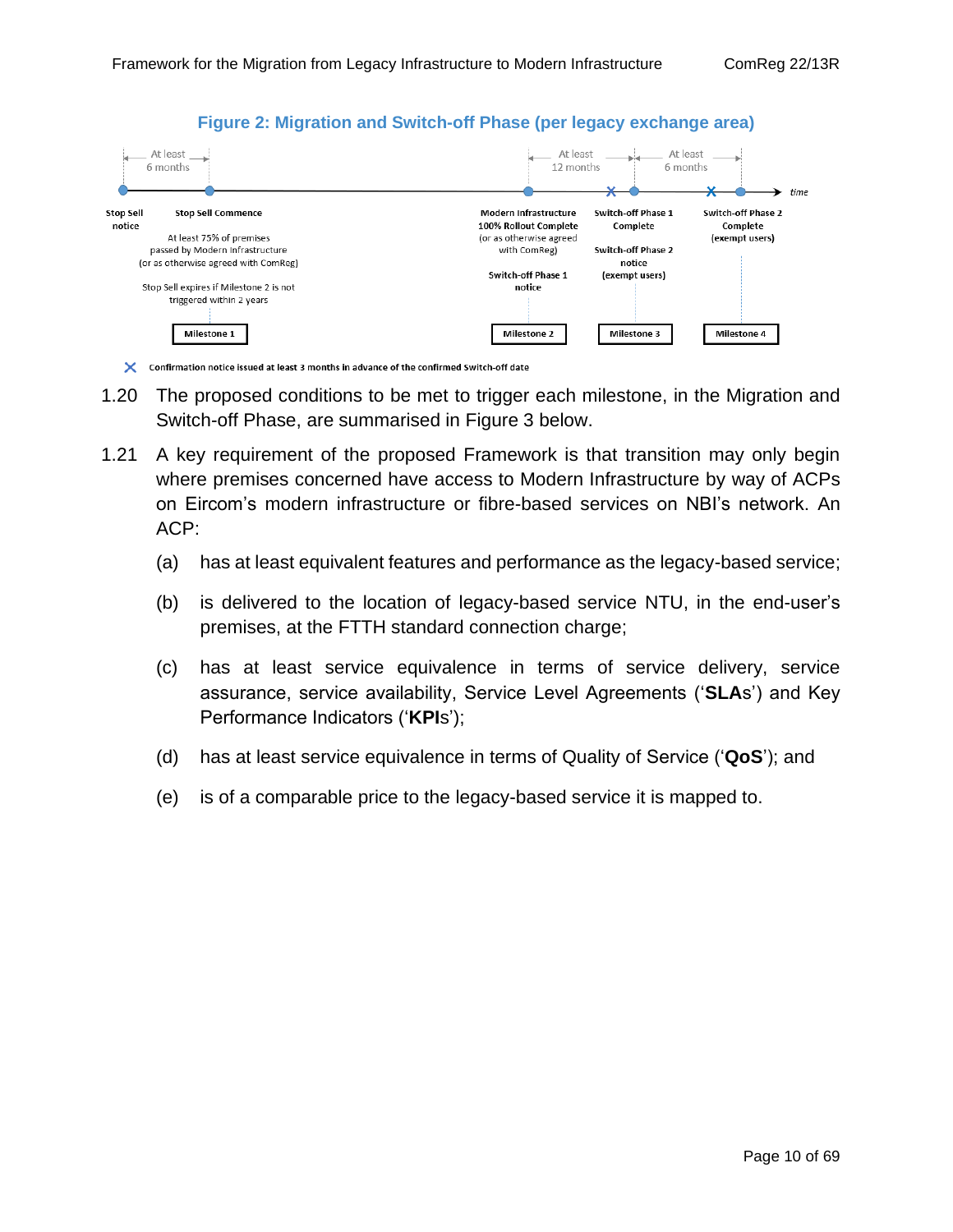#### <span id="page-10-0"></span>**Figure 3: Overview of key proposed conditions to be met in the Migration and Switch-off Phase**

| <b>ComReg Proposed Framework</b>                                                 |                                                                                                                                                                                                                                                                                                                                                                                                                                                                                      |                                                                                                                                                                                                                                                                                                                |                                                                                                                                                                                                                                                                                                                                                       |  |
|----------------------------------------------------------------------------------|--------------------------------------------------------------------------------------------------------------------------------------------------------------------------------------------------------------------------------------------------------------------------------------------------------------------------------------------------------------------------------------------------------------------------------------------------------------------------------------|----------------------------------------------------------------------------------------------------------------------------------------------------------------------------------------------------------------------------------------------------------------------------------------------------------------|-------------------------------------------------------------------------------------------------------------------------------------------------------------------------------------------------------------------------------------------------------------------------------------------------------------------------------------------------------|--|
| <b>Migration and</b><br><b>Switch-off Phase</b><br>(per legacy<br>exchange area) | Conditions to be met to trigger<br><b>Milestone</b>                                                                                                                                                                                                                                                                                                                                                                                                                                  | <b>Copper-based Product changes</b>                                                                                                                                                                                                                                                                            | <b>Notes</b>                                                                                                                                                                                                                                                                                                                                          |  |
| Milestone 1<br>(If Stop Sell<br>Implemented)                                     | At least 75% of premises in a legacy<br>exchange area (or as otherwise agreed<br>with ComReg) can order an alternative<br>comparable product ('ACP') provided on<br>Eircom's network - or fibre-based<br>service from NBI: and<br>At least 6-month notification prior to<br>implementation.<br>No change to copper service regulation<br>where Modern Infrastructure is not<br>available (i.e. end-user unable to order<br>an ACP from Eircom - or fibre-based<br>service from NBI). | Stop Sell applies to in-situ activation,<br>new copper-based connections and<br>changes to legacy-based service<br>features or switching RSP for existing<br>active copper-based services where<br>Modern Infrastructure is available.<br>Stop Sell expires if Milestone 2 is not<br>triggered within 2 years. | For premises impacted by the Stop Sell<br>and with ceased in-situ or active copper-<br>based services, non-standard<br>connection costs borne by Eircom if it<br>cannot deliver an ACP at the FTTH<br>standard connection charge (i.e. no<br>additional cost for ACP delivered to the<br>location of the legacy Network<br>Termination Unit ('NTU')). |  |
| <b>Milestone 2</b>                                                               | 100% of premises in a legacy exchange<br>area (or as otherwise agreed with<br>ComReg) can order an ACP provided on<br>Eircom's network - or fibre-based<br>service from NBI:<br>Access Seekers can register an end-user<br>as an exempt user;<br>Access Seekers receive at least 12-<br>month notification prior to Copper<br>Switch-off Phase 1:                                                                                                                                    | Copper service regulation continues to<br>apply for maintenance of legacy-based<br>services.                                                                                                                                                                                                                   | For premises with ceased in-situ or<br>active copper-based services, non-<br>standard connection costs borne by<br>Eircom if it cannot deliver an ACP at the<br>FTTH standard connection charge (i.e.<br>no additional cost for ACP delivered to<br>the location of the legacy NTU).                                                                  |  |
| <b>Milestone 3</b>                                                               | At least 3-month prior notification<br>confirming actual Copper Switch-off<br>Phase 1 (Milestone 3) date;<br>Access Seekers receive at least 6-month<br>notification prior to Copper Switch-off<br>Phase 2.                                                                                                                                                                                                                                                                          | Switch-off of legacy-based services for<br>non-exempt end-users; and<br>Copper service regulation continues to<br>apply for maintenance of copper-based<br>services to exempt end-users.                                                                                                                       |                                                                                                                                                                                                                                                                                                                                                       |  |
| <b>Milestone 4</b>                                                               | At least 3-month prior notification<br>confirming actual Copper Switch-off<br>Phase 2 (Milestone 4) date:                                                                                                                                                                                                                                                                                                                                                                            | Switch-off of legacy-based services for<br>exempt end-users                                                                                                                                                                                                                                                    |                                                                                                                                                                                                                                                                                                                                                       |  |

1.22 The concept of a "Stop Sell" was introduced by Eircom in its White Paper. It means an arrangement whereby end-users may not switch their legacy-based service to a different retailer (including Eir Retail) or make changes to their legacy-based service, if they have access to fibre-based services. Similarly, for new customers (on Eircom's network) Stop Sell applies where fibre-based services are available to order at the customers premises. Of course, all end-users remain free to choose products from other network operators or platforms as they see fit.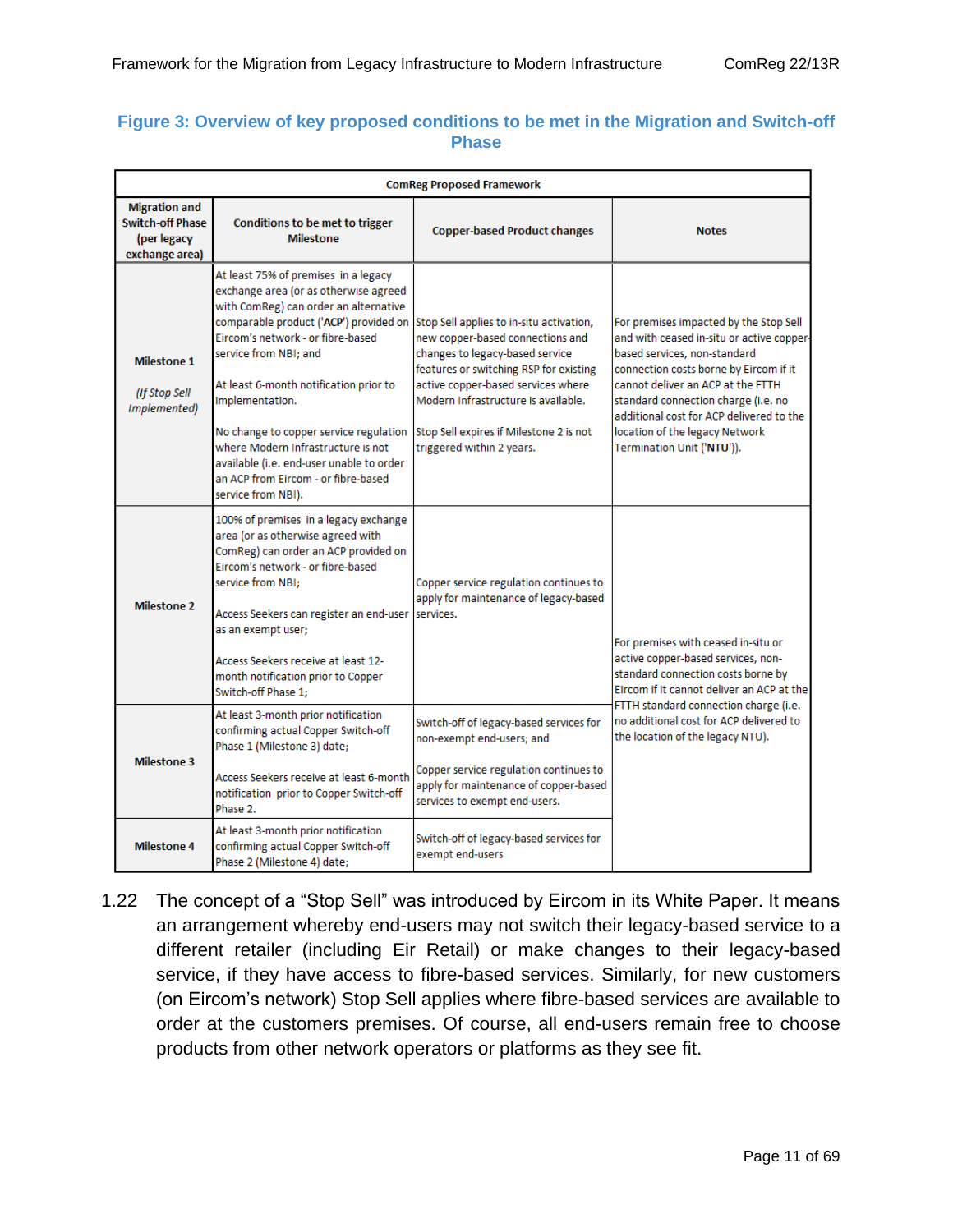- 1.23 ComReg proposes allowing, but not requiring, Eircom to apply a Stop Sell period. This means that Eircom would be free to move to Milestone 2 without any Stop Sell arrangement. In that case, the number of milestones reduces to three.
- 1.24 The Decommissioning Phase will ensure the legacy infrastructure is put in a permanent beyond-use state (on a legacy exchange by legacy exchange basis).
- 1.25 [Figure 4](#page-11-0) outlines a summary of the information which Eircom will be required to provide to ComReg and Access Seekers.

| Information provided by Eircom                                 | <b>ComReg</b> | <b>Access</b><br><b>Seekers</b> | <b>Timing</b>                                                                                                                                                                      |
|----------------------------------------------------------------|---------------|---------------------------------|------------------------------------------------------------------------------------------------------------------------------------------------------------------------------------|
| Switch-off Proposal                                            |               |                                 | As determined by Eircom                                                                                                                                                            |
| Switch-off Plan                                                |               | ✓                               | Eircom publish its Switch-off Plan, within one month,<br>following ComReg's confirmation that Eircom's Switch-<br>off Proposal fulfils the conditions of the proposed<br>Framework |
| Trial Report (resolution of issues)                            |               |                                 | End of trial stage (Enablement Phase)                                                                                                                                              |
| Information to monitor Migration and<br>Switch-off Phase       | ✓             |                                 | On a monthly basis, on the commencement of the<br>Migration and Switch-off Phase                                                                                                   |
| Information on premises not passed by<br>Modern Infrastructure |               |                                 | At least one month in advance of milestone 2                                                                                                                                       |
| <b>Exempt User Process</b>                                     |               |                                 | In advance of Milestone 2 (for first legacy<br>exchange(s)) of the Migration and Switch-off Phase                                                                                  |

#### <span id="page-11-0"></span>**Figure 4: Summary of Information to be provided to ComReg and Access Seekers**

1.26 In addition, in order to avoid that Access Seekers and end-users are left with no access following transition through no fault of their own, ComReg proposes two additional conditions, in respect of premises passed which may not be connected, and in respect of non-standard, premises-specific, connection costs.

#### **Premises passed may not be connected**

1.27 ComReg proposes that if Eircom informs Access Seekers that a premises is passed by Modern Infrastructure, but subsequently the premises cannot be served by the Modern Infrastructure, that Eircom would continue to provide a legacy-based service at that premises until such time as the Modern Infrastructure becomes accessible including for new connections, by way of a temporary legacy-based service ('**TLS**') to be delivered no later than ten working days (excluding any end-user delay time) from receipt of the TLS order.

#### **Non-standard, premises-specific, connection costs**

1.28 When a FTTH service is being delivered to a premises, there is sometimes work that needs to be completed on private property or within the curtilage of the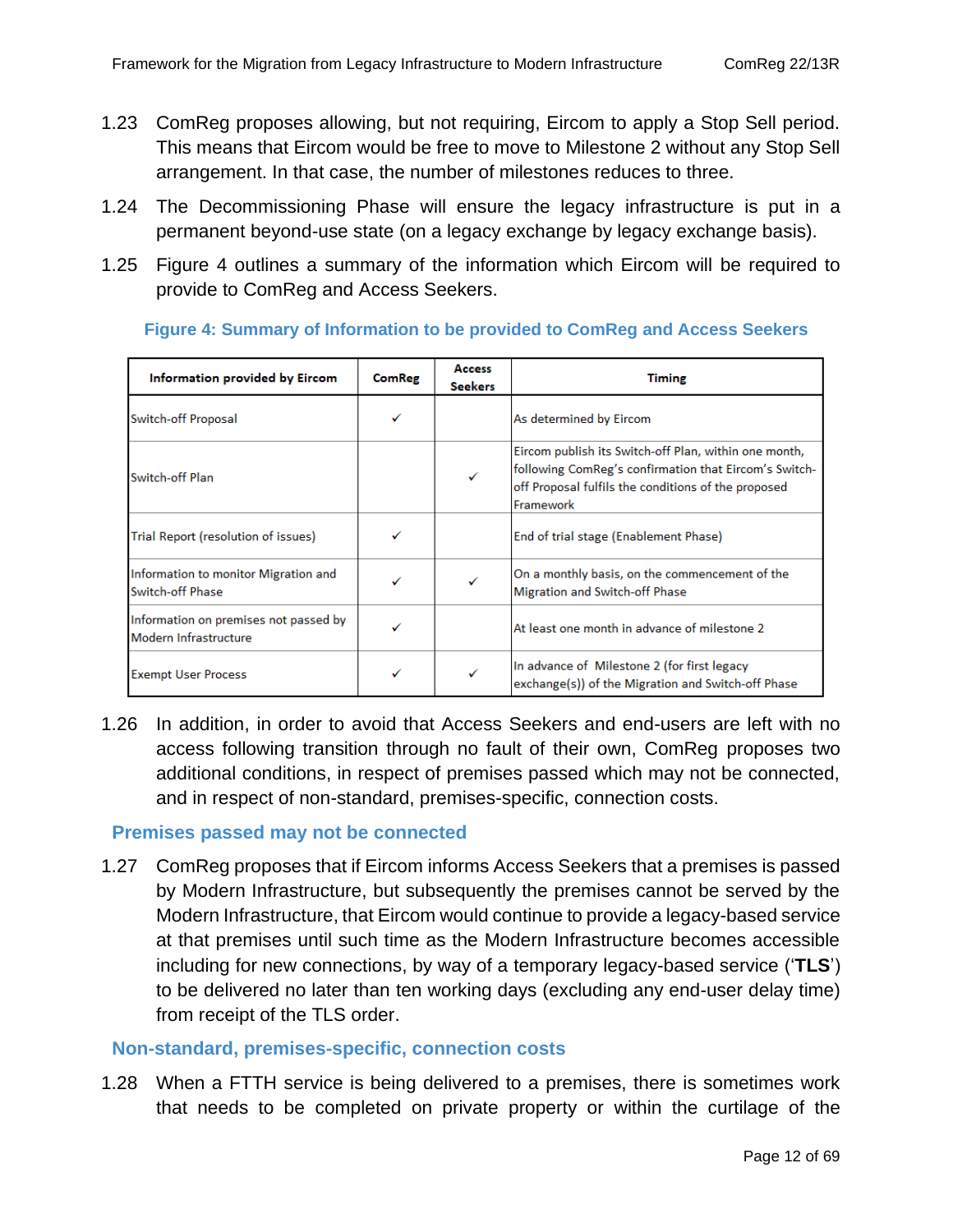premises. This work can involve tree-trimming, upgrading of ducts and clearance of blockages etc. and such costs are normally borne by the end-user. Copper switchoff means that such costs may arise in order to connect a premises to Modern Infrastructure where the premises has legacy-based services available and where given the choice, an end-user may prefer retaining his or her legacy-based service. Against this background, ComReg proposes that such costs are to be borne by Eircom from the time that the end-user may no longer purchase a legacy-based service. This will be the case where a Stop Sell applies in respect of the premises concerned and in all cases, where Milestone 2 has been reached/triggered for premises which have ceased in-situ copper lines or active copper-based services.

1.29 ComReg proposes also, however, that where additional works are required to be completed on private property or within the curtilage of the end-user's property, Eircom may, instead of connecting the premise to its FTTH network, offer a suitable ACP connection (e.g. FWA, FTTH with G.fast) at the FTTH standard connection charge.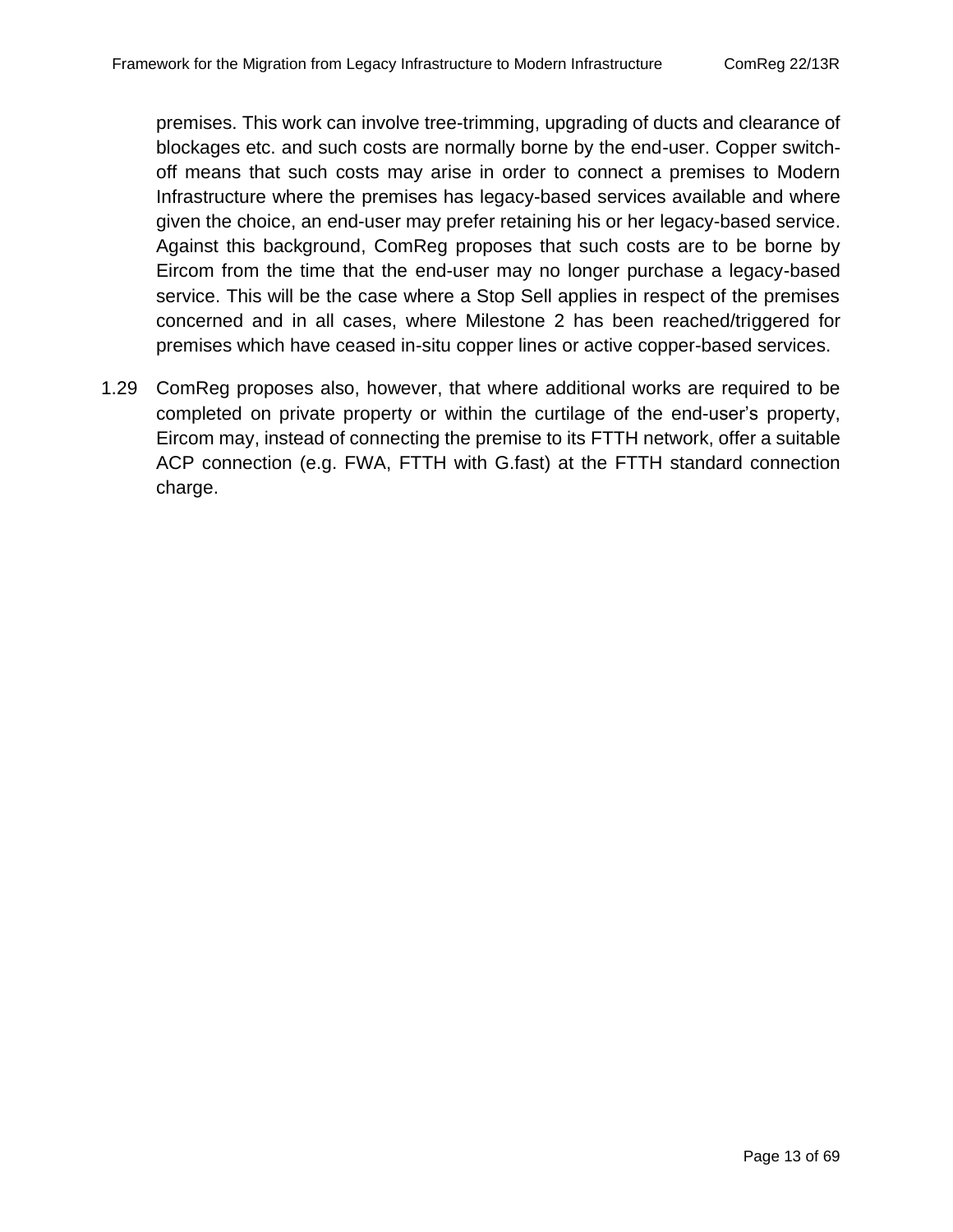## **Chapter 2**

# <span id="page-13-0"></span>**2 Introduction**

# <span id="page-13-1"></span>**2.1 Regulatory Context**

- 2.1 The Commission for Communications Regulation ('**ComReg**') is the statutory body responsible for the regulation of the electronic communications sector (telecommunications, radio-communications and broadcasting transmission) in Ireland and the National Regulatory Authority ('**NRA**') for Ireland under the European regulatory framework for electronic communications.
- 2.2 Currently, the majority of fixed line telephone and broadband connections are delivered to premises using copper lines. The copper line technology has been around for many decades and was originally designed to deliver telephony services (i.e. voice services) at a fixed location. Copper-based networks were not designed to carry large amounts of data or internet traffic.
- 2.3 As electronic communications have evolved there are now greater demands on communication systems to carry increasing volumes of data traffic. It is apparent that there are now physical limitations on copper networks to cater for today's requirements of faster and more reliable data services and more flexible telephony services. Such important services can be better served by more modern technology, such as fibre.
- 2.4 In that context, Eircom is continuing to expand its fibre network (which is expected to be complete in 2026), while National Broadband Ireland ('**NBI'**) is rolling out a fibre network in the rural areas of the country (which is expected to be complete in 2027). These network developments will likely result in fibre-based services becoming more widely available at homes/premises, and that Retail Service Providers ('**RSPs**')<sup>9</sup> actively sell fibre-based products to these homes/premises. Indeed, as fibre-based services become more widely available, having regard to cost efficiency and other relevant considerations, there is scope for the copper network to be phased out.
- 2.5 On 4 March 2021, Eircom shared with ComReg, and also published on its website, a white paper entitled "Copper switch-off: Leaving a legacy for the Future"<sup>10</sup> ('**White Paper**') in which Eircom signalled its intent to migrate services from copper-based to principally fibre-based networks. On 9 April 2021, ComReg published Information

<sup>9</sup> Including Eircom's own retail arm, Eir ('**Eir Retail**').

<sup>10</sup> [https://www.openeir.ie/wp-content/uploads/2021/03/White-paper\\_Leaving-a-Legacy.pdf.](https://www.openeir.ie/wp-content/uploads/2021/03/White-paper_Leaving-a-Legacy.pdf)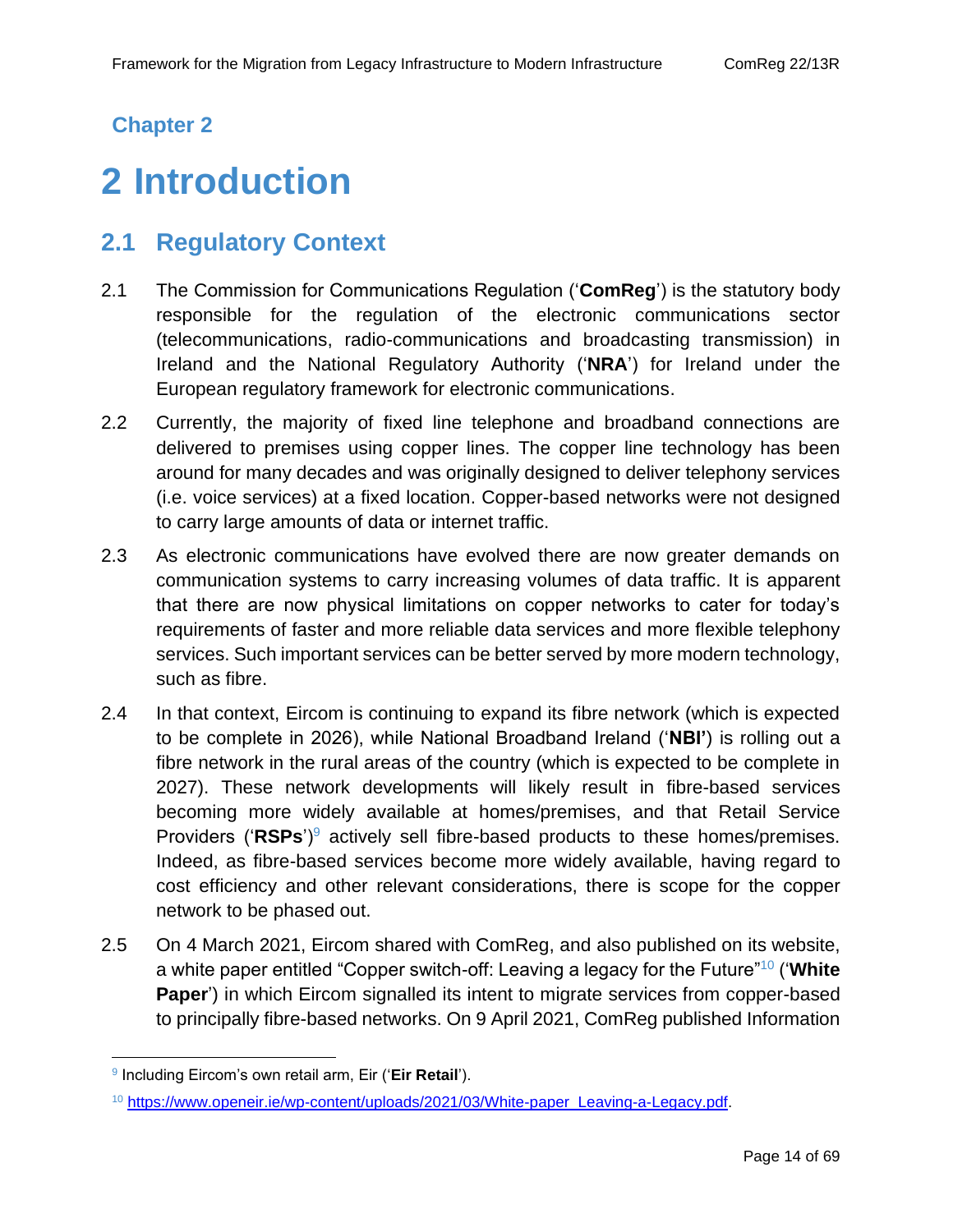Notice 21/35<sup>11</sup> welcoming Eircom's initiative and confirming that ComReg would engage with Eircom and other stakeholders on this important matter and would consult publicly in due course.

- 2.6 This engagement takes place against the background of Eircom's designation as having Significant Market Power ('**SMP**') in the markets for Wholesale Local Access and Wholesale Central Access,<sup>12</sup> Fixed Access and Call Origination<sup>13</sup> and Wholesale High Quality Access.<sup>14</sup> Under the obligations imposed on it following its designation as SMP operator on those markets, Eircom is required not to withdraw access to facilities already granted without the prior approval of ComReg and in accordance with terms and conditions as may be determined by ComReg. Furthermore, Article 81 of the European Electronic Communications Code (the **'Code**'),<sup>15</sup> which has yet to be transposed in Irish law, but which ComReg expects will be transposed by the time ComReg completes the consultation and publishes a final decision, sets out a number of requirements in respect of the Migration from Legacy Infrastructure.
- 2.7 In particular, Article 81(1) of the Code requires undertakings which have been designated as having SMP in one or several relevant markets to notify the NRA in advance and in a timely manner when they plan to decommission or replace with a new infrastructure parts of the network, including legacy infrastructure necessary to operate a copper network.

<sup>&</sup>lt;sup>11</sup> ComReg - Eircom Correspondence on Copper Switch Off, Information Notice, ComReg 21/35, dated 9 April 2021.

 $12$  "Market Review Wholesale Local Access (WLA) provided at a Fixed Location Wholesale Central Access (WCA) provided at a Fixed Location for Mass Market Products", ComReg Document 18/94, Decision D10/18, 19 November 2018, Appendix: 20 Wholesale Local Access: Decision Instrument, paragraph 7.7(ii); Appendix: 21 Wholesale Central Access: Decision Instrument, paragraph 7.5(ii).

Mid-term Assessment, Regional Wholesale Central Access (WCA) Market, Re-application of geographic assessment criteria set out in ComReg Decision D10/18. ComReg Document 21/120, Decision D10/21, November 2021.

<sup>&</sup>lt;sup>13</sup> "Market Review Wholesale Fixed Voice Call Origination and Transit Markets", ComReg Document 15/82, Decision D05/15, 24 July 2015, Appendix H Decision Instrument paragraph 7.5(ii). ComReg has consulted on its analysis of the Fixed Access and Call Origination markets and has proposed that Eircom no longer has SMP in these markets.

<sup>14</sup> "Market Analysis – Wholesale High Quality Access at a Fixed Location", ComReg Document 20/06, Decision D03/20, 24 January 2020, Annex 8: Decision Instrument paragraphs 7.4(ii) and 14.5(ii).

<sup>15</sup> Directive (EU) 2018/1972 of the European Parliament and of the Council of 11 December 2018 establishing the European Electronic Communications Code (L 321/165), dated 17 December 2018.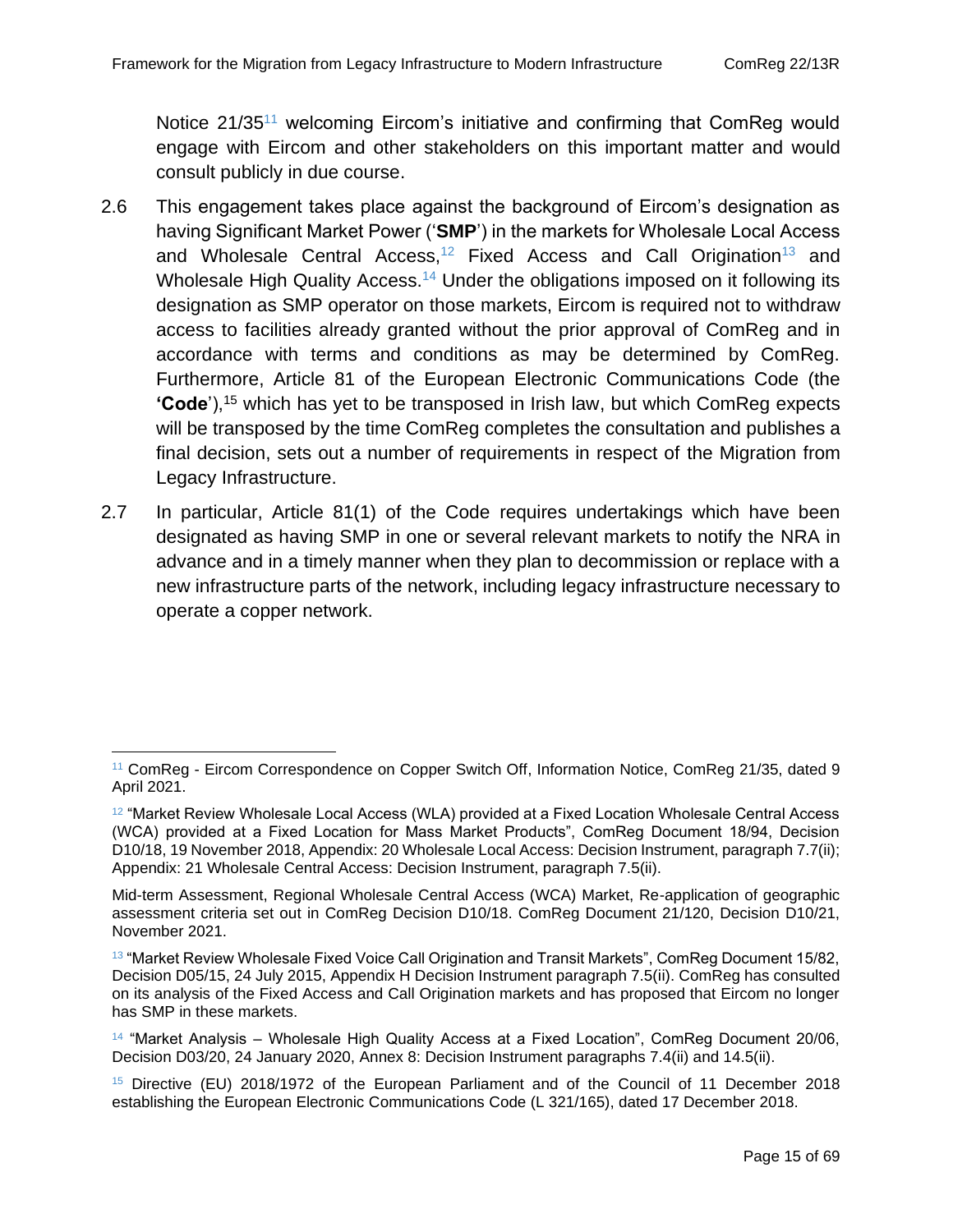- 2.8 Article 81(2) of the Code states that the NRA shall ensure that the decommissioning or replacement process includes a transparent timetable and conditions, including an appropriate notice period for transition. With regard to assets which are proposed for decommissioning or replacement, the NRA may withdraw the obligations after having ascertained that the access provider:
	- has established the appropriate conditions for migration, including making (a) available an alternative access product of at least comparable quality as was available using the legacy infrastructure enabling the Access Seekers to reach the same end-users; and
	- (b) has complied with the conditions and process notified to the NRA in accordance with Article 81 of the Code.

The procedures referred to in Article 23 (Consultation and transparency mechanism), Article 32 (Consolidating the internal market for electronic communications) and Article 33 (Procedure for the consistent application of remedies) of the Code apply in respect of the withdrawal of obligations.

- 2.9 Against this background, on 4 May 2021, ComReg published Information Notice  $21/43^{16}$  outlining its approach to engaging with Eircom and other stakeholders, summarised as follows:
	- Facilitating bi-lateral stakeholder discussions with ComReg;
	- ComReg to publish a Call for Inputs whereby interested parties could express their views in writing;
	- Having considered the responses to the Call for Inputs, ComReg to issue a public consultation with more detailed proposals as to how the transition from copper-based to fibre-based networks (or other suitable modern networks) should be conducted; and
	- Having considered the responses to the public consultation, ComReg to publish its decision.

<sup>&</sup>lt;sup>16</sup> Consultation Process regarding the Transition from Regulated Copper Products and Services, Information Notice, ComReg 21/43, dated 4 May 2021.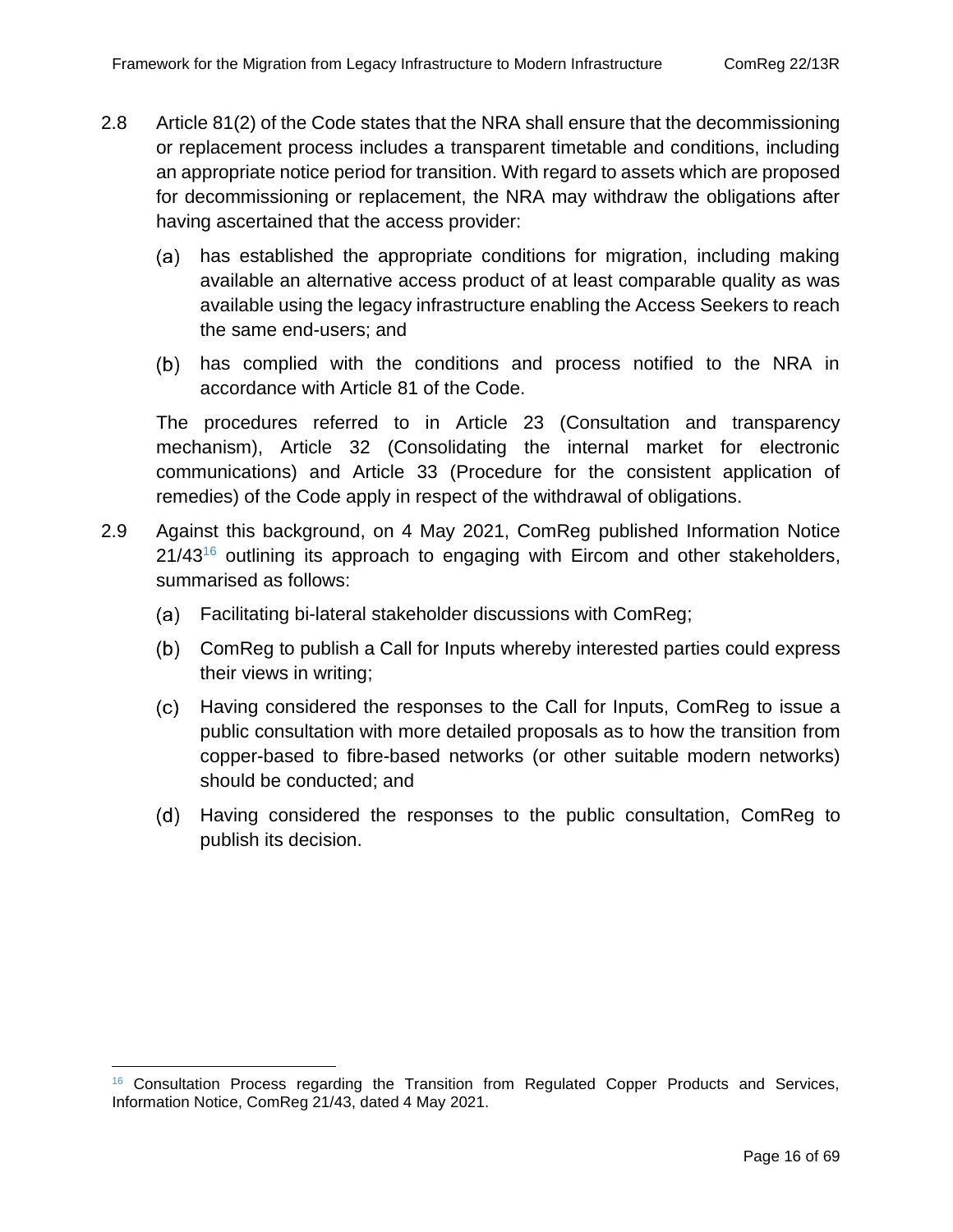- 2.10 On 3 August 2021, ComReg published Call for Inputs, entitled "*Migration from Legacy Infrastructure to Modern Infrastructure: Call for Inputs*" ('**2021 Call for Inputs**').<sup>17</sup> The 2021 Call for Inputs suggested possible key principles to govern copper switch-off from both a wholesale and retail perspective as well as possible principles for a framework governing Migration from Legacy Infrastructure to Modern Infrastructure and the requirements to be met in these respects by Eircom as SMP operator. Submissions were received from seven stakeholders: ALTO, BT, Eircom, NBI, SIRO, Sky and Vodafone (the '**Respondents**').
- 2.11 With the benefit of the responses to the Call for Inputs  $21/78$ ,  $^{18}$  this Consultation provides ComReg's proposal for a Framework that would apply throughout Eircom's transition from legacy infrastructure to modern infrastructure for so long as it is designated with SMP on relevant markets. In the interests of transparency, ComReg has published the submissions to the 2021 Call for Inputs (subject to the protection of any confidential information) on its website.<sup>19</sup>
- 2.12 [Figure 5](#page-16-0) depicts the timeline when ComReg plan to publish its decision and Eircom plan to complete its FTTH rollout to 1.9 million premises.

<span id="page-16-0"></span>

#### **Figure 5: Timeline**

2.13 The process for migrating services from copper-based to fibre-based networks (or other suitable modern networks) is referred to throughout this Consultation as '**Migration from Legacy Infrastructure**'. The upgraded or new network infrastructure substituting the replaced elements of the legacy infrastructure is referred to, in general, throughout this Consultation as '**Modern Infrastructure**'.

<sup>17</sup> ComReg 21/78.

<sup>&</sup>lt;sup>18</sup> Migration from Legacy Infrastructure to Modern Infrastructure: Call for Inputs, ComReg 21/78, dated 3 August 2021 ('**2021 Call for Inputs**')

<sup>&</sup>lt;sup>19</sup> Migration from Legacy Infrastructure to Modern Infrastructure, Submissions to Call for Inputs, ComReg 21/78s, dated 25 March 2022.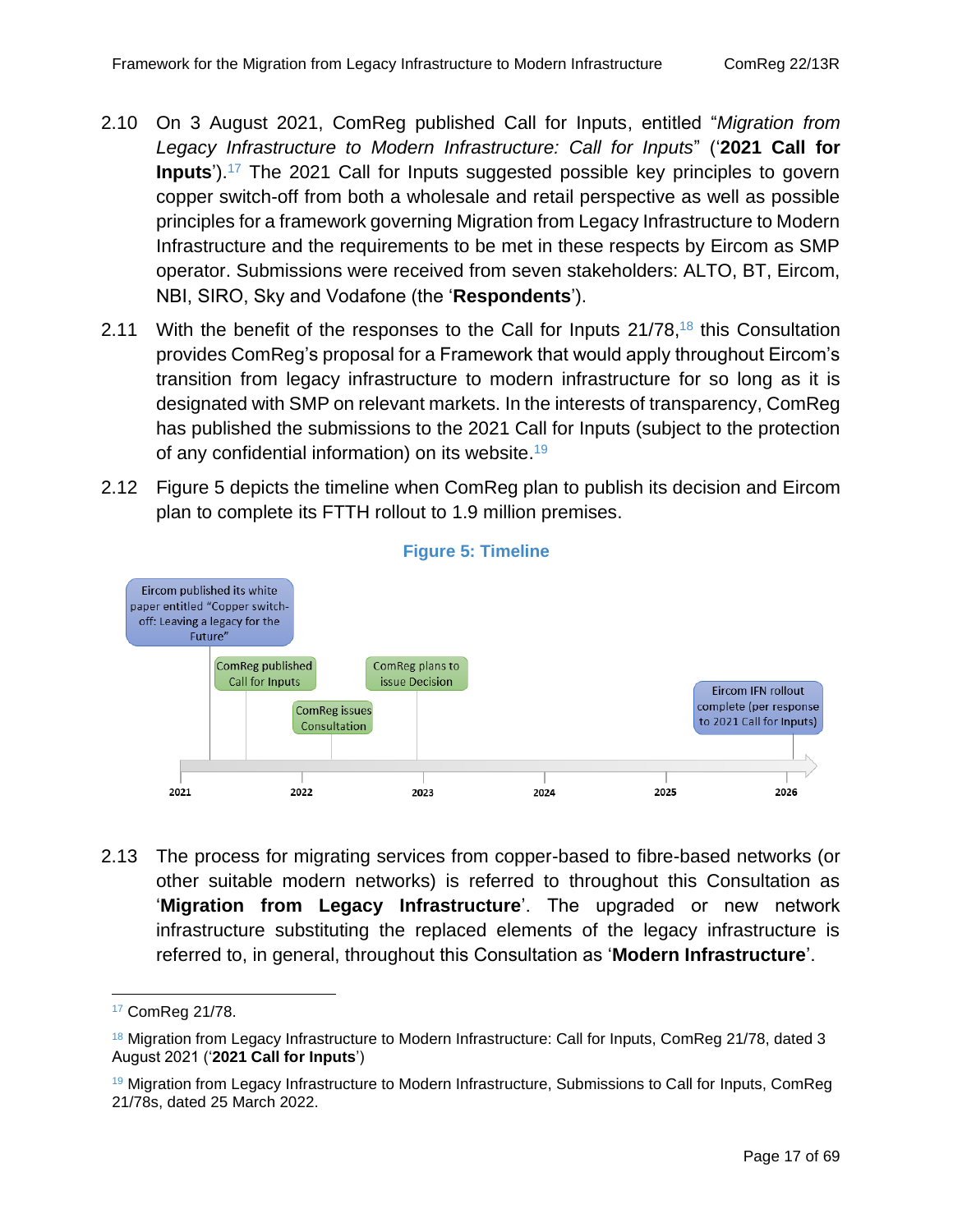## <span id="page-17-0"></span>**2.2 The 2021 Call for Inputs and the scope of the Consultation**

- 2.14 The Framework proposed by this Consultation is concerned with the conditions and requirements to be met before Eircom may switch-off its copper network and withdraw regulated access to its copper network from Access Seekers. While it reflects the principles articulated in ComReg's 2021 Call for Inputs, amended as appropriate based on the responses received, not all matters considered in the Call for Inputs or in the inputs provided by Respondents fall within the scope of this Consultation. This is the case in respect of matters raised generally in respect of existing price controls as well as existing rules for consumer protection or universal service regulation including the universal service obligation ('**USO**') and end-user protection measures.
- 2.15 This Consultation does not, in particular, purport to embody in a set of rules or guidance on the Retail principles set out in the 2021 Call for Inputs. At this stage, ComReg simply notes that the fact that migration to Modern Infrastructure is ongoing and does not affect end-user rights. During and after a Migration from Legacy Infrastructure, end-users must continue to have adequate methods of accessing universal services. In particular, end-user rights which relate to the following matters continue:
	- $(a)$  the availability of service;
	- (b) access to emergency services;
	- access for disabled end-users; and
	- (d) provisions including those related to customer contract.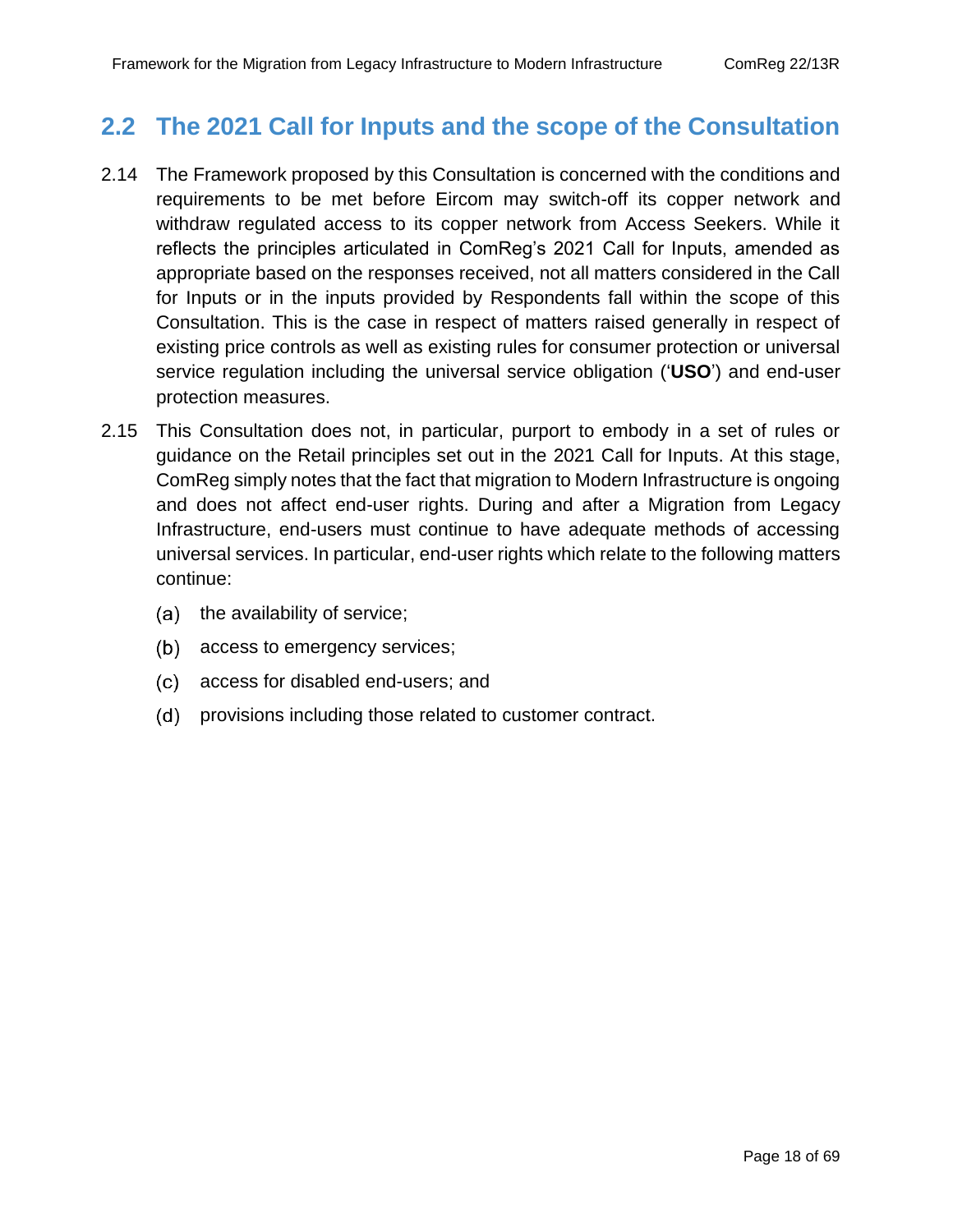- 2.16 These rights must be upheld during and following transition<sup>20</sup> and reference is made to ComReg's Regulatory Guidance on Title III: End-User Rights of the European Electronic Communications Code.<sup>21</sup> In proposing the Framework for Migration from Legacy Infrastructure to Modern Infrastructure, ComReg takes note of the requirement, explicitly set out in Article 81 of the Code, that processes and conditions established are geared towards ensuring that there is no negative impact on the consumer and achieving positive outcomes in the market. Subject to the Consultation on the Framework proposed, ComReg may consider it necessary to disseminate information to end users as well as provide guidance to RSPs setting out ComReg's expectations of RSPs in supporting migrating customers and in meeting their obligations under the applicable legislation before and during the Migration from Legacy Infrastructure.
- 2.17 ComReg does not propose to amend relevant applicable price controls as part of this Consultation.
- 2.18 Several Respondents to the Call for Inputs<sup>22</sup> identified Fibre to the Home ('**FTTH'**) wholesale rental pricing as a key issue, including that too high a price may disincentivise RSPs from migrating end-users to FTTH, and too low a price may disincentivise Eircom from investing in its network. Respondents noted that Ofcom anchored the FTTH rental to that of a regulated FTTC product. The matter of the recovery of the scrap value of copper (referred to as '**Copper Windfall**') was raised by several Respondents to the Call for Inputs. Copper is a commodity<sup>23</sup> that has increased significantly (by 70%) in value in the past five years, from \$2.52/lb to \$4.28/lb<sup>24</sup> and the decommissioning of the copper network means that the extraction of copper from ducts, poles, and cabinets, may result in a non-trivial revenue stream for Eircom. As noted in ComReg's annual action plan<sup>25</sup> a separate consultation on a market review of the WLA and WCA markets is due to be published in Q4 2022 ('**WLA/WCA Market Analysis Consultation**') and as part of the WLA/WCA Market Analysis Consultation and predicated on a finding of SMP in the relevant markets,

 $20$  In accordance with applicable legislation including the Universal Service Regulation, the Consumer Information Regulations and the EECC.

<sup>21</sup> Information Notice 20/111R, 23 December 2020.

 $22$  ALTO Submission, pp. 11, 34-38; BT Submission, p. 7; Sky Submission, p. 12; Vodafone Submission, pp. 4, 6-7.

<sup>&</sup>lt;sup>23</sup> Copper | 2021 Data | 2022 Forecast | 1988-2020 Historical | Price | Quote | Chart [\(tradingeconomics.com\)](https://tradingeconomics.com/commodity/copper)

<sup>&</sup>lt;sup>24</sup> Copper prices : November 2016 and November 2021

<sup>25</sup> [Annual-Action-Plan-Ye-30-06-2022-Update-as-at-11-November-2021.pdf \(comreg.ie\)](https://www.comreg.ie/media/2021/11/Annual-Action-Plan-Ye-30-06-2022-Update-as-at-11-November-2021.pdf)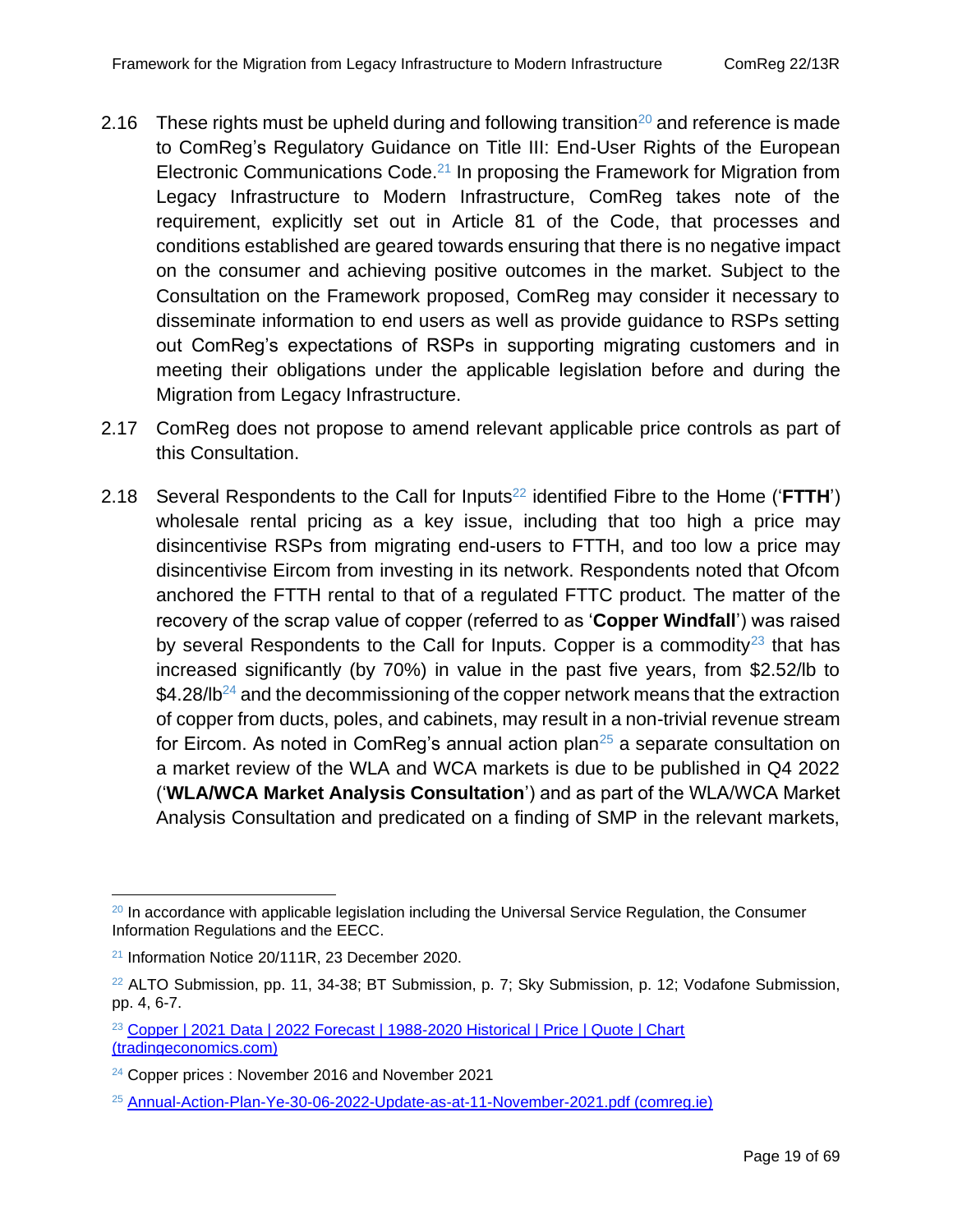ComReg will consider the options for a price control for FTTH and how to deal with Copper Windfall.

- 2.19 Respondents also raised the matter of the wholesale migration costs which will be incurred by operators in the migration of their end-users from legacy copper-based products to FTTH. Wholesale migration costs such as order handling, call centre costs, technician costs, co-location, new customer premises equipment ('**CPE**'), etc. were identified as a possible barrier to switching. ComReg notes that BEREC's draft "Report on a consistent approach to migration and copper switch-off $26$  published in December 2021 suggests that it may be helpful in certain circumstances for the NRA to set rules on migration costs (for instance, that the SMP operator covers some migration costs). However, in many of the 16 countries reported on, it was determined that there was no need for the NRA to set further rules on the migration costs.<sup>27</sup> Having considered the Respondents' inputs and BEREC's draft report, ComReg does not believe that it would be appropriate or necessary, having regard to the proposed Framework, to impose requirements on Eircom as regards the recovery of wholesale migration costs. While there may be a cost of migrations for operators, this is a consequence of an evolution of technology that will deliver benefits to the operators in the long term. Migration to FTTH will result in a faster, more reliable service that will enable operators to gain increased revenues through advanced services. In addition, there will be reduced operational costs on RSPs as less end-users will be contacting call centres with fault scenarios in comparison to copper-based services.
- 2.20 Several Respondents suggested having a forum to discuss matters related to the Migration from Legacy Infrastructure including conditions, pricing and operational matters. They suggested that following such discussions at a forum, industry could agree on proposals which they termed "voluntary commitments". The Respondents suggested that these "voluntary commitments" could be presented by Eircom to ComReg and made binding in accordance with Article 79 of the Code.
- 2.21 Article 79 is concerned with an SMP operator offering commitments susceptible to justify the withdrawing or amendments of certain obligations imposed on the SMP operator. It does not appear to ComReg that Article 79 would allow ComReg making binding proposals agreed between operators, even where such an approach was acceptable as a matter of principle. In any event, ComReg notes that at this time, pending transposition, ComReg does not have the power to make voluntary commitments binding.

<sup>&</sup>lt;sup>26</sup> Draft Report on consistent approach to migration and copper switch-off, BEREC Document Reference BoR (21) 171, dated 9 December 2021, Section 3.6.

<sup>&</sup>lt;sup>27</sup> E.g., in Slovenia, Estonia, Hungary, Portugal, Lithuania.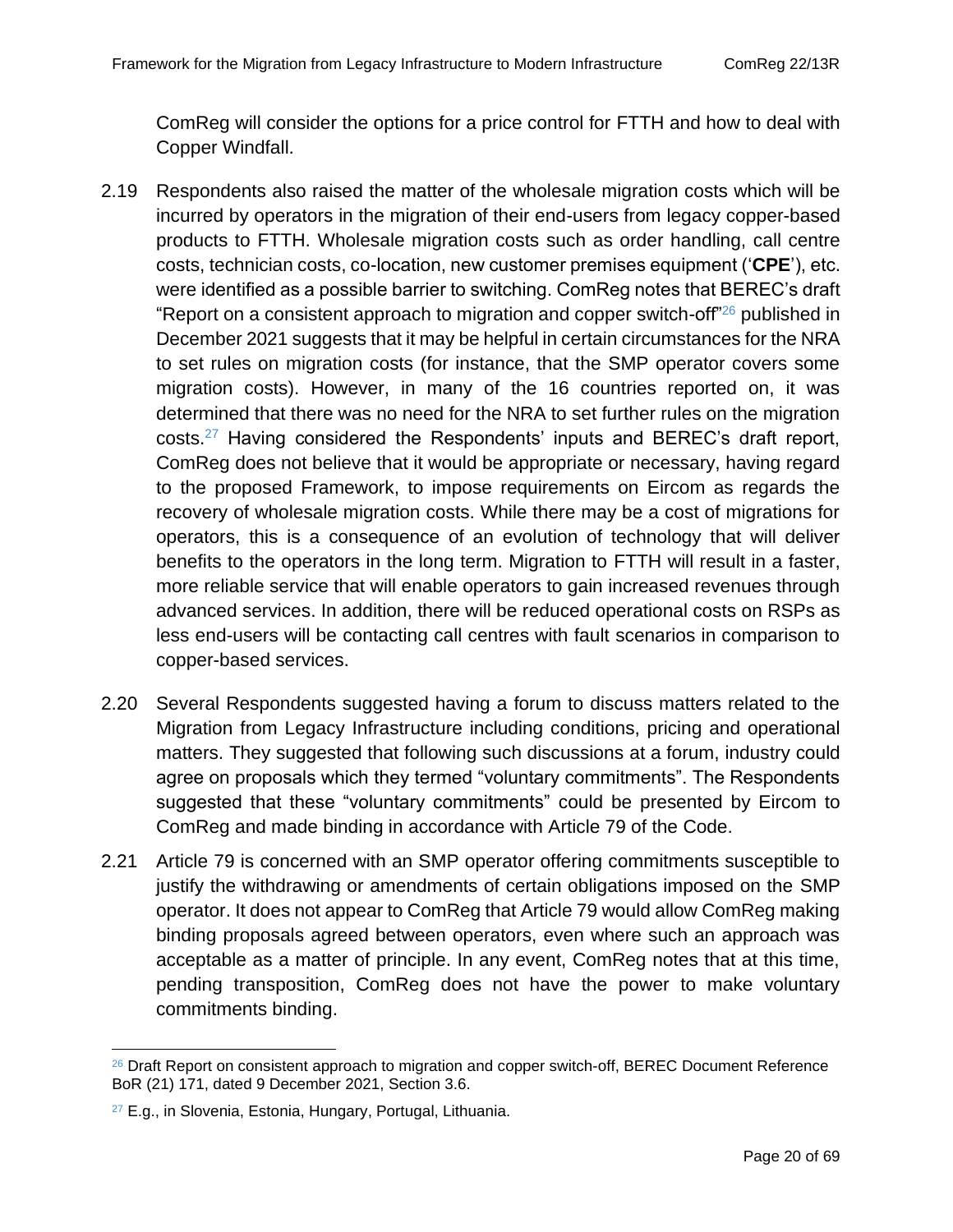2.22 Having considered the Respondents' suggestion for a forum, ComReg does not propose to host such a forum at this point. The decision not to host a forum at this time does not preclude a new forum being established or an existing forum being used in the future, for instance in respect of certain operational matters related to the Migration from Legacy Infrastructure, once the applicable Framework has been decided upon. Attendees would have at that point the benefit of being aware of the proposed Framework within which Eircom will be expected to operate. Indeed, ComReg would welcome such a dialogue and believes that it could be useful for the purpose of discussions on matters such as solutions to reach all end-users in scope for migration and trial details.

## <span id="page-20-0"></span>**2.3 Consultation Structure**

- 2.23 This Consultation is structured as follows:
	- Chapter 3 discusses the principles governing the design of the Framework;
	- Chapter 4 describes the proposed Framework for Migration from Legacy Infrastructure to Modern Infrastructure;
	- Appendix 1 contains a Draft Decision Instrument; and
	- Appendix 2 summarises the questions posed in this Consultation.
- 2.24 This Consultation references previous publications by ComReg on this topic, in particular:
	- (a) ComReg Call for Inputs 16/01, dated 6 January 2016: $28$
	- ComReg Information Notice 17/05, dated 19 January 2017;<sup>29</sup>
	- (c) ComReg Information Notice 21/35, dated 9 April 2021; $30$
	- (d) ComReg Information Notice 21/43, dated 4 May 2021; $31$  and
	- (e) The 2021 Call for Inputs.

<sup>&</sup>lt;sup>28</sup> "Transition from Eir's copper network: Proposed principles and notification procedures", Call for Inputs, ComReg 16/01, dated 6 January 2016.

 $29$  "Retirement of Legacy Networks and services (including correspondence between Eircom and ComReg)", Information Notice, Reference ComReg 17/05, 19 January 2017.

<sup>30</sup> ComReg - Eircom Correspondence on Copper Switch Off, Information Notice, ComReg 21/35, dated 9 April 2021.

<sup>&</sup>lt;sup>31</sup> Consultation Process regarding the Transition from Regulated Copper Products and Services, Information Notice, ComReg 21/43, dated 4 May 2021.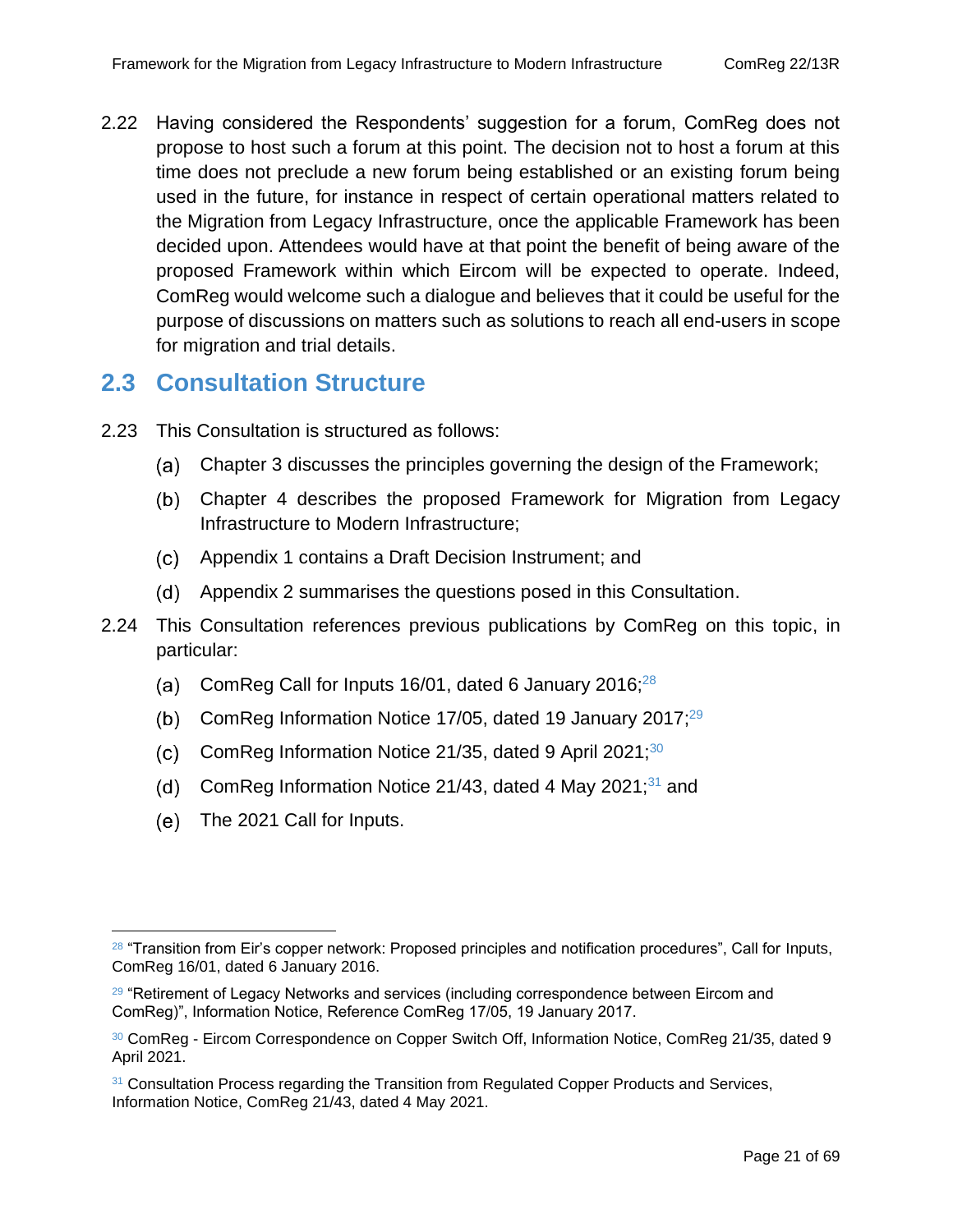### **Chapter 3**

# <span id="page-21-0"></span>**3 Principles**

# <span id="page-21-1"></span>**3.1 Background**

- 3.1 Eircom's proposal as set out in its White Paper envisages a three-stage approach where Stage 3 includes a tollgate on which "[the contract of] *end-users who have not acted will be terminated on the cessation date*".
- 3.2 Migration from Legacy Infrastructure to Modern Infrastructure will result in the withdrawal, switch-off and, ultimately, decommissioning of Legacy Infrastructurebased services. In considering the appropriate Framework, ComReg's objective is to create the conditions for a successful transition ensuring that migration does not adversely affect wholesale and retail competition and the interests of end-users while being mindful of not inhibiting the retirement of that network.
- 3.3 Under Article 81(2) of the Code, the NRA is required to ensure that the decommissioning or replacement process includes a transparent timetable and conditions, including an appropriate notice period for transition, and establishes the availability of alternative products of at least comparable quality providing access to the upgraded network infrastructure substituting the replaced elements if necessary to safeguard competition and the rights of end-users.
- 3.4 Against this background, in ComReg's view, the Framework ought to be governed by the following general principles in order to ensure that migration to Modern Infrastructure may take place with no detrimental impact on competition and the position of Access Seekers relying on access to Eircom's network, or the rights of end-users:
	- (a) *Wholesale Migration:* Migration from Legacy Infrastructure to Modern Infrastructure must be enabled at the wholesale level;
	- (b) *Wholesale Replicability:* there must be in place services available to Access Seekers that are comparable to the legacy-based services in order that they are able to migrate their end-users from legacy-based services;
	- (c) *Timeliness:* Migration should be permitted where suitable Modern Infrastructure is available and suitable alternative comparable access products are available to Access Seekers; and
	- (d) *Transparency:* The rules and timelines for migration should be clear to all, including end-users.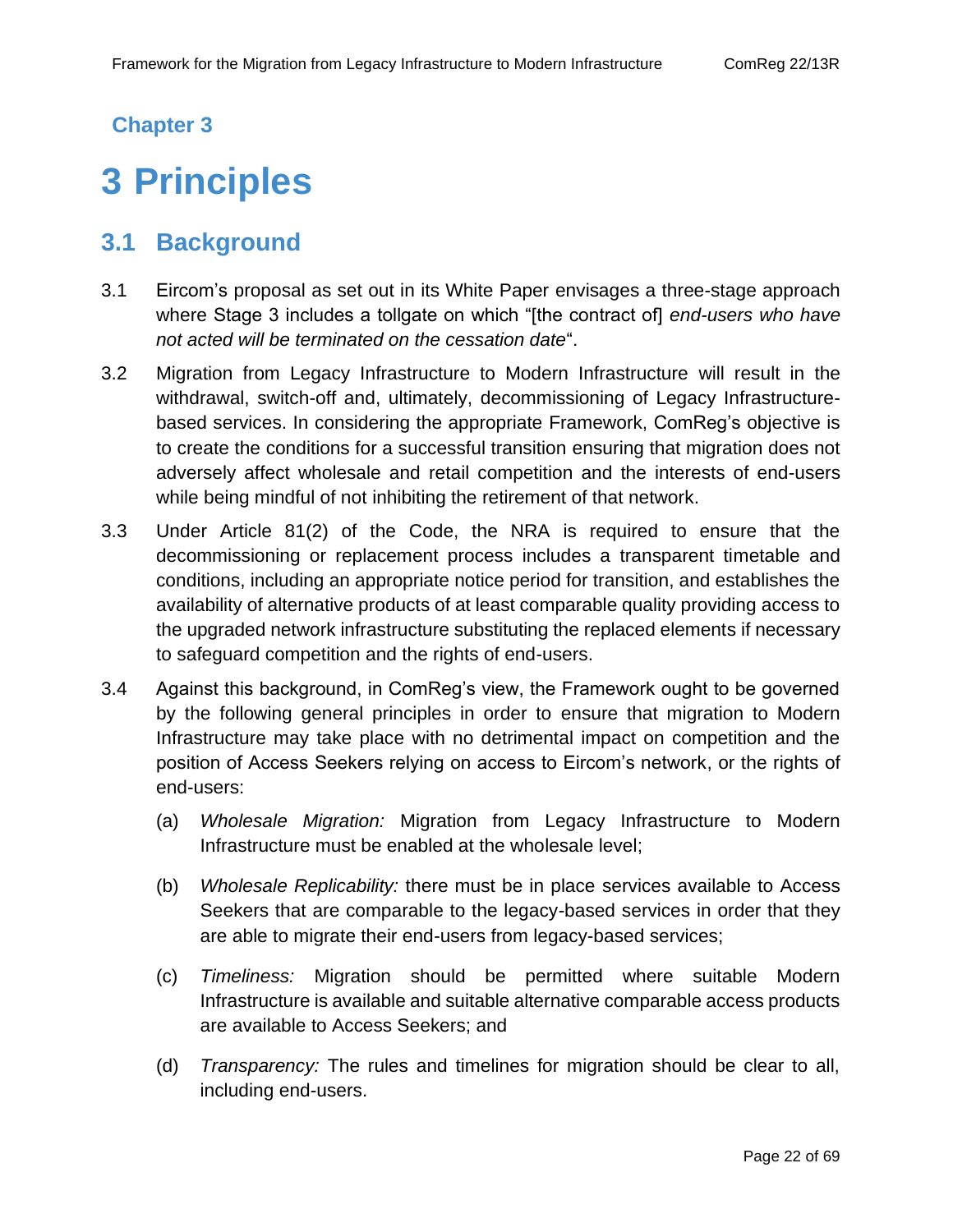3.5 These principles are considered in further detail below.

## <span id="page-22-0"></span>**3.2 Wholesale Migration Principle**

- 3.6 ComReg proposes that a key principle guiding the Framework is that Access Seekers are able to migrate their end-users from the existing Legacy Infrastructure to Modern Infrastructure with minimum disruption for the end-user and maximum certainty for Access Seekers (in relation to conditions, process, timelines and prices).
- 3.7 In order to achieve a smooth transition, ComReg considers that particular attention must be given to ensuring that appropriate processes, procedures and necessary information are made available by Eircom to Access Seekers in sufficient time ahead of the migration, such that, if necessary, the migration of large numbers of end-users (bulk migration) can be planned in advance and project managed by the Access Seekers concerned, ensuring that disruption and risk of service loss for end-users and Access Seekers is kept to a minimum. In general, the transition to these replacement wholesale inputs should be seamless and not involve unnecessary delay or disruption for Access Seekers and RSPs.

## <span id="page-22-1"></span>**3.3 Wholesale Replicability Principle**

- 3.8 ComReg sees as another key principle that Eircom should be required prior to withdrawing access to Legacy Infrastructure-based services to make available a suite of alternative access products to Access Seekers, comparable in terms both of quality and price, to the Legacy Infrastructure-based services (hereafter, Alternative Comparable Products, or '**ACPs**'). ComReg proposes to define access of "comparable quality", as access with at least the same degree of functionality and service quality, and "comparable price" as a price which is not necessarily the same but where any differential or margin between prices for Legacy Infrastructure-based services and the price of ACPs provided over the Modern Infrastructure is fair and reasonable.
- 3.9 ComReg considers it is important that Access Seekers are able to switch to the replacement wholesale inputs without having to incur significant additional cost or make significant changes to, *inter alia*, their order handling; provisioning; and billing systems.

# <span id="page-22-2"></span>**3.4 Timeliness Principle**

#### **Migration in stages to be implemented on a legacy exchange area basis**

3.10 In its White Paper, Eircom proposes a three-staged approach to transition from copper-based services to fibre-based services, including a "*customer led migration*"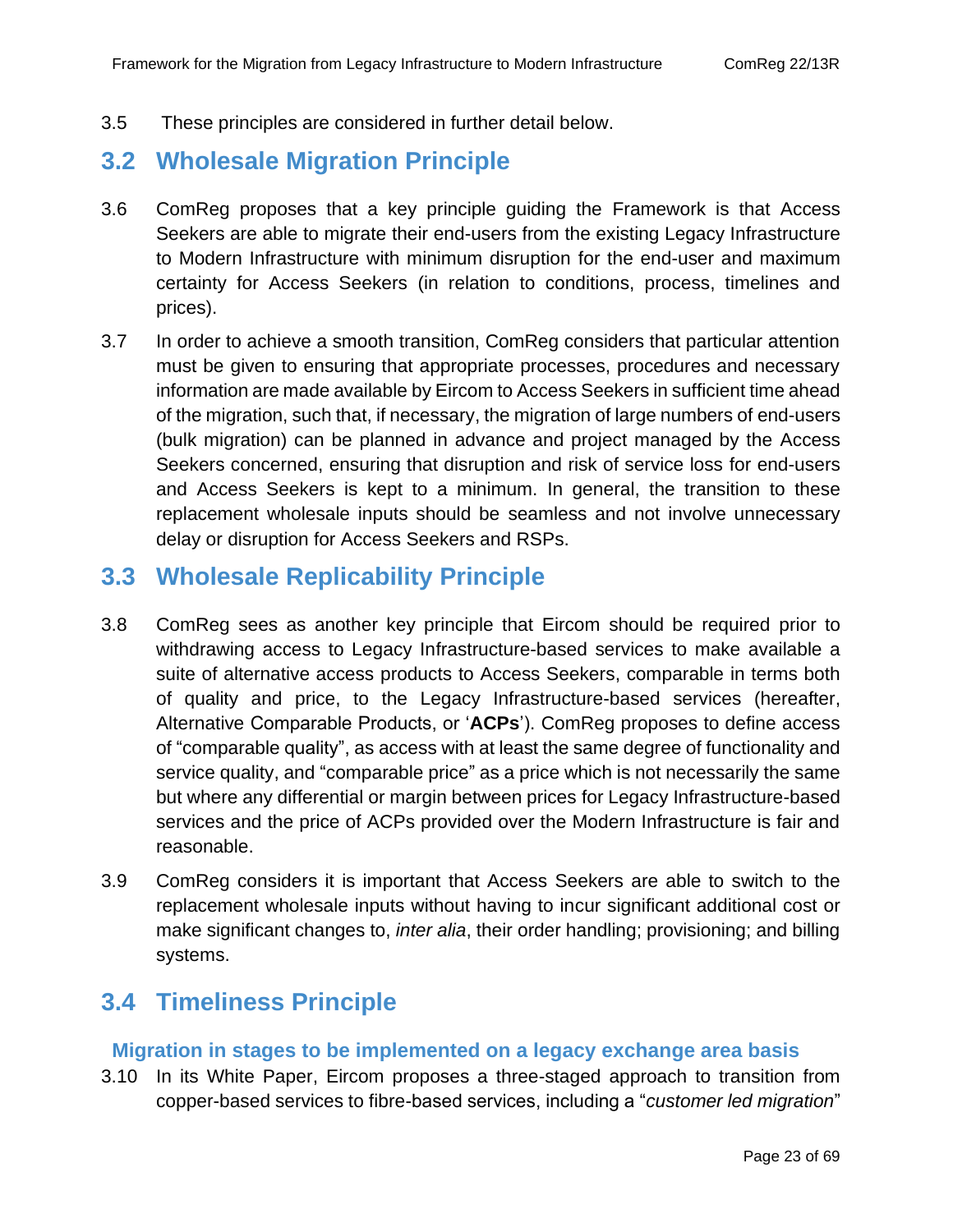stage, an "*incentivised exchange area led migration*" and a final stage, "*completing the transition and copper switch-off*". ComReg agrees with the multi-phased approach. However, ComReg does not agree that the stages proposed by Eircom in its White Paper are appropriate to safeguard competition and the rights of endusers.

- 3.11 ComReg notes in this regard that Eircom's "*customer led migration*" stage is in effect a withdrawal of services provided over the copper network on a premises-bypremises basis as FTTH is rolled out, with a 28-day notice period. In ComReg's view, this is too granular and provides an insufficient notice period and will lead to regulatory uncertainty for Access Seekers, putting the existing level of competition at risk. Eircom's second stage – "*incentivised exchange area led migration*" – relies on price increase for copper services which ComReg does not believe is appropriate having regard to the applicable price controls.
- 3.12 Eircom's final stage posits that the completion of transition and copper switch-off would occur where 95% of all premises in an exchange area are capable of ordering fibre. At this point, Eircom proposes a minimum 12-month notice period for copper switch-off for premises passed by fibre and also commits to providing broadband speeds greater than 30Mbit/s to the remaining 5% of premises within three years of the end of the 12-month notice period. Here again, ComReg does not believe that this is sufficient and notes that under Article 81(2), the ACPs made available on the Modern Infrastructure must enable Access Seekers to reach the same end-users as the legacy infrastructure, so 100% of end-users with a connection to the copper network are in scope.
- 3.13 ComReg, however, agrees that a migration in stages, where incentives (albeit not price-based) are introduced to facilitate uptake of Modern Infrastructure access, is appropriate. ComReg also agrees that Eircom's underlying principle in its White Paper that transition will occur on a legacy exchange area by legacy exchange area basis, is appropriate. This will ensure that transition may commence as soon as a legacy exchange area has Modern Infrastructure available (within the conditions set out under the Framework) and not delayed until rollout is completed in full. ComReg defines the legacy exchange area by reference to each of Eircom's approximately 1,200 exchanges where its copper access network is terminated on a Main Distribution Frame ('**MDF**') or equivalent (including a Remote Subscriber Unit ('**RSU**')).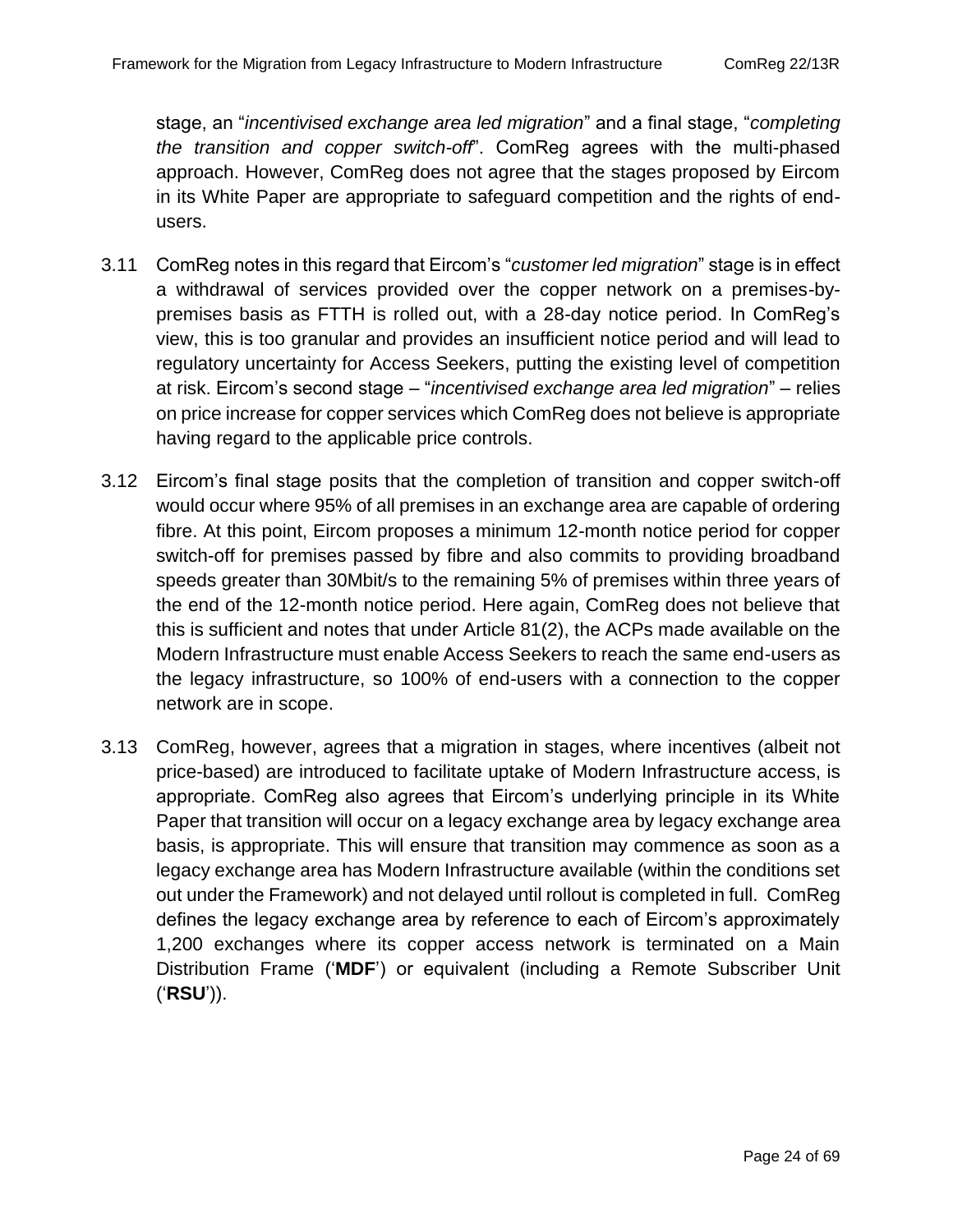- 3.14 ComReg is also of the view, however, that readiness must also be readiness of Access Seekers and the availability of ACPs to them and that the conditions to be met for each phase must be clear and objective, and supported by clear and full information made available to Access Seekers.
- 3.15 Taking into account Eircom's White Paper, ComReg has set out a proposed Framework in Chapter 4 which outlines a three-phased approach and the associated notice periods and conditions assigned to each one.

#### **Modern Infrastructure**

- 3.16 In terms of determining whether access to Modern Infrastructure is available and migration accordingly may proceed (in the stages outlined in Chapter 4), ComReg proposes that Modern Infrastructure is defined as consisting of:
	- Eircom's modern infrastructure, which includes Fibre to the Home ('**FTTH**') and other alternative modern technology used by Eircom (if applicable); and
	- The National Broadband Ireland ('**NBI'**) FTTH network.
- 3.17 NBI, a wholesale-only operator, has a minimum 25-year contact with the State to deliver high speed broadband services in those areas of Ireland where Eircom and other operators have no plans to invest in fixed Modern Infrastructure and which comprise of approximately 554,000 premises. Once a premises is passed by its network, NBI can connect a premises and provide the end-user with a fibre-based service, at a standard connection charge. The Department of the Environment, Climate and Communications ('**DECC**') manages the compliance of its contract with NBI in order to safeguard competition and the rights of end-users. ComReg proposes for the purpose of the proposed Framework to consider that NBI's FTTH network constitutes Modern Infrastructure.
- 3.18 Taking into account availability of NBI's network is consistent with Eircom's proposed approach in its White Paper, including its proposal that the trigger for the first stage of the transition process takes account of the premises passed by NBI. Eircom's White Paper also proposed that the final stage of the transition to fibre commence where 95% of premises have fibre available, be it from Eircom or NBI. While ComReg does not believe that it is appropriate that Eircom's access obligations may be withdrawn simply on the basis that another network is available, ComReg sees that the position of NBI is different as its network is to be rolled out in areas where no commercial operator (including Eircom) has plans to roll an FTTH network and NBI has committed to make available on a transparent and nondiscriminatory basis a suite of FTTH-based wholesale access products.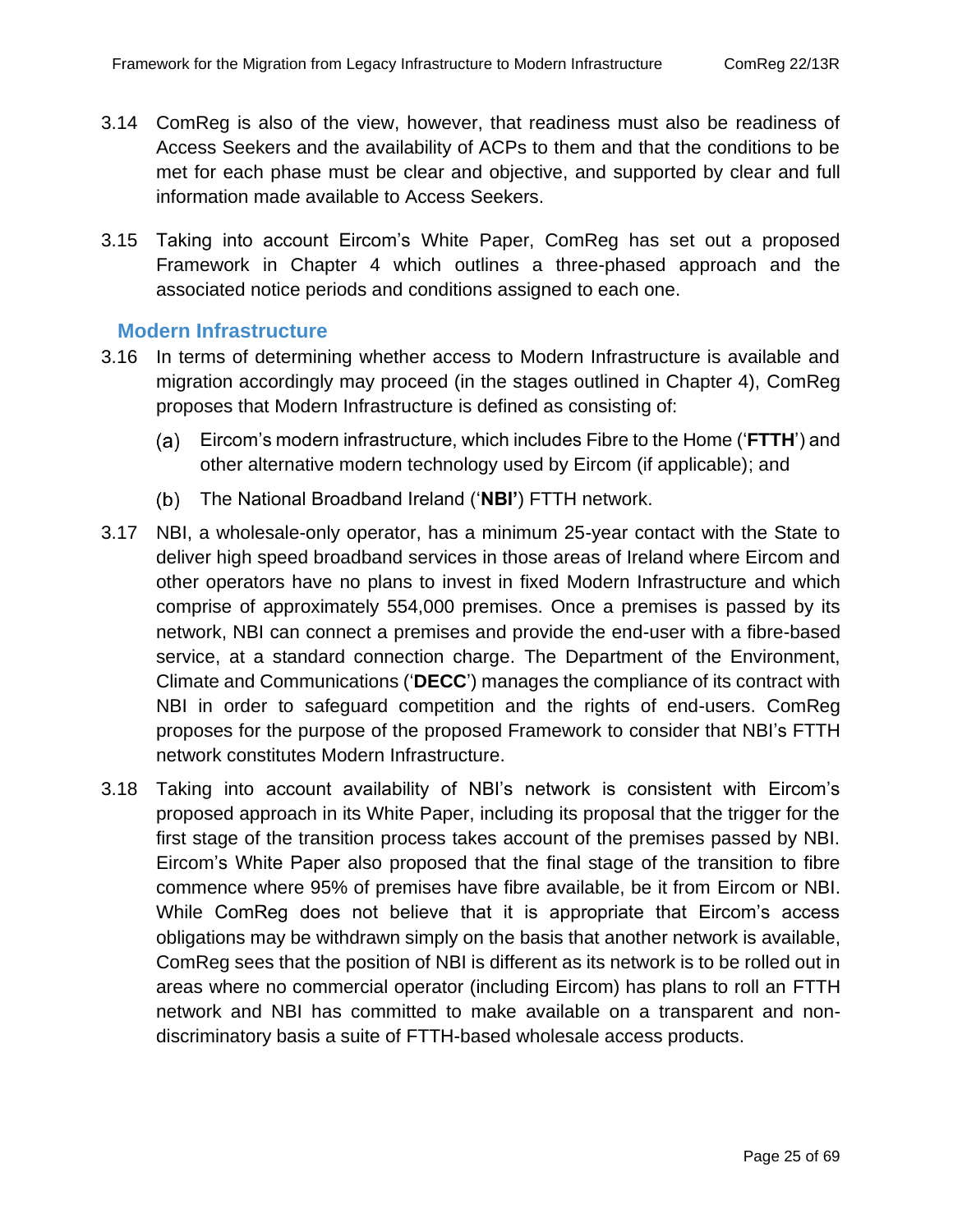- 3.20 ComReg also accepts that there may be instances where not all premises in scope have access to Modern Infrastructure but that it would not be appropriate to delay starting transition. Such instances include the cases where the premises with no access are derelict premises, for example, but may also include premises which are passed by an alternative FTTH network. In such cases, ComReg proposes that Eircom may request approval to ComReg to proceed with transition in respect of the legacy exchange area concerned. This is considered as part of Chapter 4.
- 3.21 As alternatives to Eircom's existing regulated access products ('**RAPs**'), ACPs will themselves be RAPs and subject to all applicable product development, notification and publication requirements. They likely will include existing RAPs, such as Eircom's FTTH service, and new RAPs (including product/process enhancement to an existing RAP).

# <span id="page-25-0"></span>**3.5 Transparency: Access Seeker and End-user Communications**

- 3.22 In order that competition is safeguarded and end-user rights protected, it is essential in ComReg's view that there is a clear understanding on the part of Access Seekers as to what Eircom's plans for transition are on a legacy exchange by legacy exchange basis with sufficient notice that they themselves can plan accordingly and communicate appropriately with their customers.
- 3.23 Timely communication of information to Access Seekers and affected end-users will be key to a successful transition to Modern Infrastructure. Eircom proposes in its White Paper that during its proposed first stage (Consumer led migration), that it would communicate directly with all end-users. This would include marketing collateral outlining the benefits of FTTH and provide clear information on the transition to Modern Infrastructure's associated timelines. Eircom envisages further communication in Stage 3 (Completing the transition and Copper Switch-off phase) giving a 12-month notice to end-users of copper switch-off, with further notifications three months and one month before the copper switch-off deadline.
- 3.24 ComReg, however, does not believe that communications by Eircom to end-users who are not its retail customers is appropriate. Competition will be better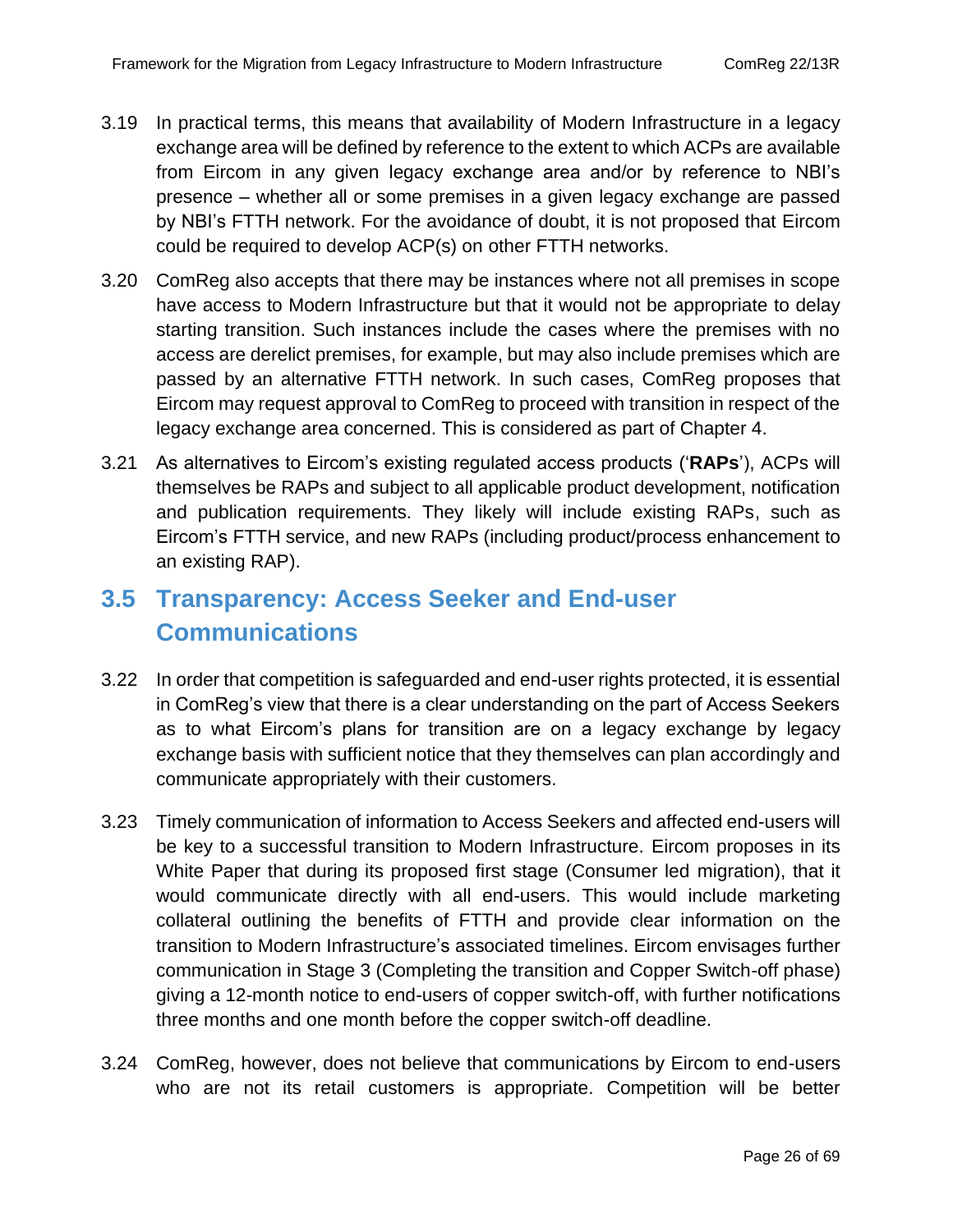safeguarded and the rights of end-users protected where end-users are contacted by their retail providers and retail providers are in charge of communication with their own customers. ComReg proposes accordingly to set a rule as part of the transition Framework that Eircom may not contact directly end-users who are not its direct customers (customers of Eir Retail) and that all required communications are to be undertaken by the end-users' own RSP. In Chapter 4 ComReg details proposed requirements to be met by Eircom in terms of the information that Eircom must provide to all Access Seekers, and the associated timelines, so that RSPs are in the position to inform their customers fully throughout the copper switch-off process and have sufficient time to make informed decisions on how to act in advance of switchoff of legacy-based services.

- 3.25 For the avoidance of doubt, a prohibition on direct communications by Eircom to end-users who are not its retail customers would not prevent Eircom from engaging in general information campaigns to ensure the general public understand the concept and timing of the transition.
- 3.26 [Figure 6](#page-26-0) outlines a summary of the information which Eircom will be required to provide to ComReg and Access Seekers.

| Information provided by Eircom                                 | <b>ComReg</b> | <b>Access</b><br><b>Seekers</b> | <b>Timing</b>                                                                                                                                                                      |  |
|----------------------------------------------------------------|---------------|---------------------------------|------------------------------------------------------------------------------------------------------------------------------------------------------------------------------------|--|
| Switch-off Proposal                                            | ✓             |                                 | As determined by Eircom                                                                                                                                                            |  |
| Switch-off Plan                                                |               | ✓                               | Eircom publish its Switch-off Plan, within one month,<br>following ComReg's confirmation that Eircom's Switch-<br>off Proposal fulfils the conditions of the proposed<br>Framework |  |
| Trial Report (resolution of issues)                            |               |                                 | End of trial stage (Enablement Phase)                                                                                                                                              |  |
| Information to monitor Migration and<br>Switch-off Phase       | ✓             |                                 | On a monthly basis, on the commencement of the<br>Migration and Switch-off Phase                                                                                                   |  |
| Information on premises not passed by<br>Modern Infrastructure |               |                                 | At least one month in advance of milestone 2                                                                                                                                       |  |
| <b>Exempt User Process</b>                                     |               |                                 | In advance of Milestone 2 (for first legacy<br>exchange(s)) of the Migration and Switch-off Phase                                                                                  |  |

#### <span id="page-26-0"></span>**Figure 6: Summary of Information to be provided to ComReg and Access Seekers**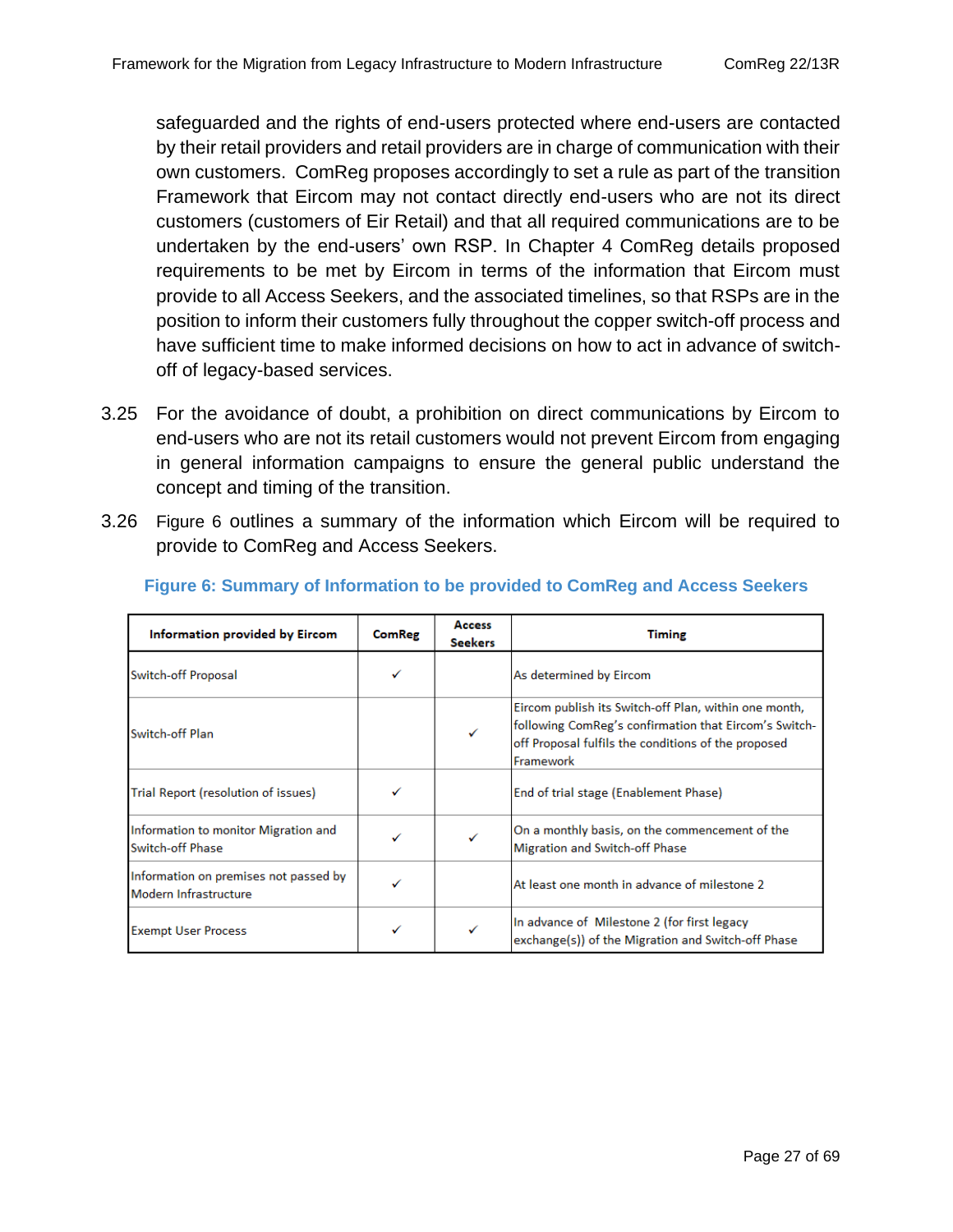- Q.1 Do you agree with the proposed principles to govern the Framework? Are there any other principles in this respect that should be considered? Please set out clearly the reasons for your response and any supporting evidence.
- Q.2 Do you agree to ComReg's approach to the definition of Modern Infrastructure? If not, what changes do you propose? Please set out clearly the reasons for your response and any supporting evidence.
- Q.3 Do you agree with the principle that end-user communications rest solely with the RSP? Please set out clearly the reasons for your response and any supporting evidence.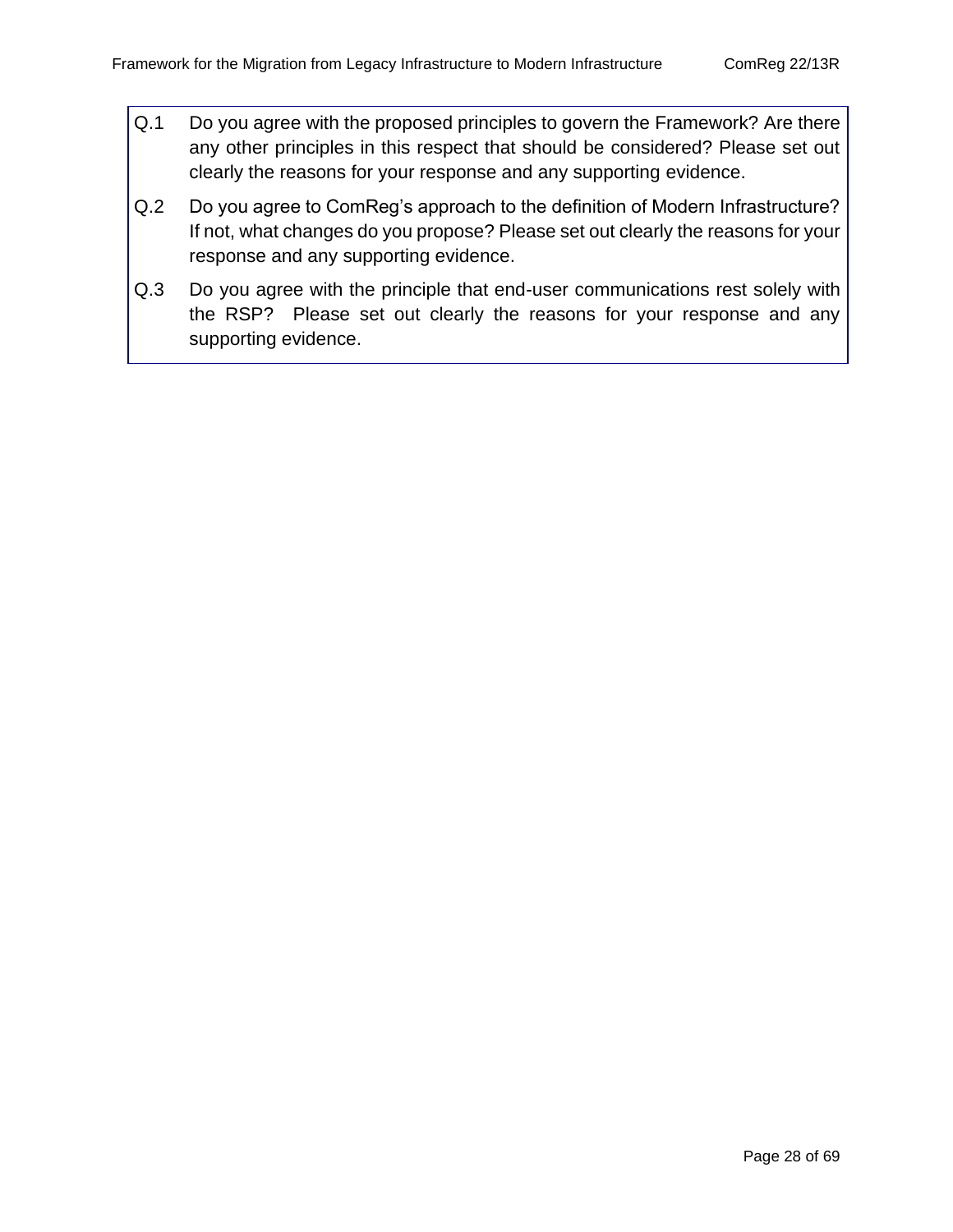## **Chapter 4**

# <span id="page-28-0"></span>**4 Transition Framework**

## <span id="page-28-1"></span>**4.1 Design of the Framework**

- 4.1 Under Article 81(2) of the Code, ComReg must ensure that the decommissioning or replacement process for legacy-based services and infrastructure includes a transparent timetable and conditions, including an appropriate notice period for transition, and establishes the availability of alternative products of at least comparable quality providing access to the upgraded network infrastructure substituting the replaced elements if necessary to safeguard competition and the rights of end-users.
- 4.2 In order to achieve the principles outlined in Chapters 3 above, ComReg proposes that a Framework is embodied in a decision setting out the steps, and associated conditions, to be complied with as part of the Migration from Legacy Infrastructure.
- 4.3 Building on from the responses to the 2021 Call for Inputs, ComReg proposes that the Framework will consist of an initiation step, where Eircom sets out for ComReg's review and approval its plans for Copper Switch-off ('**Eircom's Switch-off Proposal**'), followed by three phases: an Enablement Phase, a Migration and Switch-off Phase and a Decommission Phase as shown in [Figure 7](#page-28-2) below.

<span id="page-28-2"></span>

#### **Figure 7: Proposed Framework**

4.4 When ComReg has analysed Eircom's Switch-off Proposal and confirms it fulfils the Framework conditions arising from this Consultation, ComReg will approve it, at which point Eircom's Switch-off Proposal becomes Eircom's switch-off plan (the '**Switch-off Plan'**).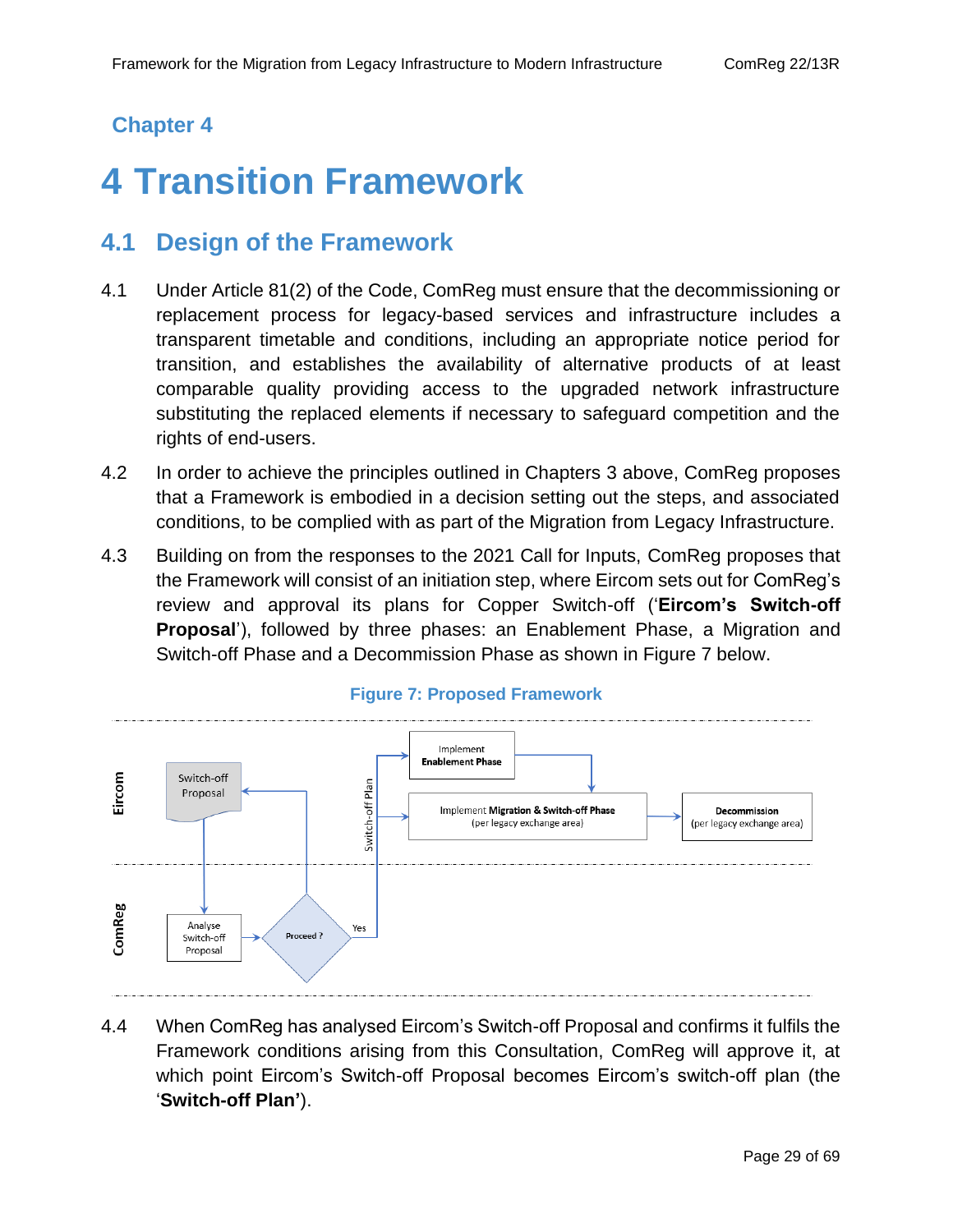- 4.5 In contrast with the approach proposed in Eircom's White Paper, in addition to an Enablement phase, allowing for a trial, the transition phases for Migration and Switch-off are centred on the premise that copper switch off may only take place where 100% of in scope premises, $32$  and not 95% as proposed by Eircom, are passed by Modern Infrastructure. ComReg proposes further that whether 100% of premises are passed with Modern Infrastructure (as defined) is for Eircom to establish, rather than ComReg as Eircom had proposed in the White Paper.
- 4.6 ComReg proposes that only when ComReg has approved Eircom's Switch-off Proposal may Eircom proceed to the Migration and Switch-off Phase. ComReg proposes that Eircom's Switch-off Proposal provides an overall view of how it proposes to proceed with transition to Modern Infrastructure throughout the State and over which timeframe, and the means by which Access Seekers will be able to reach existing end-users, namely the ACPs that Eircom proposes will be available.
- 4.7 ComReg further proposes that for the purpose of ascertaining the percentage of premises passed by Modern Infrastructure, insofar as Eircom's Modern Infrastructure is concerned, a premises is considered passed when an Access Seeker is capable of ordering an ACP and having the ACP installed at the premises within 15 working days (excluding any end-user delay time) on receipt of an ACP order.

#### **Implementation phases**

- 4.8 Once ComReg has approved Eircom's Switch-off Proposal, Eircom may then proceed with its implementation. ComReg proposes that this includes an Enablement Phase during which any required ACPs will be developed and Access Seekers given the opportunity to trial them, and understand how transition to new ACPs will take place. It appears to ComReg that only with an Enablement Phase will an Access Seeker be able to plan for the transition of its end-users from the Legacy Infrastructure, and obtain the information that it requires on how the transition will take place to new ACPs and the proposed migration processes. A successful trial on the end-to-end migration process from Legacy Infrastructure will provide both Eircom and Access Seekers with the evidence that all new ACPs and processes are proven before incorporating them in the Migration and Switch-off Phase.
- 4.9 The Migration and Switch-off Phase would commence (on a legacy exchange by legacy exchange basis) when ComReg has analysed Eircom's Switch-off Proposal and confirms it fulfils the Framework conditions arising from this Consultation. In order not to delay the commencement of the Migration and Switch-off Phase, ComReg proposes that the development by Eircom of all ACPs which are not

 $32$  Premises which have ceased in-situ copper lines or active copper-based services.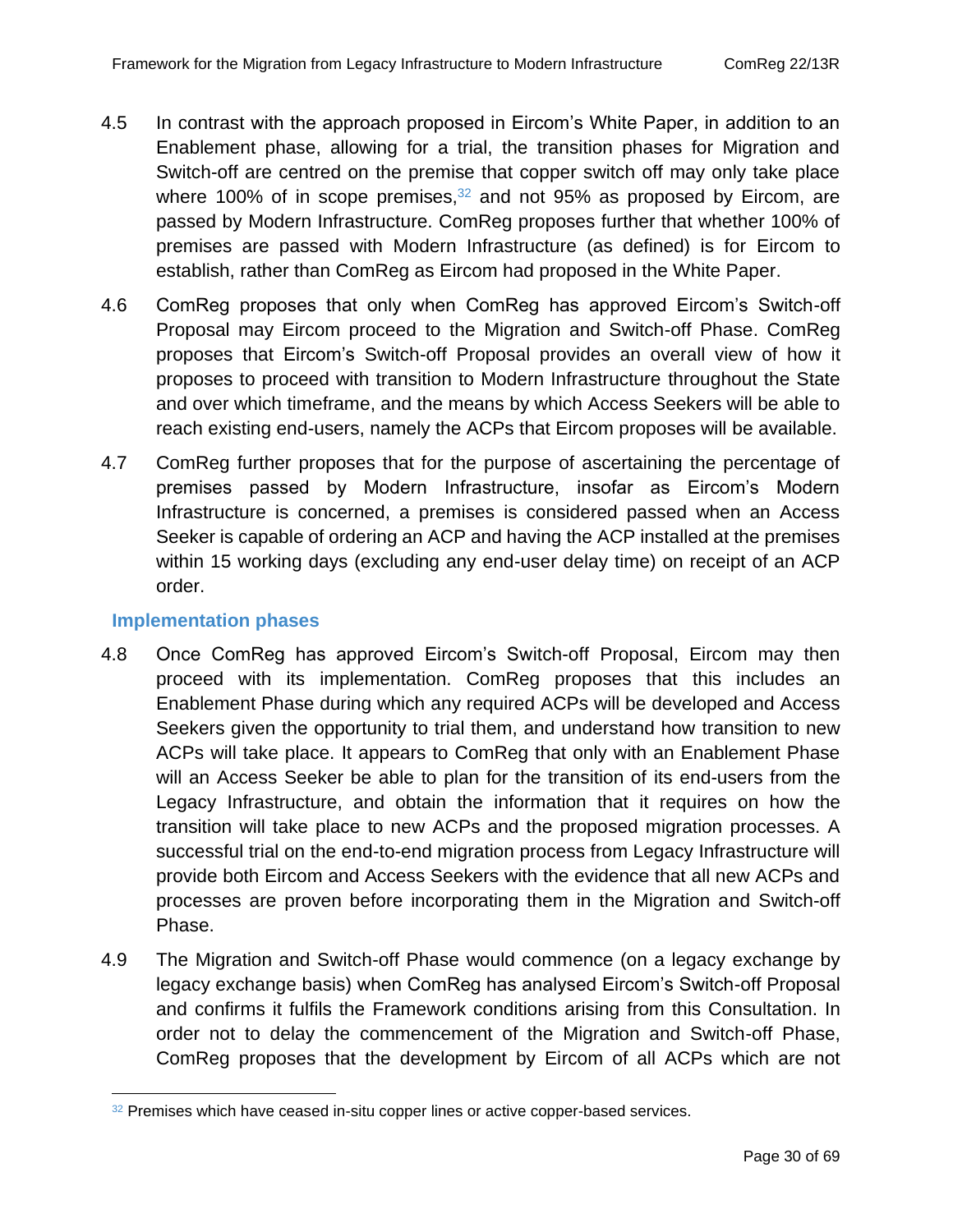currently available, may be done in parallel to the start of the Migration and Switchoff Phase. This in ComReg's view is consistent with the timeliness principle and will safeguard competition and ensure regulatory certainty for Access Seekers as to what ACPs are available for all scenarios, while also protecting the rights of endusers. Any material change to the Switch-off Plan, including for example as regards the ACPs to be offered on the Modern Infrastructure, shall require ComReg's prior approval. Within one month of receiving ComReg's approval, Eircom shall publish on its publicly available website, an updated Switch-off Plan showing the material change made.

- 4.10 The Migration and Switch-Off Phase will apply on a legacy exchange by legacy exchange basis and concludes with the withdrawal of access to all legacy access products. ComReg proposes further that this phase is used, and organised, so as to address the following key concerns:
	- (a) That Access Seekers and end-users are encouraged to switch to Modern Infrastructure as soon as it is available. ComReg proposes that this is achieved through a **Stop Sell** Phase (at Eircom's option). The concept of a "Stop Sell" was introduced by Eircom in its White Paper. It means an arrangement whereby legacy-based services are no longer made available for new connections, changes to existing legacy-based services or changes of RSP where Modern Infrastructure is available. ComReg does not believe that Eircom's proposed premises-by-premises Stop Sell as FTTH is rolled out, subject to a 28-day notice period as premises are added to Eircom's APQ file, is a satisfactory approach being too granular, with an insufficient notice period and leading to regulatory uncertainty for Access Seekers. However, ComReg would see allowing Stop Sell on a legacy exchange by legacy exchange basis where at least 75% of the premises within the legacy exchange area are passed by Modern Infrastructure as an appropriate way of facilitating migration over time. This approach seeks to balance the interests of end-users while allowing Eircom to accelerate the Migration from Legacy Infrastructure in electing to implement a Stop Sell for legacy-based services. If Eircom chooses to implement a Stop Sell, it shall apply to all impacted consumers of legacybased services (i.e. consumers, small businesses, large businesses and government markets) within a legacy exchange area. This approach is transparent and shall ensure that all end-users are treated in an equivalent manner and also that Access Seekers are in the same position;
	- (b) That Access Seekers are given adequate notice that within a legacy exchange area, Modern Infrastructure rollout is complete and withdrawal of legacy-based services is forthcoming. ComReg proposes that this is achieved through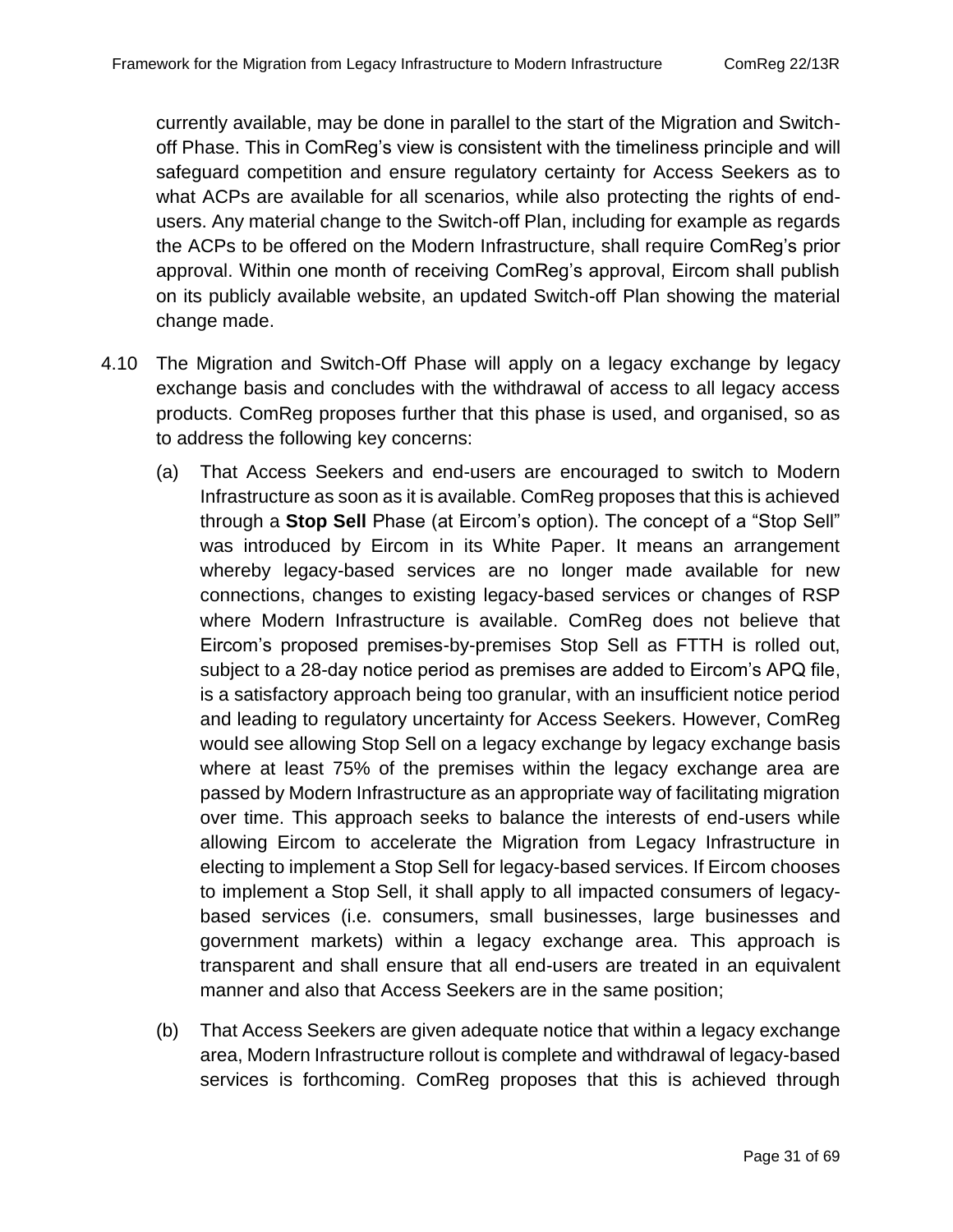Eircom's issuing a number of notices to Access Seekers at certain key points of the process. This is further detailed in Section [4.4;](#page-36-0)

- (c) That all end-users have access to a Modern Infrastructure-based service following transition. This means that rollout of Modern Infrastructure may only be considered to be complete when 100% of end-users have access to Modern Infrastructure, save that, in order to cater for situations where roll-out may truly be impossible, Eircom ought to be capable of completing the phase when less than 100% of premises have access to Modern Infrastructure, but only with ComReg's agreement;
- (d) That the appropriate notice periods to be met by Eircom should recognise the position of certain end-users, hereafter referred to as '**exempt users**', including vulnerable end-users reliant on legacy-based services for medical/security needs and end-users providing critical infrastructure which rely on legacy-based services, who may require additional time before the switch-off of their legacy-based services occur; there should be a mechanism allowing such end-users to be identified and afforded additional time, in a transparent and predictable manner. ComReg proposes to define exempt users as those users who require more time to identify suitable replacement services (which could interwork with ACPs or be delivered using alternative technology (e.g. mobile<sup>33</sup>)) and to require Access Seekers/RSPs to identify whom amongst their customers are exempt users; and
- (e) That migration costs are borne by Eircom. As explained in Chapter 2, ComReg does not propose to amend at this stage applicable price controls, including in particular the price control applicable to connections to Eircom's FTTH network. ComReg notes, however, that additional costs may arise from transition for Access Seekers and end-users where additional works are required within the premises in order to allow connection to the Modern Infrastructure. ComReg proposes that such non-standard, premises-specific, costs are borne by Eircom where there is no choice for the Access Seeker and end-user to continue to purchase legacy-based services from Eircom. (This is considered in further detail in Section [4.6](#page-43-1) below).
- 4.11 ComReg notes that in its White Paper, Eircom proposed that business to business and government markets should be subject to a different transition to residential and small\medium enterprise end-users and the Stop Sell "*applies to the consumer and small business mass market only*". However, while the business and government market are typically characterised by multi-year contracts for multi-geographic

 $33$  For example, a monitored medical alert system using  $4G$ .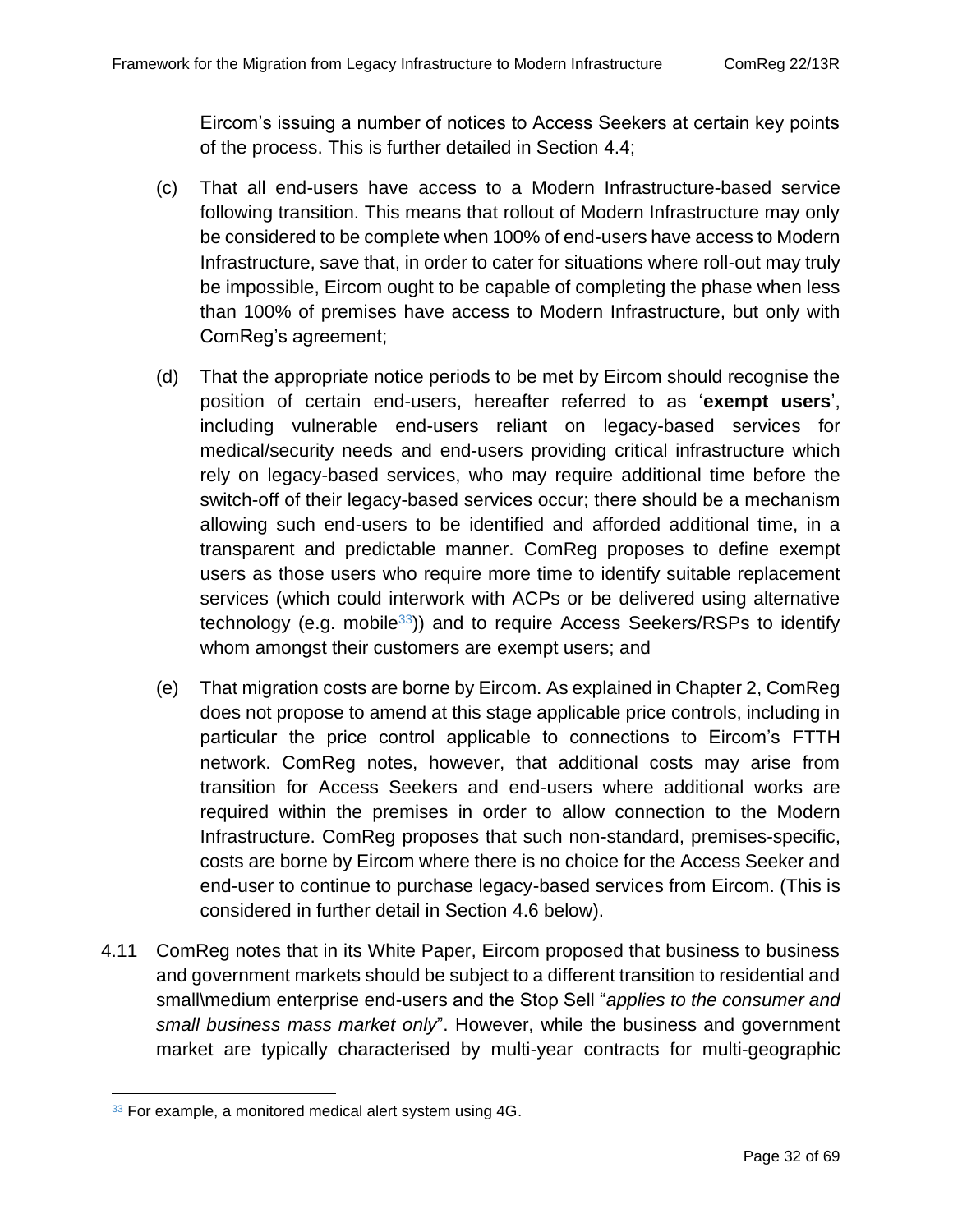locations throughout Ireland, a common framework will result in a more transparent and less confusing migration process and ensure that all end-users are treated equivalently and the position of Access Seekers the same. To the extent that some of these end-users require extended notice period, they can be accommodated as part of end-users providing critical infrastructure under a general common framework.

- 4.12 Finally, ComReg proposes that prior to Eircom's obligation(s) to provide Legacy Infrastructure-based services in a legacy exchange area be considered to be withdrawn, a Decommissioning Phase is completed. The purpose of the Decommissioning Phase is to ensure that the Legacy Infrastructure is put beyond use and not available for use by Eircom for any commercial purposes. ComReg notes in this respect that a fundamental premise of the Framework for migration from Legacy Infrastructure to Modern Infrastructure is that the legacy infrastructure is being retired.
- 4.13 The sections below set out ComReg's proposals for each of those steps and phases in detail.

## <span id="page-32-0"></span>**4.2 Eircom's Switch-off Proposal**

- 4.14 ComReg proposes that the starting point of the transition process is by way of Eircom's Switch-off Proposal providing ComReg with information on how Eircom plans to migrate from its legacy network to a modern network. ComReg proposes that Eircom is required to provide such information to all Access Seekers after ComReg is satisfied that Eircom's Switch-off Proposal fulfils the conditions of its Framework.
- 4.15 ComReg proposes to require Eircom's Switch-off Proposal to describe the entire suite of ACPs to be offered to Access Seekers and the anticipated timelines for the key milestones of the Migration from Legacy Infrastructure.
- 4.16 ComReg notes in this regard that in its White Paper, Eircom referred to a "*transition and copper switch-off"* stage which had a threshold of 95% of all premises in an exchange area capable of ordering fibre, with the final 5% being serviced by an unspecified service within 3 years of the final notice period. Under Article 81(2), the Modern Infrastructure shall enable Access Seekers to reach the same end-users as the legacy infrastructure, so 100% of end-users with a connection to the copper network are in scope. ComReg proposes that Eircom's Switch-off Proposal include details for ACPs (including any new ACPs required) covering all scenarios, including difficult-to-reach end-users. Eircom can draw on its extensive experience of fibre rollout to identify the likely difficult scenarios and propose the suitable solutions.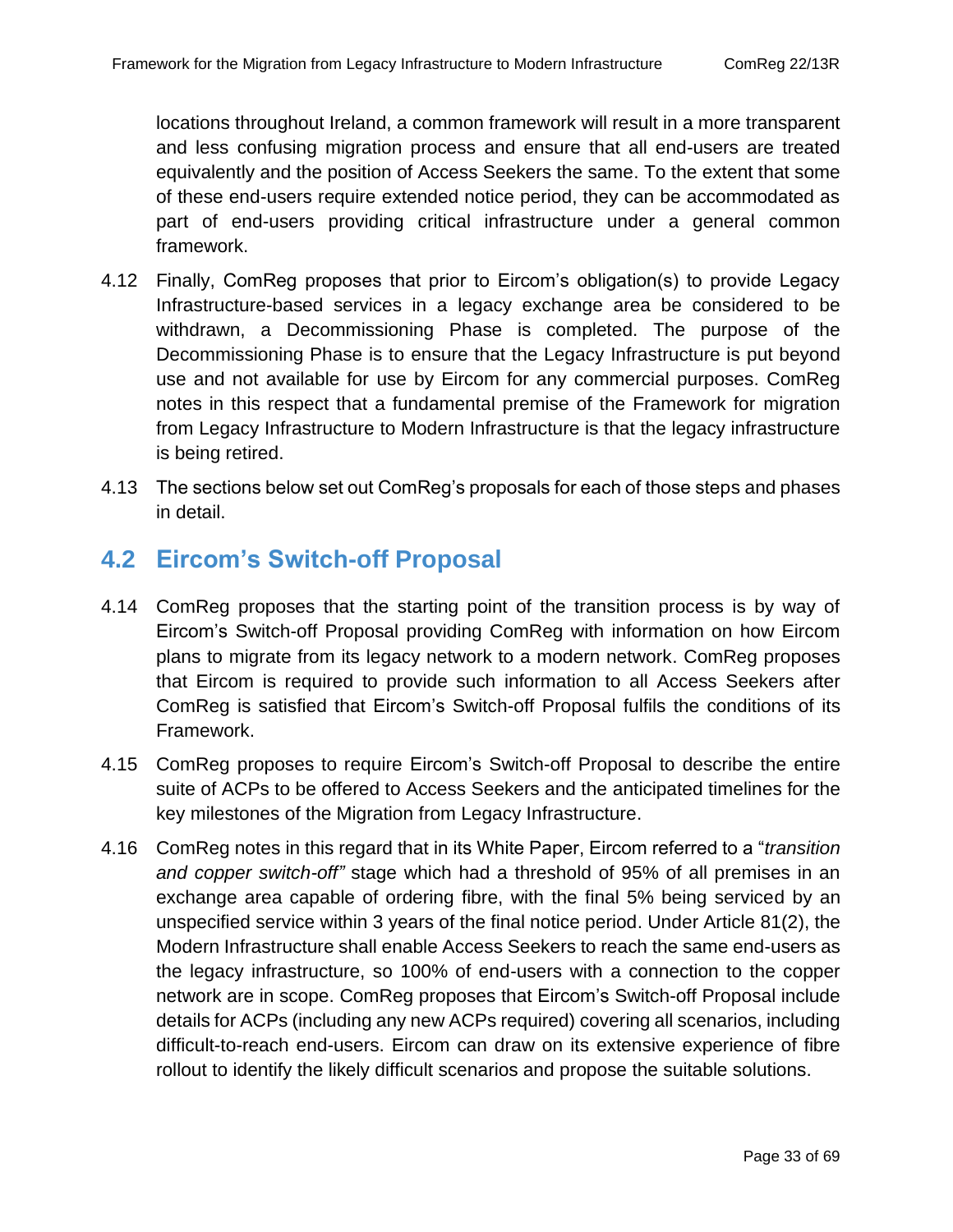4.17 ComReg proposes accordingly, that Eircom's Switch-off Proposal addresses the following matters:

#### **ACPs**

- 4.18 The availability of ACPs will be critical to ensure that Access Seekers are not adversely impacted by copper switch-off. An ACP means a product that allows an Access Seeker to at least replicate its legacy offerings on Modern Infrastructure, in terms of functionality, performance, quality and value including price. ComReg proposes to require that Eircom's Switch-off Proposal includes on a market-bymarket basis a detailed description of how access will be provided over Eircom's Modern Infrastructure by way of ACPs. This includes:
	- The mapping of regulated legacy-based services to existing and proposed ACPs;
	- A description of how all (100%) end-users, accessible via the Legacy Infrastructure, will be accessible from an ACP or fibre-based service from NBI;
	- A detailed description of the proposed ACPs on Eircom's modern infrastructure. A proposed ACP shall:
		- (i) have at least equivalent features and performance as the legacy product;
		- (ii) be delivered to the location of legacy-based service NTU, in the enduser's premises, at the FTTH standard connection charge;
		- (iii) have at least service equivalence in terms of service delivery, service assurance, service availability, Service Level Agreements ('**SLA**s') and Key Performance Indicators ('**KPI**s');
		- (iv) have at least service equivalence in terms of Quality of Service ('**QoS**'); and
		- (v) is of a comparable price to the legacy-based service it is mapped to.
	- A description of the single and bulk migrations (including rollback options) from each legacy-based service to the existing and proposed ACPs.

#### **Timelines**

- 4.19 In order that Access Seekers have a clear understanding of the transition process and how it may affect them over time, it is essential that clear timelines are set in respect of milestones for completion of the migration and switch-off process. ComReg proposes in particular that Eircom is required to include in Eircom's Switchoff Proposal:
	- The timeline for the completion of the migration and switch-off for all legacy (a) exchanges, to include forecast (quarter and year) for the milestones as set out in Section [4.4;](#page-36-0)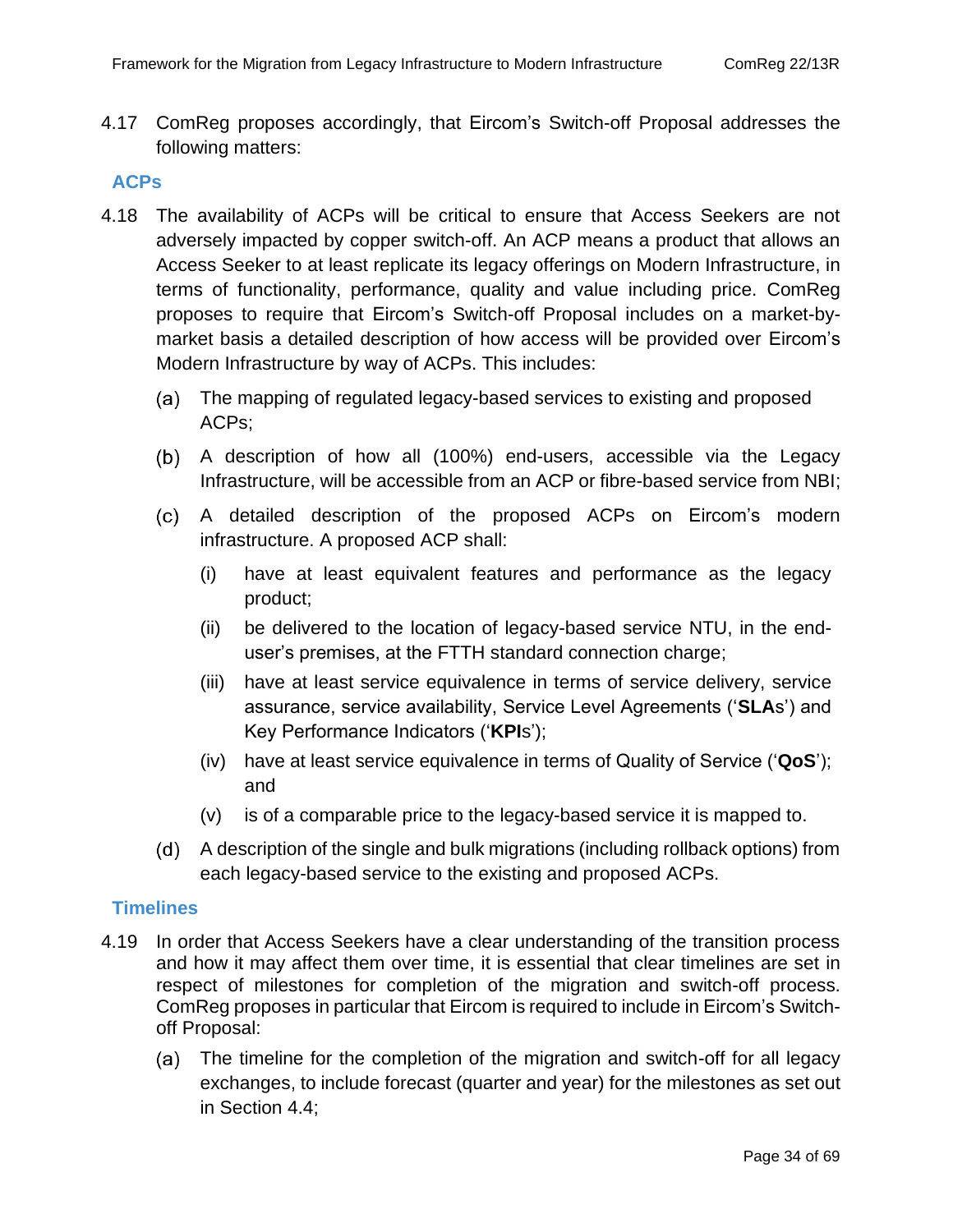The decommissioning method and timeline once the migration and switch-off of a legacy exchange area is completed;

#### **Communications**

- 4.20 How Eircom plans to communicate to Access Seekers is also an essential aspect of Eircom's Switch-off Proposal. ComReg proposes to require Eircom to provide the following:
	- Eircom's communication plan to inform Access Seekers and other industry stakeholders of the Migration from Legacy Infrastructure for the duration of the migration programme;
	- Eircom's communication plan to inform the general public of the Migration from Legacy Infrastructure for the duration of the migration programme;
	- The high-level process that Access Seekers shall follow to register an enduser as an exempt user;
	- All other information that Access Seekers will require in order to plan for and undertake their role in the proposed Migration from Legacy Infrastructure; and
	- Any other relevant information that will be of utility to ComReg in its analysis of Eircom's Switch-off Proposal.
- 4.21 ComReg proposes also that Eircom publish, on its publicly available website, Eircom's Switch-off Plan, within one month following ComReg's confirmation that Eircom's Switch-off Proposal fulfils the conditions of this proposed Framework. This is with the view to help ensure RSPs can effectively communicate with, and provide relevant information to, their end-users on the transition from Legacy Infrastructure, as necessary.

### <span id="page-34-0"></span>**4.3 Enablement Phase**

- 4.22 ComReg proposes that the Enablement Phase would commence when ComReg has analysed Eircom's Switch-off Proposal and confirms it fulfils the conditions of this proposed Framework.
- 4.23 The Enablement Phase will be used to ensure that the principles, outlined in Chapter [3](#page-21-0) above, are adhered to and that Eircom provides Access Seekers with the opportunity to successfully migrate trial end-users to new  $ACPs<sup>34</sup>$  on Eircom's Modern Infrastructure.

<sup>&</sup>lt;sup>34</sup> New RAPs or product/process enhancements to existing RAPs.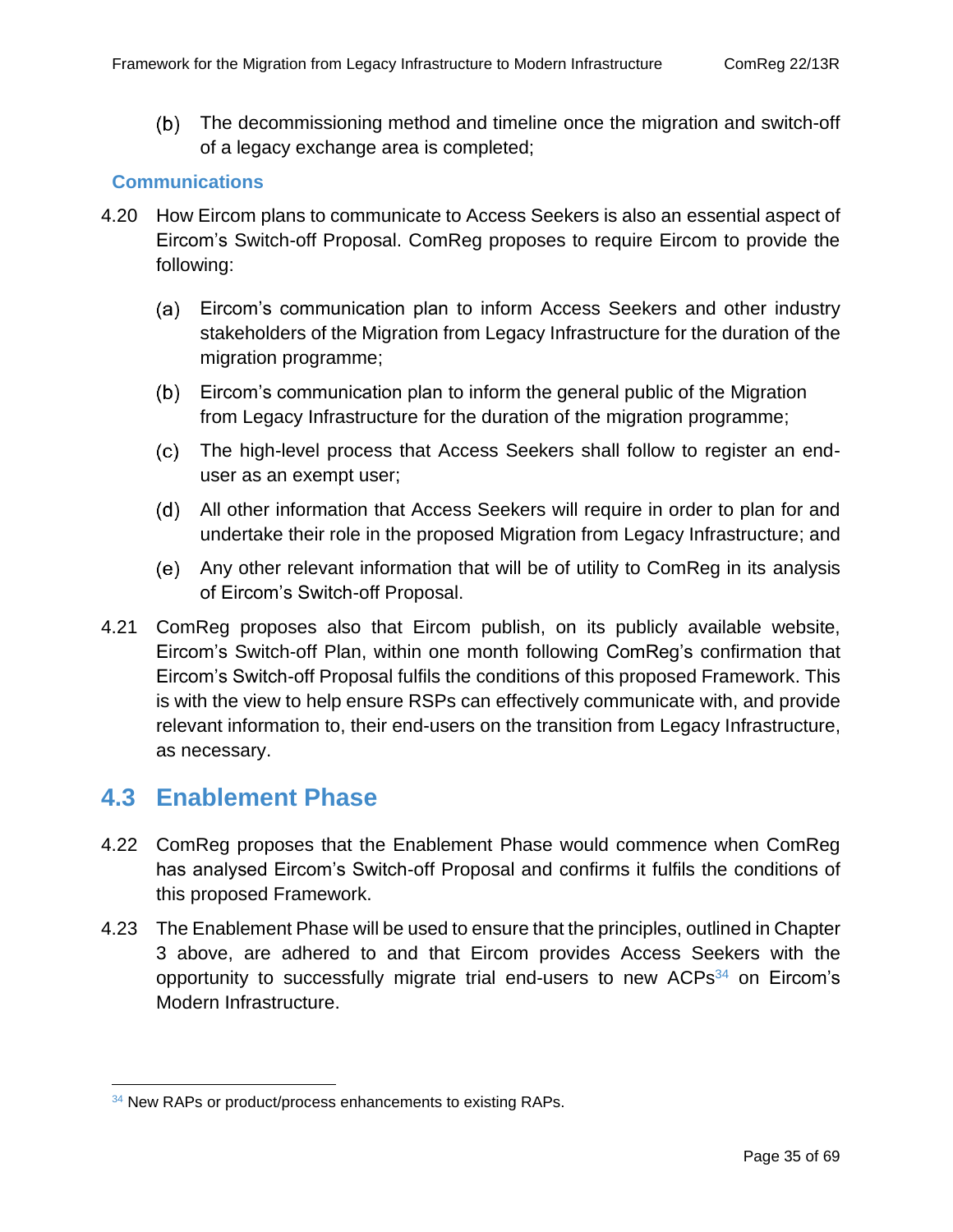<span id="page-35-0"></span>4.24 The three stages of the Enablement Phase are depicted in [Figure 8](#page-35-0) and are the Development Stage, the Trial Stage and the Evaluate Trial Stage.

#### **Figure 8: Enablement Phase**



- 4.25 ComReg notes that Eircom's White Paper did not envisage the use of an Enablement phase or a trial phase. However, on the basis that all premises in a legacy exchange area must have access to Modern Infrastructure, it is essential that there is a clear understanding by Access Seekers of what ACPs will be available and how new ACP(s) will be delivered to end users' premises in practice. If new ACPs have been identified in Eircom's Switch-off Plan to meet this requirement, this phase will allow Eircom to develop those products, and test and trial them with Access Seekers. For example, Eircom may wish to develop FWA or an alternative product for difficult-to-reach premises.
- 4.26 Against this background, a trial is an important aspect of the Enablement Phase. A trial will allow Eircom and Access Seekers to develop and test their end-to-end processes for new ACPs developed to enable Access Seekers to reach all premises in scope. The trial phase should include a variety of scenarios which may be encountered which will reduce service interruption risks for Access Seekers and end-users during the migration.

#### **Development Stage**

4.27 In the Development Stage, Eircom will follow its existing product development process to develop the changes to existing RAPs and/or new RAPs, including IT and processes to support migrations.

#### **Trial Stage**

- 4.28 The Trial Stage will involve Eircom and Access Seekers, who consume RAPs, validating their IT systems and processes including the end-to-end migration of their trial end-users. The trial shall cover different geographic areas, end-user types and delivery of ACPs to trial premises.<sup>35</sup>
- <span id="page-35-1"></span>4.29 ComReg proposes that, in line with existing obligations in the 2018 WLA/WCA Decision,<sup>36</sup> the following obligations apply to the trial stage:

<sup>35</sup> Including premises in Multi Dwelling Units ('**MDU**s').

<sup>36</sup> Market Review: Wholesale Local Access (WLA) provided at a Fixed Location, Wholesale Central Access (WCA) provided at a Fixed Location for Mass Market Products, Response to Consultation and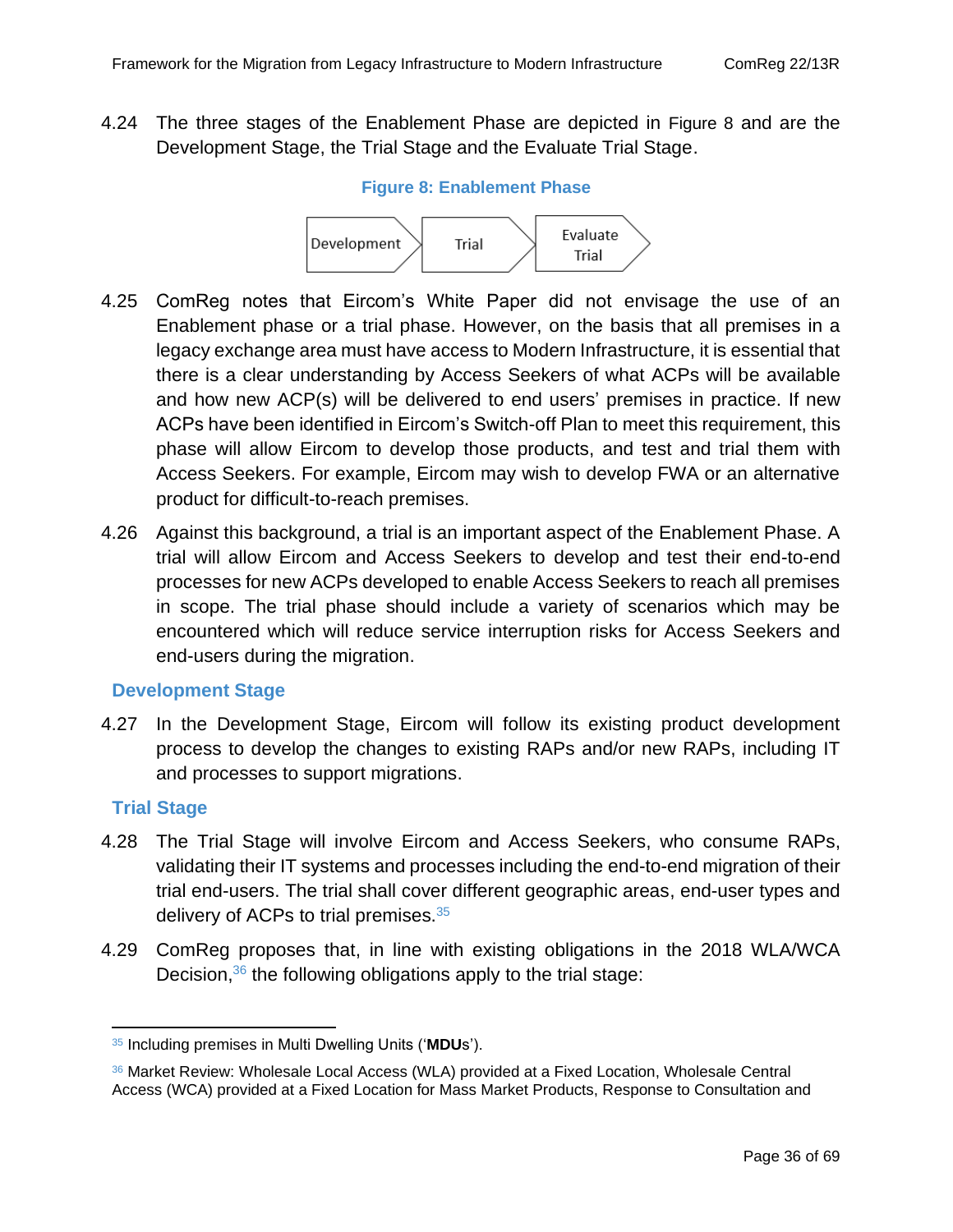- (a) That Eircom invite Access Seekers<sup>37</sup> to participate in the trial, by means of:
	- (i) direct written invitation; and
	- (ii) the publication of a general invitation on Eircom's publicly available wholesale website;
- That Eircom provide a statement of the objectives of the trial and the requirements for participation to all Access Seekers in sufficient time to allow participation;
- That the trial is for a reasonable period sufficient only to achieve the objectives of the trial;
- That Eircom notify ComReg in writing at least one month in advance of the proposed trial being notified to Access Seekers, in accordance with paragraph [4.29\(](#page-35-1)a)-(c) above, or as otherwise agreed with ComReg; and
- That Eircom notify Access Seekers at least three months in advance of the commencement of the proposed trial, in accordance with paragraph [4.29\(](#page-35-1)a)- (c) above, or as otherwise agreed with ComReg.
- 4.30 ComReg also proposes to require Eircom, as part of the Trial Stage, to maintain a log of issues encountered during the trial, and to provide ComReg, at the end of the Trial Stage, with a report on the resolution of the issues identified.
- 4.31 The objective is that at the end of the overall Enablement Phase, Eircom and Access Seekers will have validated their systems and processes with the end-to-end migration of their trial end-users, to the new ACP(s). Eircom can then notify the new ACP(s) to ComReg based on its obligations under the relevant market(s).
- 4.32 In order not to delay the commencement of the Migration and Switch-off Phase, ComReg's preliminary view is that the Enablement Phase shall commence after the ComReg has confirmed Eircom's Switch-off Proposal fulfils the conditions of this proposed Framework. The Enablement Phase shall run in parallel to the Migration and Switch-off Phase.

## <span id="page-36-0"></span>**4.4 Migration and Switch-off Phase**

4.33 The Migration and Switch-off Phase will ensure that the principles outlined in Chapter 3 above are adhered to and that the transition process is conducted

Decision, ComReg Decision D10/18, ComReg Document 18/94, dated 19 November 2018 ('**2018 WLA/WCA Decision'**), Appendix 20 WLA Decision Instrument, Sections 10.14 – 10.15.

 $37$  Those undertakings who signed the relevant reference offer.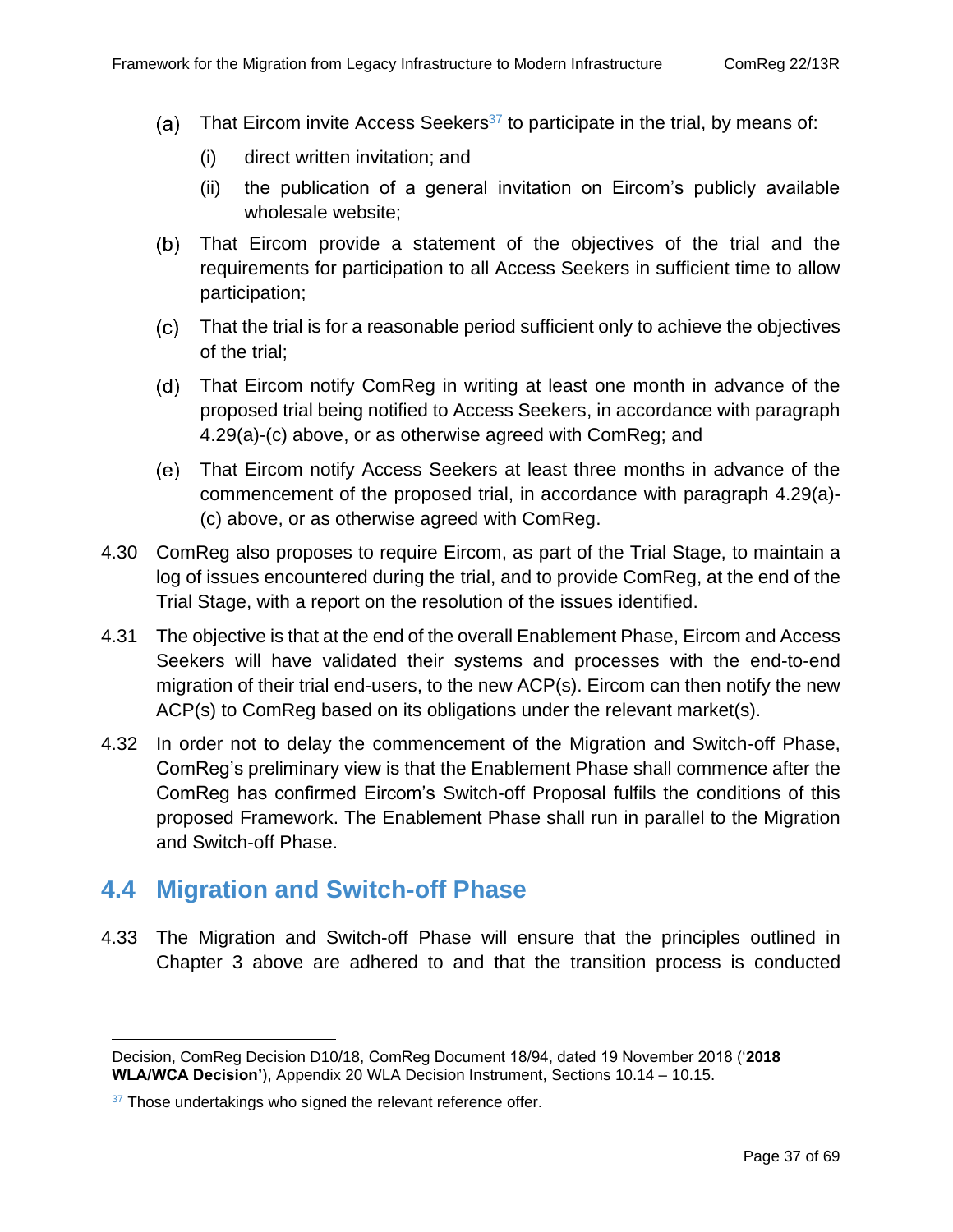according to a transparent timetable and conditions, including an appropriate notice period for the transition.

- 4.34 ComReg proposes that the Migration and Switch-off Phase commence when ComReg has analysed Eircom's Switch-off Proposal and confirms it fulfils the conditions of this proposed Framework. The migration and switch-off of legacybased services will occur on a legacy exchange by legacy exchange basis.
- 4.35 With the view to encouraging and managing migration, ComReg proposes further that this Phase may commence, at Eircom's discretion, with a "*Stop Sell",* where 75% of the premises within a legacy exchange area are passed by Modern Infrastructure. Stop Sell means an arrangement whereby end-users may not switch their legacy-based service to a different retailer (including Eir Retail) or make changes to their legacy-based service if they have access to fibre-based services. Similarly, for new customers (on Eircom's network) Stop Sell applies where fibrebased services are available to order at the customers' premises. Of course, all endusers remain free to choose products from other network operators or platforms as they see fit.
- 4.36 In the Migration and Switch-off Phase, ComReg proposes a four-milestone transition from legacy-based services, designed to provide Access Seekers with certainty on how the transition will take place and protect the rights of all end-users impacted by the transition. [Figure 9](#page-37-0) depicts the transition milestones and associated timelines, for a legacy exchange area.

<span id="page-37-0"></span>

#### **Figure 9: Migration and Switch-off Phase (per legacy exchange area)**

X Confirmation notice issued at least 3 months in advance of the confirmed Switch-off date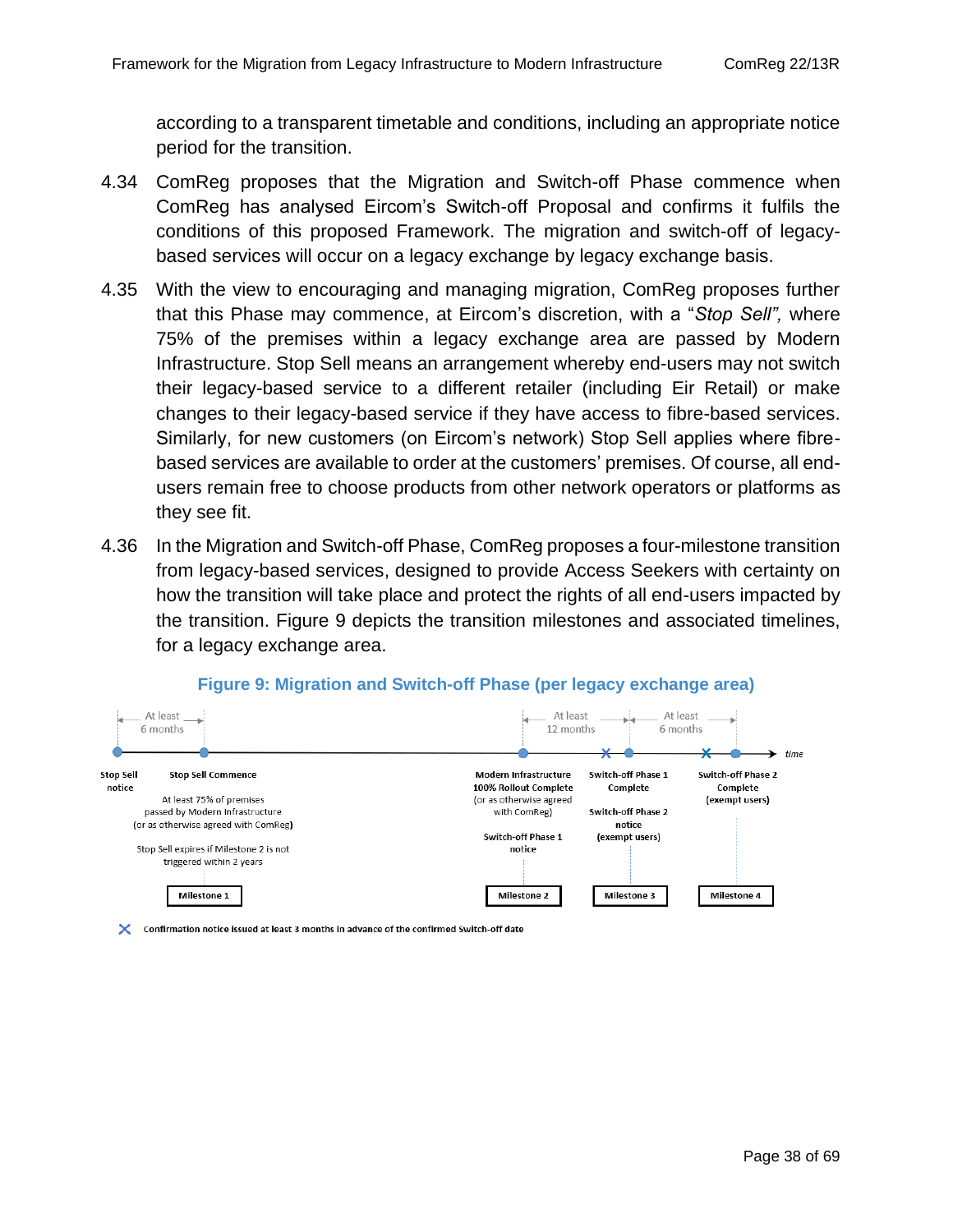- 4.37 The proposed milestones are designed to ensure that sufficient notice is given to Access Seekers regarding the status of rollout of Modern Infrastructure and the timeline to switch-off Legacy Infrastructure within a legacy exchange area. Where Eircom chooses not to implement a Stop Sell, the intention to switch off Legacy Infrastructure is triggered with Milestone 2. End-users who do not migrate from their legacy-based services in a timely manner before Milestone 3, will be disconnected at Milestone 3, unless they register with their RSP as exempt users. Exempt users who choose not to migrate from their legacy-based services in a timely manner before Milestone 4, will be disconnected at Milestone 4. Milestone 4 builds on Eircom's proposal in the White Paper that exempt users are given extra time to identify and purchase suitable replacement services.
- 4.38 ComReg proposes that an additional six-month notice is given in respect of exempt users in addition to a proposed standard 12-months' notice. ComReg notes that if a Stop Sell is implemented by Eircom in a legacy exchange area, a minimum of 24 months is required between the Stop Sell notification and copper switch-off (Milestone 4). This should be ample time to migrate business to business and government end-users in a legacy exchange area to Modern Infrastructure.
- 4.39 Eircom's White Paper highlights the importance of continued information across all stages of the transition to enable Access Seekers to communicate with their endusers. ComReg agrees and the Framework has been designed with clear milestones and notification timelines which are essential to give Access Seekers transparency and ensure a smooth transition to the Modern Infrastructure.
- 4.40 The key proposed conditions to be met in the Migration and Switch-off Phase are summarised in [Figure 10](#page-39-0) and set out in further details below.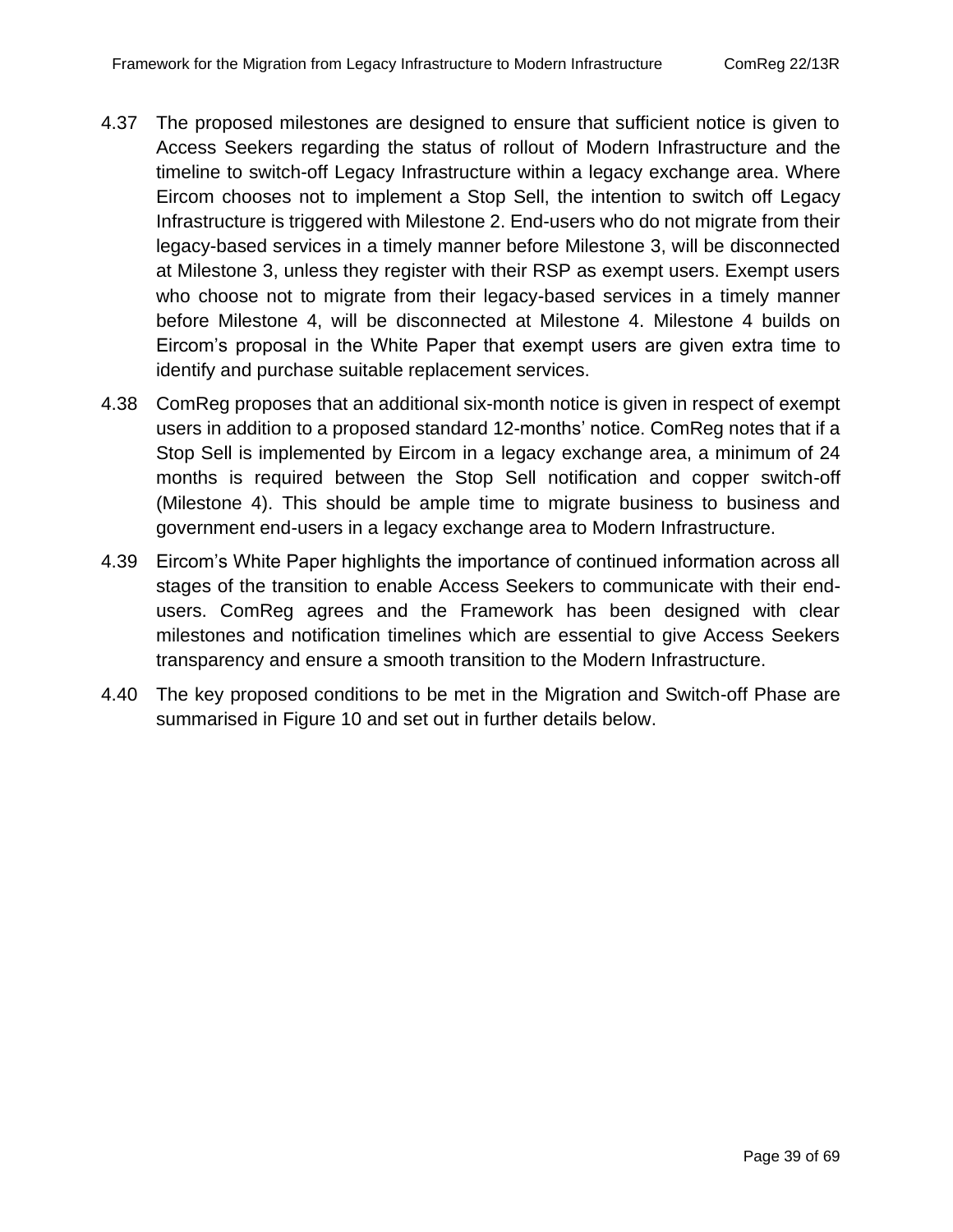#### <span id="page-39-0"></span>**Figure 10: Overview of key proposed conditions to be met in the Migration and Switch-off Phase**

| <b>ComReg Proposed Framework</b>                                                 |                                                                                                                                                                                                                                                                                                                                                                                                                                                                                      |                                                                                                                                                                                                                                                                                                                |                                                                                                                                                                                                                                                                                                                                                       |  |
|----------------------------------------------------------------------------------|--------------------------------------------------------------------------------------------------------------------------------------------------------------------------------------------------------------------------------------------------------------------------------------------------------------------------------------------------------------------------------------------------------------------------------------------------------------------------------------|----------------------------------------------------------------------------------------------------------------------------------------------------------------------------------------------------------------------------------------------------------------------------------------------------------------|-------------------------------------------------------------------------------------------------------------------------------------------------------------------------------------------------------------------------------------------------------------------------------------------------------------------------------------------------------|--|
| <b>Migration and</b><br><b>Switch-off Phase</b><br>(per legacy<br>exchange area) | Conditions to be met to trigger<br><b>Milestone</b>                                                                                                                                                                                                                                                                                                                                                                                                                                  | <b>Copper-based Product changes</b>                                                                                                                                                                                                                                                                            | <b>Notes</b>                                                                                                                                                                                                                                                                                                                                          |  |
| Milestone 1<br>(If Stop Sell<br>Implemented)                                     | At least 75% of premises in a legacy<br>exchange area (or as otherwise agreed<br>with ComReg) can order an alternative<br>comparable product ('ACP') provided on<br>Eircom's network - or fibre-based<br>service from NBI: and<br>At least 6-month notification prior to<br>implementation.<br>No change to copper service regulation<br>where Modern Infrastructure is not<br>available (i.e. end-user unable to order<br>an ACP from Eircom - or fibre-based<br>service from NBI). | Stop Sell applies to in-situ activation,<br>new copper-based connections and<br>changes to legacy-based service<br>features or switching RSP for existing<br>active copper-based services where<br>Modern Infrastructure is available.<br>Stop Sell expires if Milestone 2 is not<br>triggered within 2 years. | For premises impacted by the Stop Sell<br>and with ceased in-situ or active copper-<br>based services, non-standard<br>connection costs borne by Eircom if it<br>cannot deliver an ACP at the FTTH<br>standard connection charge (i.e. no<br>additional cost for ACP delivered to the<br>location of the legacy Network<br>Termination Unit ('NTU')). |  |
| <b>Milestone 2</b>                                                               | 100% of premises in a legacy exchange<br>area (or as otherwise agreed with<br>ComReg) can order an ACP provided on<br>Eircom's network - or fibre-based<br>service from NBI:<br>Access Seekers can register an end-user<br>as an exempt user;<br>Access Seekers receive at least 12-<br>month notification prior to Copper<br>Switch-off Phase 1:                                                                                                                                    | Copper service regulation continues to<br>apply for maintenance of legacy-based<br>services.                                                                                                                                                                                                                   | For premises with ceased in-situ or<br>active copper-based services, non-<br>standard connection costs borne by<br>Eircom if it cannot deliver an ACP at the<br>FTTH standard connection charge (i.e.<br>no additional cost for ACP delivered to<br>the location of the legacy NTU).                                                                  |  |
| <b>Milestone 3</b>                                                               | At least 3-month prior notification<br>confirming actual Copper Switch-off<br>Phase 1 (Milestone 3) date;<br>Access Seekers receive at least 6-month<br>notification prior to Copper Switch-off<br>Phase 2.                                                                                                                                                                                                                                                                          | Switch-off of legacy-based services for<br>non-exempt end-users; and<br>Copper service regulation continues to<br>apply for maintenance of copper-based<br>services to exempt end-users.                                                                                                                       |                                                                                                                                                                                                                                                                                                                                                       |  |
| Milestone 4                                                                      | At least 3-month prior notification<br>confirming actual Copper Switch-off<br>Phase 2 (Milestone 4) date;                                                                                                                                                                                                                                                                                                                                                                            | Switch-off of legacy-based services for<br>exempt end-users                                                                                                                                                                                                                                                    |                                                                                                                                                                                                                                                                                                                                                       |  |

#### **Milestone 1**

4.41 Milestone 1 marks Stop Sell Commence and only applies if Eircom chooses to implement a Stop Sell of legacy-based services. ComReg proposes that the following conditions are attached to Milestone 1 in order to ensure that Access Seekers are given sufficient notice of the commencement of the Stop Sell at a legacy exchange and that there is regulatory certainty as regards potential premises in scope.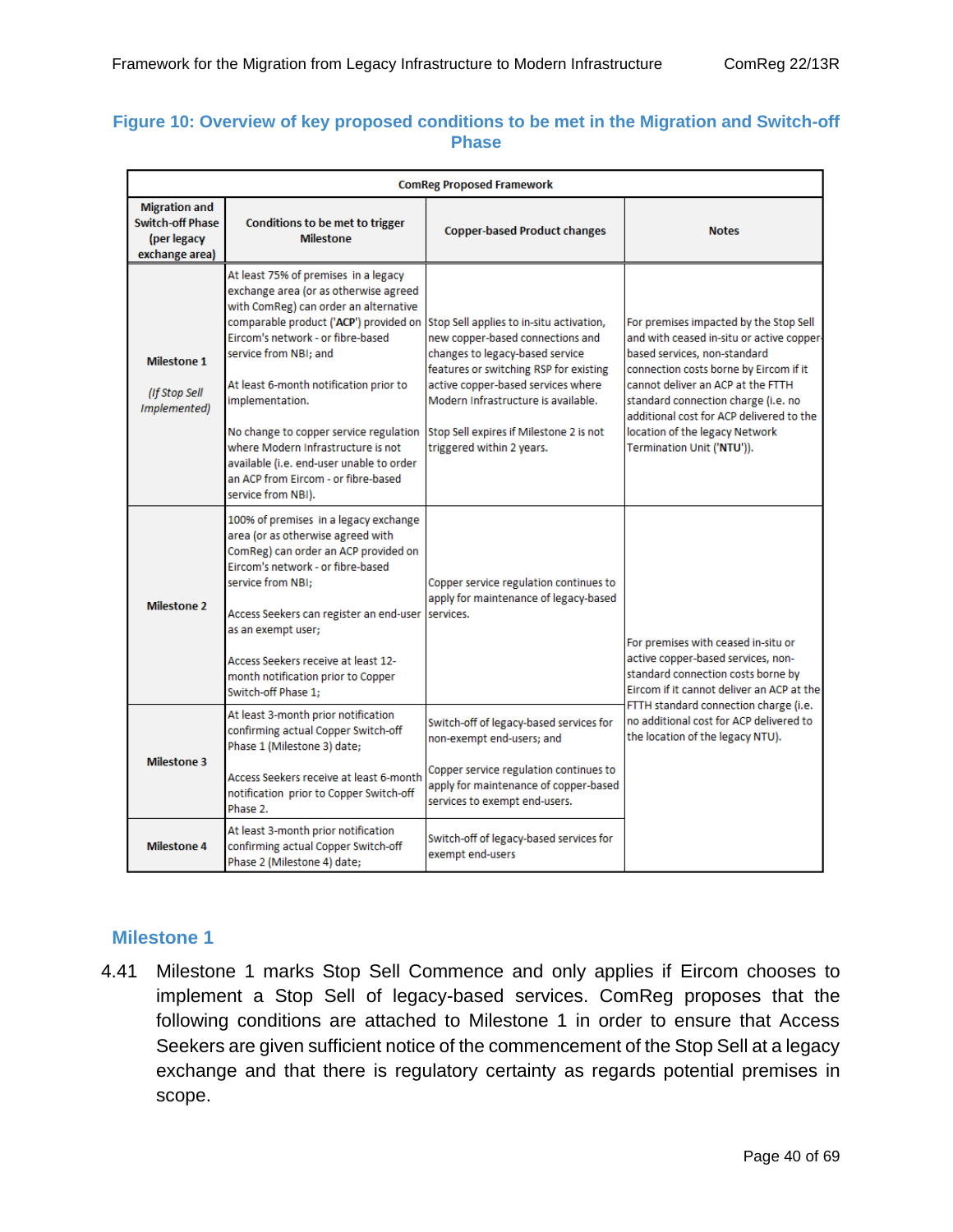- 4.42 Eircom may trigger Milestone 1 when:
	- The Modern Infrastructure is available at a minimum of 75% of premises in the (a) legacy exchange area (or as otherwise agreed with ComReg); and
	- Eircom has given Access Seekers notice of the date for Milestone 1 at least six months in advance.
- 4.43 For the remaining 25% (or less) premises where Modern Infrastructure is not available at Milestone 1, Stop Sell may not commence until after a 28 days' advance notice has been published that the premises are passed by Modern Infrastructure.
- 4.44 ComReg proposes also to place a limit of two years on the Stop Sell period in a particular legacy exchange area. This means that if after two years Eircom does not progress to Milestone 2, legacy-based services may be ordered to any premises in the legacy exchange area.

#### **Milestone 2**

- 4.45 Eircom may trigger Milestone 2 when it has reached the stage where the process for withdrawal of legacy-based services in a particular legacy exchange area (at Milestones 3 and 4) may commence. At Milestone 2 Access Seekers are given notice that Modern Infrastructure rollout is complete for the legacy exchange area concerned. In receiving this information, Access Seekers can determine the endusers of the legacy exchange who have not transitioned to the Modern Infrastructure noting that end-users are at risk of being disconnected from their copper-based service if they fail to act in the final periods of the Migration and Switch-off Phase. Milestone 2 (Switch Off Phase 1 notice) is accordingly required to ensure that Access Seekers are aware of the commencement of legacy exchange area led migration and the forecast date of the planned Switch-off Phase 1.
- 4.46 Milestone 2 may be triggered when:
	- 100% of the premises, with ceased in-situ copper line or active copper-based service, in a legacy exchange area (or as otherwise agreed with ComReg) can order an ACP or fibre-based service from NBI;
	- A process is in place which allows Access Seekers to register an end-user as an exempt user; and
	- Eircom has given, and published on its publicly available wholesale website, at least 12 months' advance notice of the forecast date that it plans to switchoff legacy-based services for non-exempt users.
- 4.47 ComReg proposes that Eircom may be allowed to move to Milestone 2 where not 100% of premises are covered where only a small number of premises remain unpassed by Modern Infrastructure and reasonable grounds are provided to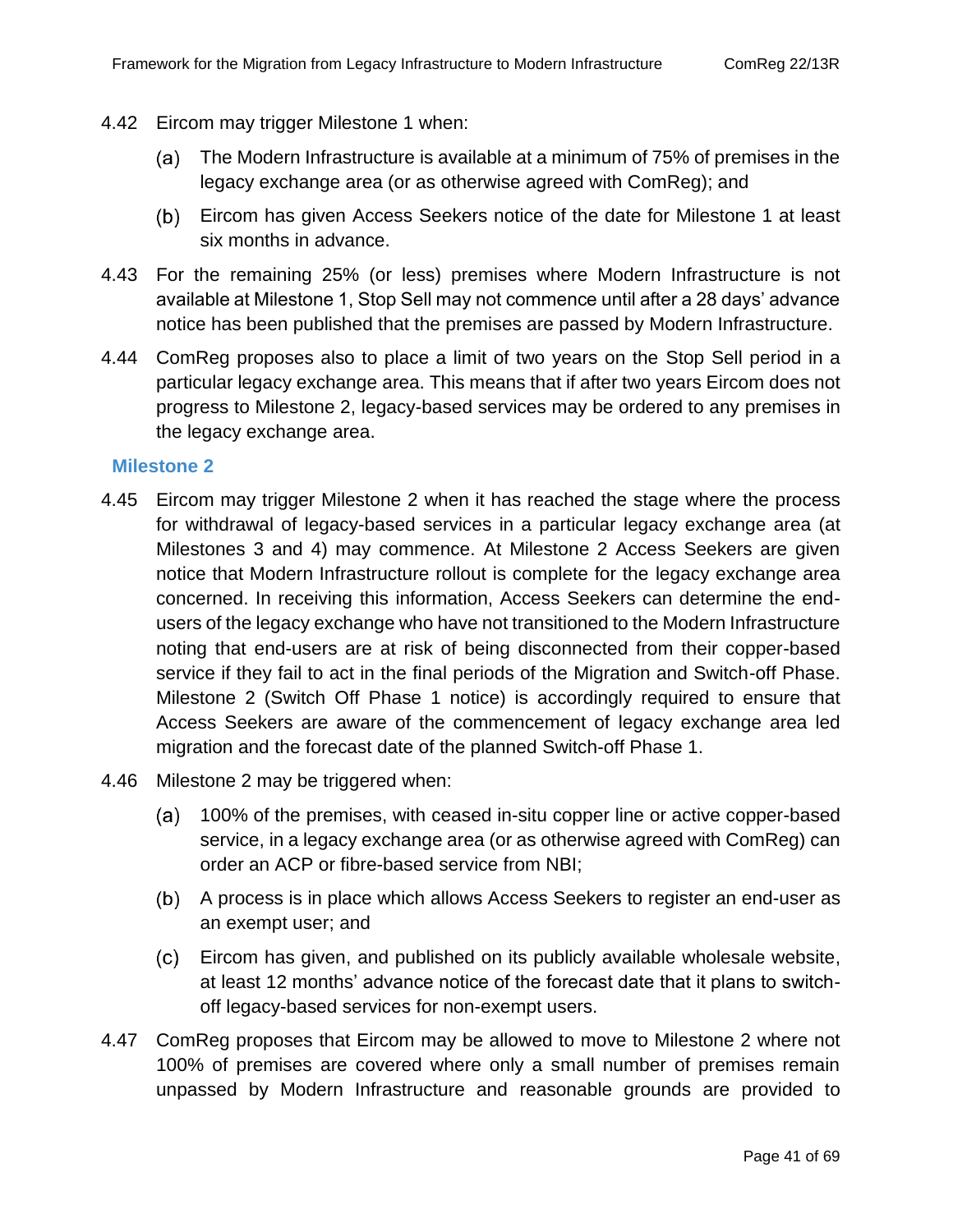ComReg as to why that is so. Reasonable grounds may for instance include that the premises concerned are derelict; they may also include that the premises concerned are passed by an alternative commercial FTTH provider offering wholesale access. ComReg proposes that in allowing Eircom to proceed to Milestone 2 in such circumstances, that ComReg may attach conditions to its approval designed in particular to ensure that in scope premises are not left without service where service is requested. For instance, in respect of premises excluded on the basis that they are passed by an alternative FTTH network on which wholesale access is offered, that were the wholesaler provider to decline to connect the premises, or decline to connect at a cost of less than or equal to that which would accrue to the Access Seeker for the connection of an ACP by Eircom, that then Eircom would be required to connect the premises by means of an ACP, before the copper switch-off date.

- 4.48 ComReg proposes that where Eircom wishes to proceed to Milestone 2 where less than 100% of in scope premises in a legacy exchange area are passed by Modern Infrastructure, that Eircom provides ComReg, at least one month in advance of Milestone 2, with a report containing:
	- (a) the Eircodes of the premises concerned;
	- (b) the Address Reference Database ('ARD') IDs of the premises;
	- (c) the category of reasons why Modern Infrastructure is not available (per premises), including the identity of the network operator offering wholesale access on an FTTH network passing the premises, where applicable;
	- (d) legacy-based service status (no existing copper connection, ceased in situ copper line, active legacy-based service) and type (if active); and
	- (e) the identity of the Access Seeker where the legacy-based service status is active.
- 4.49 Eircom can commence the Migration and Switch-off Phase by offering existing ACPs to Access Seekers to enable end-users to migrate from their legacy-based services. However, where new ACPs are required to enable certain end-users to migrate from their legacy-based services, these new ACPs must be available to order, at a legacy exchange area, before Milestone 2 can be triggered.
- 4.50 By Milestone 2 Access Seekers will have been fully informed by Eircom of the process to allow them to register an end-user as an exempt user. ComReg proposes that the registration process, for exempt users, closes one week before the Switchoff Phase 1 Complete (Milestone 3), or as otherwise agreed with ComReg.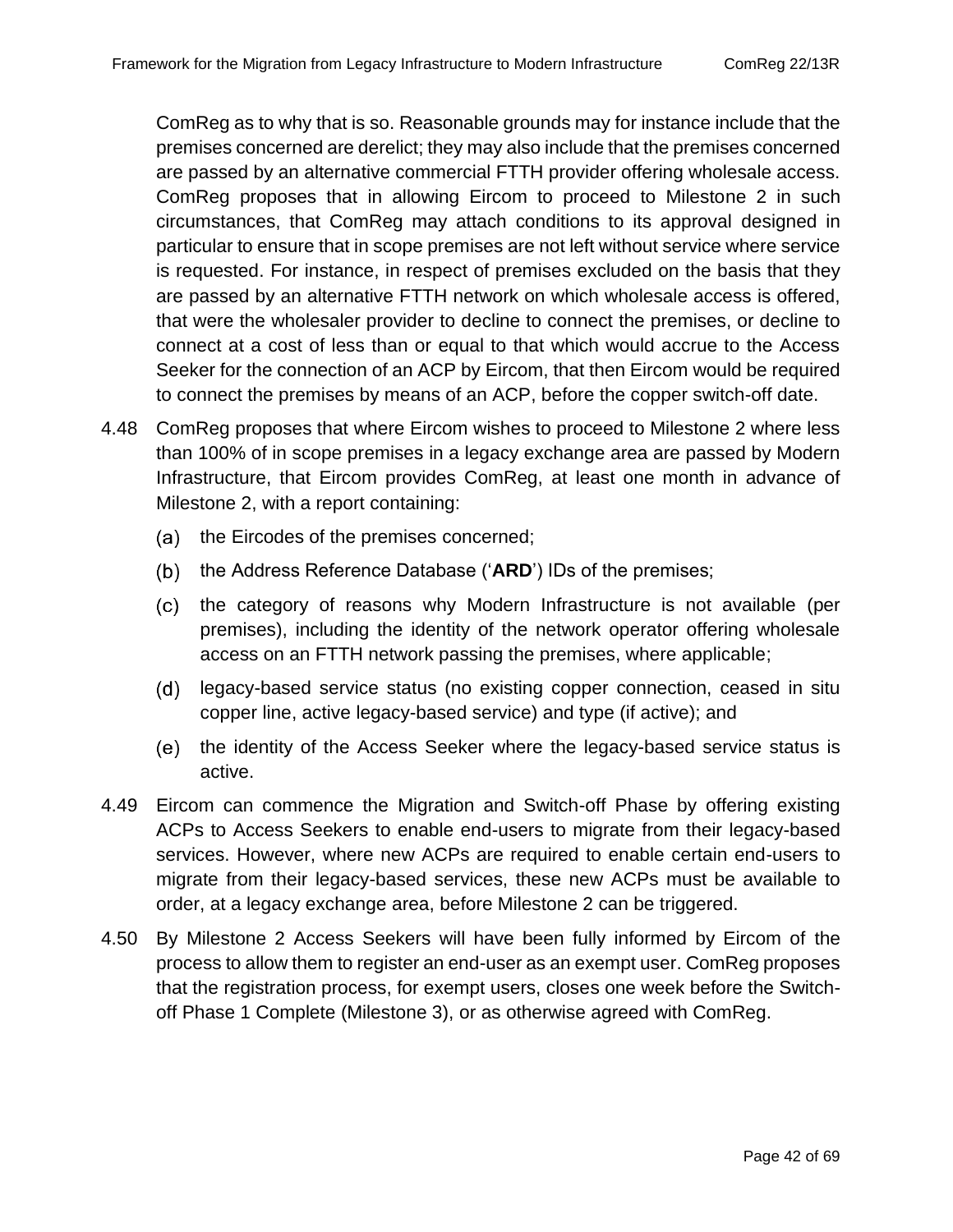#### **Milestones 3 and 4**

- 4.51 A confirmation notice is necessary to ensure Access Seekers are informed of the actual date for the Switch-off Phase 1. ComReg proposes that Eircom publish the confirmation notice at least three months before Switch-off Phase 1 (Milestone 3). Milestone 3 (Switch-off Phase 2 notice) is required to ensure that exempt users receive at least six months' notice of the switch-off of their legacy-based services. This milestone occurs no earlier than 12 months after the Switch-off Phase 1 notice.
- 4.52 The prior conditions that must be achieved, for Eircom to declare Milestone 3, are:
	- (a) Milestone 2 is met;
	- Eircom publishes on its publicly available wholesale website a confirmation notice of the Switch-off Phase 1 date, at least three months in advance of the Switch-off Phase 1 Complete (Milestone 3);
	- Eircom switches off the legacy-based services of non-exempt users; and
	- Eircom publishes a Switch-Off (Phase 2) notice on its publicly available wholesale website at least six months in advance of the forecast date that it plans to switch-off the legacy-based services of exempt users.
- 4.53 Milestone 4 occurs when Eircom switches off the legacy-based services of exempt users and is necessary to ensure Eircom can switch-off its entire legacy infrastructure in a legacy exchange area.
- 4.54 A confirmation notice is also necessary to ensure Access Seekers are informed of the actual date for the Switch-off Phase 2. ComReg proposes that Eircom is required to publish the confirmation notice at least three months before Switch-off Phase 2 (Milestone 4).
- 4.55 The prior conditions that must be achieved, for Eircom to declare Milestone 4, are:
	- Eircom publishes on its publicly available wholesale website a confirmation notice of the Switch-off Phase 2 date at least three months in advance of the Switch-off Phase 2 Complete (Milestone 4); and
	- (b) Eircom switches off the legacy-based services of exempt users.
- 4.56 In exceptional circumstances, where Eircom propose to amend the Switch-off Phase 1 date or Switch-off Phase 2 date, for a legacy exchange area, it must seek prior approval from ComReg.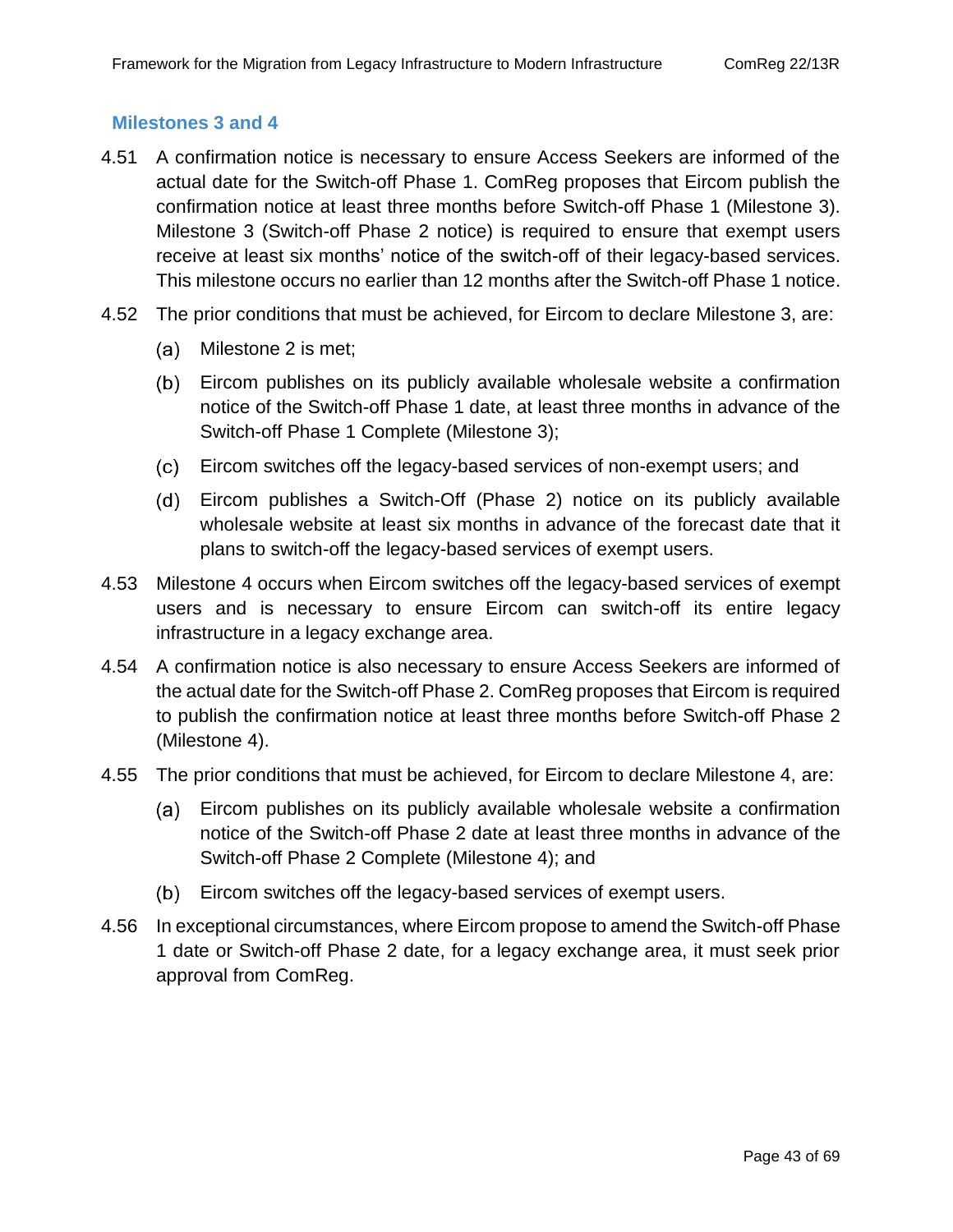## <span id="page-43-0"></span>**4.5 Decommission Phase**

- 4.57 ComReg's preliminary view is that a Decommission Phase is necessary to ensure that the Legacy Infrastructure is not available for use by Eircom for commercial purposes after ComReg withdraws the obligations to provide services on the Legacy Infrastructure, following the successful completion of Migration and Switch-off Phase, on a legacy exchange by legacy exchange basis. ComReg notes in this respect that a fundamental premise of the Framework for migration from legacy to Modern Infrastructure is that the Legacy Infrastructure is being retired.
- 4.58 The act of decommissioning will ensure the Legacy Infrastructure is put in a permanent beyond-use state. This can be achieved by the permanent disconnection of the active equipment from the legacy access cables. Hence, the removal of legacy access cables from ducts/poles is not required in the decommission of Legacy Infrastructure.
- 4.59 Following the decommissioning of a legacy exchange area, ComReg will withdraw the obligations to provide and maintain services on the legacy infrastructure for that legacy exchange area, after having ascertained that Eircom has complied with such conditions as have been set down by ComReg in the Framework. Eircom shall provide a Decommission Notice to ComReg within one month of a legacy exchange being decommissioned.
- 4.60 Eircom's White Paper proposed that the full list of copper access regulatory requirements be lifted when 95% of premises in a legacy exchange area can order fibre. ComReg disagrees. ComReg does not believe that it would be appropriate to remove obligations on the part of Eircom in respect of premises not yet passed by Modern Infrastructure and sees that Eircom is required to provide service assurance for existing copper-based services in a legacy exchange area until the end of the Milestones 3 and 4 for non-exempt and exempt users respectively. The full list of copper access regulatory requirements for a legacy exchange area will be lifted when Eircom confirm decommissioning of the legacy exchange area.

# <span id="page-43-1"></span>**4.6 Protecting end-users and Access Seekers throughout the Migration process**

4.61 In order to avoid that Access Seekers and end-users are left with no access following transition through no fault of their own, ComReg is of the preliminary view that two additional conditions should be set as part of the Framework, in respect of premises passed which may not be connected, and in respect of non-standard, premises-specific, connection costs.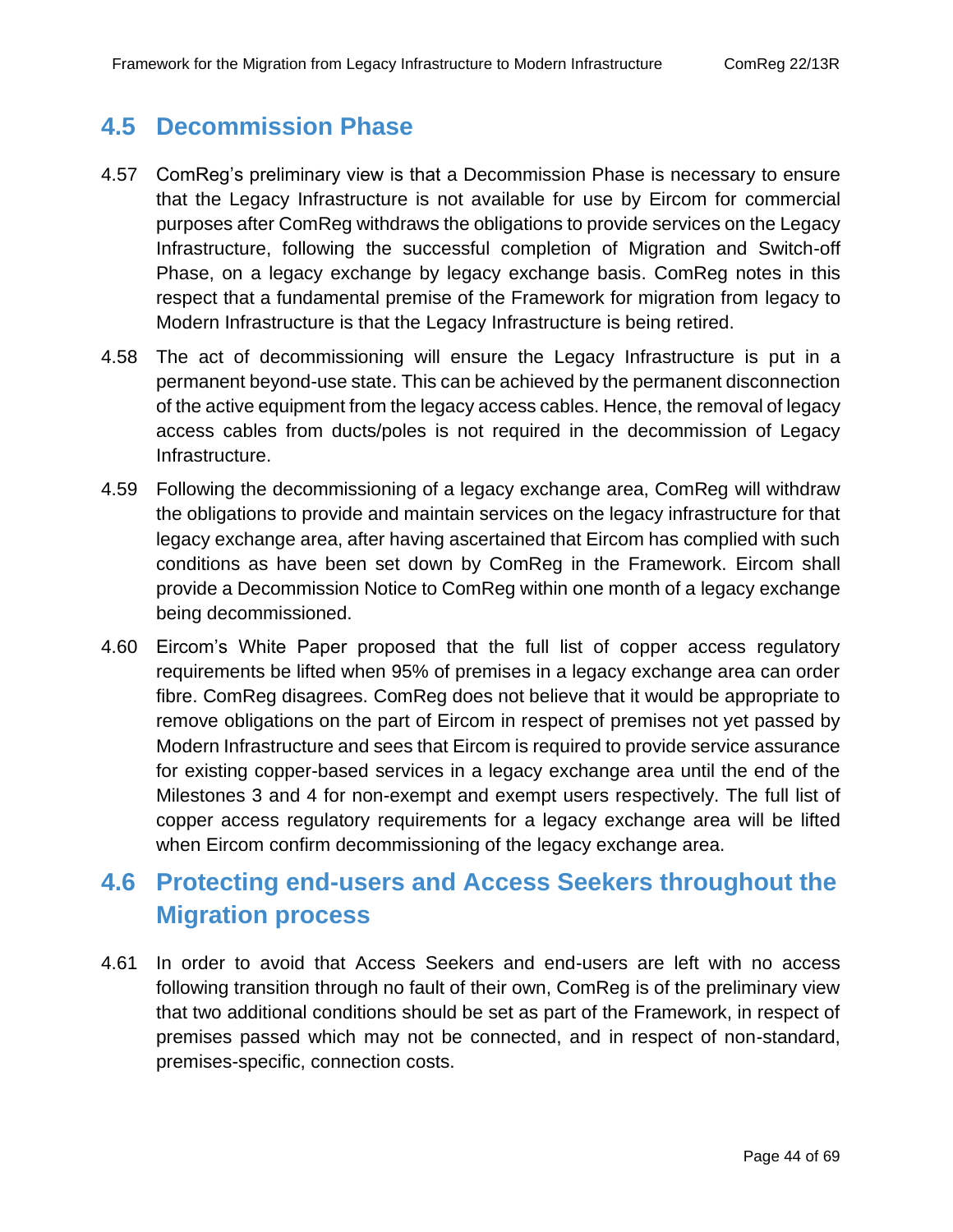#### **Premises passed may not be connected**

- 4.62 ComReg would see it as essential that in the event that Eircom publishes that a premises is passed by Modern Infrastructure, but subsequently the premises cannot be served by the Modern Infrastructure, that Eircom continue to provide a legacybased service at that premises until such time as the Modern Infrastructure becomes accessible, noting that a Stop Sell arrangement never applies to a premises with no access to the Modern Infrastructure. Such a rule is in ComReg's view necessary to protect the interests of end-users and avoid the situation where an end-user who moves into a premises with access to the existing legacy infrastructure, may not have access to a telecommunication service if access to the Modern Infrastructure was not actually available.
- 4.63 An end-user shall be able to request changes to their existing legacy-based service or a new legacy-based service where:
	- Eircom was unable to deliver an ACP within 15 working days (excluding any end-user delay time) on receipt of an ACP order; or,
	- (b) Access to the NBI FTTH network was unavailable.
- 4.64 Where an in scope premises,<sup>38</sup> passed by Modern Infrastructure, is subsequently unable to get connected to the Modern Infrastructure, ComReg proposes that, in such circumstances, Eircom is required to implement a process to allow the Access Seeker to order a legacy-based service or request changes to an existing legacybased service, at that premises, and remove the premises from the Modern Infrastructure rollout plan. Where the Access Seeker requests a legacy-based service, ComReg proposes further that the temporary legacy-based service ('**TLS**') is delivered no later than 10 working days (excluding any end-user delay time) from receipt of the TLS order. ComReg also proposes that Eircom is required to ensure the issue(s) is resolved before the premises is reconfirmed as passed by the Modern Infrastructure and updated on Eircom's Modern Infrastructure rollout plan, and to notify the relevant Access Seeker to initiate an order for the migration from the TLS to the Modern Infrastructure once the premises is reconfirmed as passed by the Modern Infrastructure.

#### **Non-standard, premises-specific, connection costs**

4.65 When a FTTH service is being delivered to a premises, there is sometimes work that needs to be completed within private property or the curtilage of the premises. This work can involve tree-trimming, upgrading of ducts and clearance of blockages etc. Currently, the end-user may be responsible for these costs that fall within private property or the curtilage of their property when Eircom provides a FTTH service at

<sup>38</sup> With a ceased in-situ copper line or active copper service.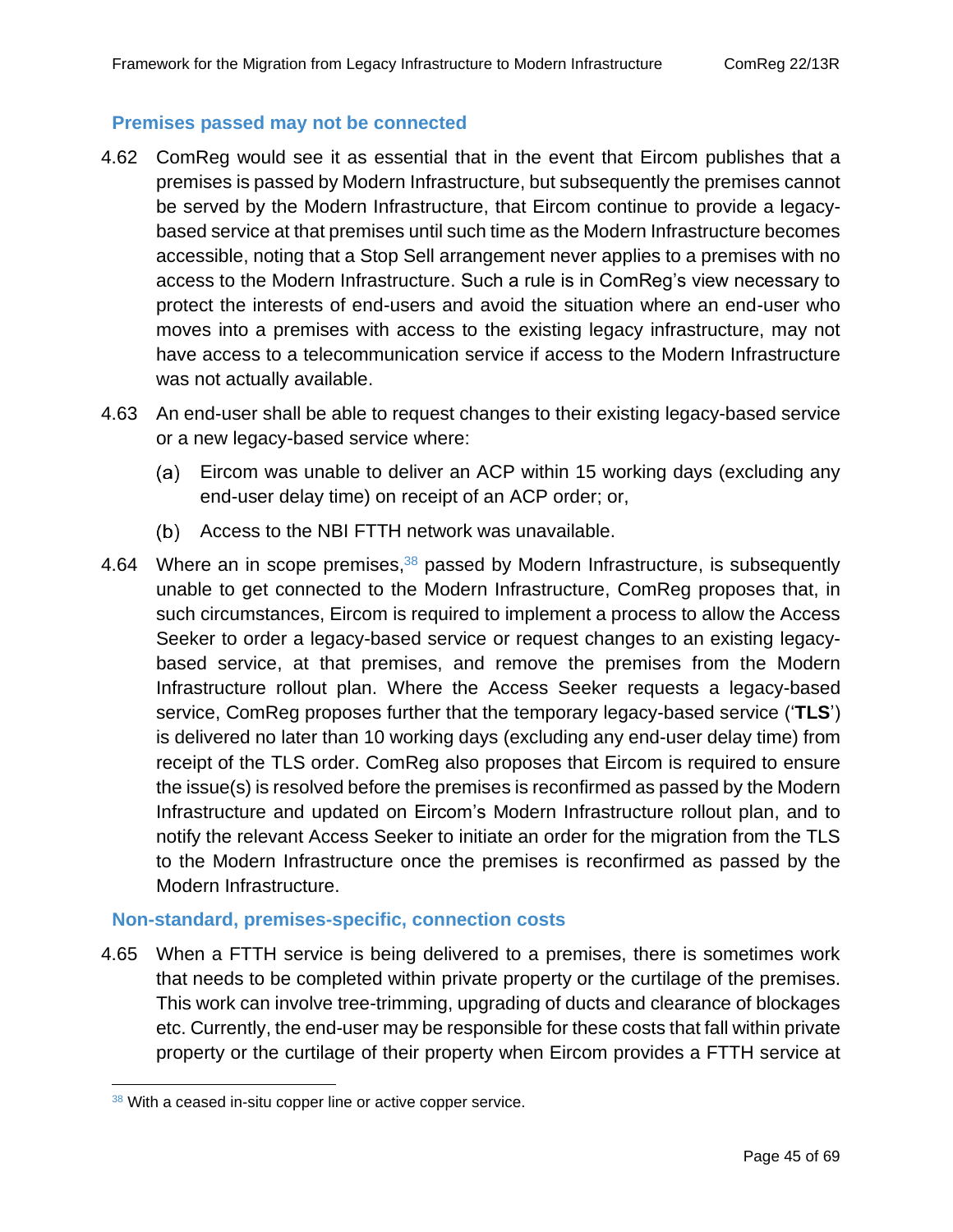an end-user's premises. An issue on private property or at an end-user's premises may be resolved by the end-user directly (by engaging its own contractor) or by Eircom's contractor on behalf of the Access Seeker/end-user.

- 4.66 Copper Switch-off means that such costs may arise in order to connect a premises to Modern Infrastructure where the premises has legacy-based services available and where given the choice, an end-user may prefer retaining his or her legacybased service rather than incur those costs. Against this background ComReg proposes that such costs are to be borne by Eircom from the time that the end-user may no longer purchase a legacy-based service. This will be the case where a Stop Sell applies in respect of the premises concerned and in all cases, where Milestone 2 has been reached/triggered.
- 4.67 ComReg proposes also, however, that where additional works are required to be completed within the curtilage of the end-user's property, Eircom may, instead of connecting the premise to its FTTH network, offer a suitable ACP connection (e.g. FWA, FTTH with G.fast) at the FTTH standard connection charge.
- 4.68 The benefits of this approach are:
	- Non-standard connection costs may act as a barrier to the take-up of FTTH, and removing this barrier, at the point of legacy exchange area led migration, would address this;
	- (b) It provides end-users with a comparable (or better) service than they currently enjoy;
	- (c) It incentivises Eircom to minimise the Stop Sell period; and
	- (d) It balances the burden of the non-standard connection costs, to be borne by Eircom, with the benefits that Eircom will obtain in decommissioning its copper network.<sup>39</sup>
- 4.69 ComReg's proposals are summarised in [Figure 11](#page-46-0) and in [Figure 12](#page-47-1).

<sup>39</sup> Given that the coverage thresholds of 75% and 100% include premises passed by NBI, Eircom will avoid incurring any costs in providing FTTH to those premises while gaining all the benefits from copper decommissioning.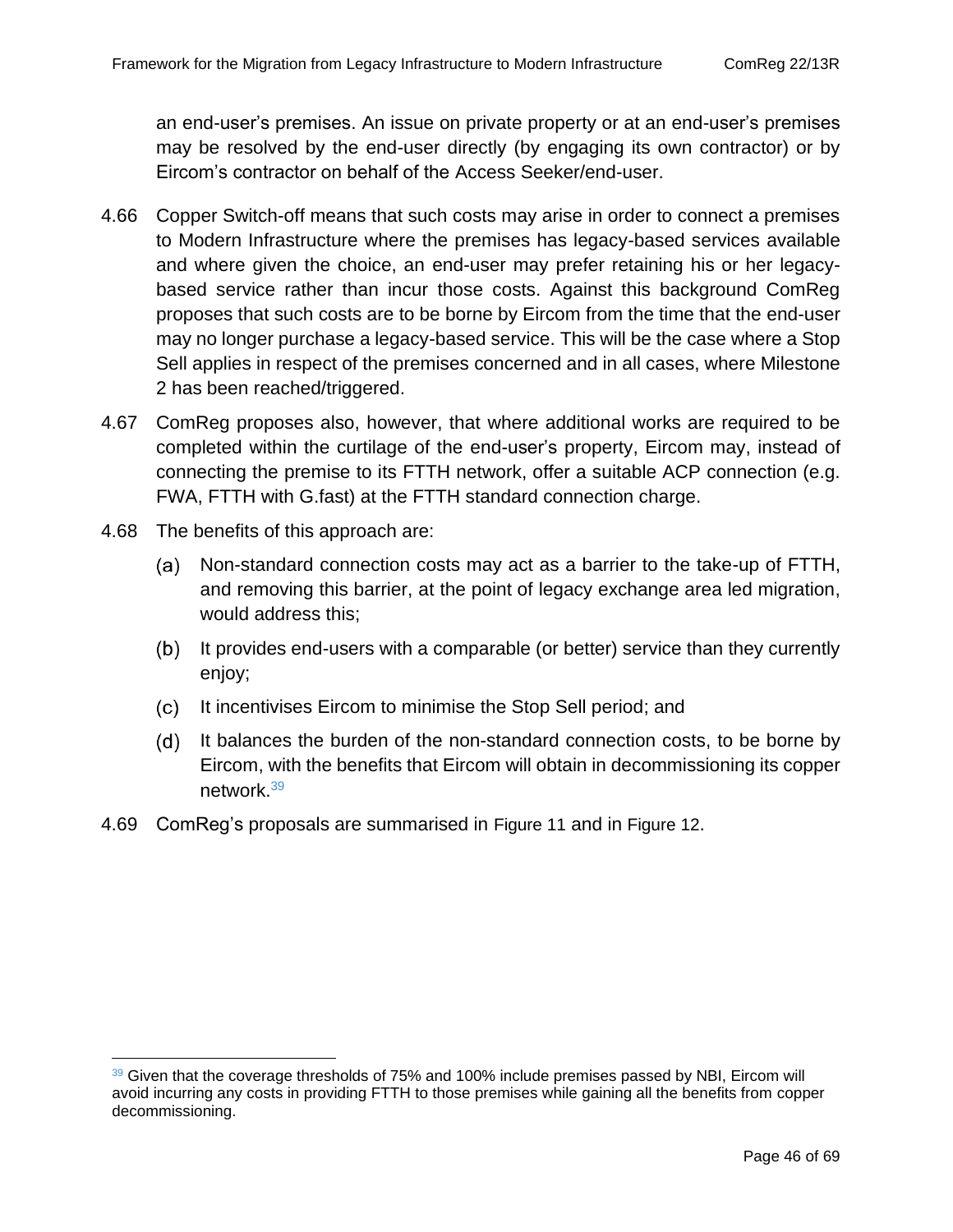#### **Figure 11: Non-standard connection costs where Stop Sell is implemented**

<span id="page-46-0"></span>

| <b>Description</b>                                               | <b>NTU fitted in</b><br>End-User's | Non-Standard Connection Costs (work carried out on private property or<br>end-user premises, impacted by the Stop Sell) |                                                                                                                                                                                                          |  |
|------------------------------------------------------------------|------------------------------------|-------------------------------------------------------------------------------------------------------------------------|----------------------------------------------------------------------------------------------------------------------------------------------------------------------------------------------------------|--|
|                                                                  | <b>Premises</b>                    | <b>Before Stop Sell</b>                                                                                                 | After Stop Sell (Milestone 1)                                                                                                                                                                            |  |
| Premises not connected to the copper<br>network                  | No                                 | Applicable                                                                                                              | Applicable                                                                                                                                                                                               |  |
| Premises with no active copper<br>service (ceased in-situ lines) | Yes                                | Applicable                                                                                                              | Non-standard connection costs borne<br>by Eircom if it cannot deliver an ACP<br>at the FTTH standard connection<br>charge. No additional cost for ACP<br>delivered to the location of the legacy<br>NTU. |  |
| Premises with active copper service                              | Yes                                | Applicable                                                                                                              |                                                                                                                                                                                                          |  |



X Confirmation notice issued at least 3 months in advance of the confirmed Switch-off date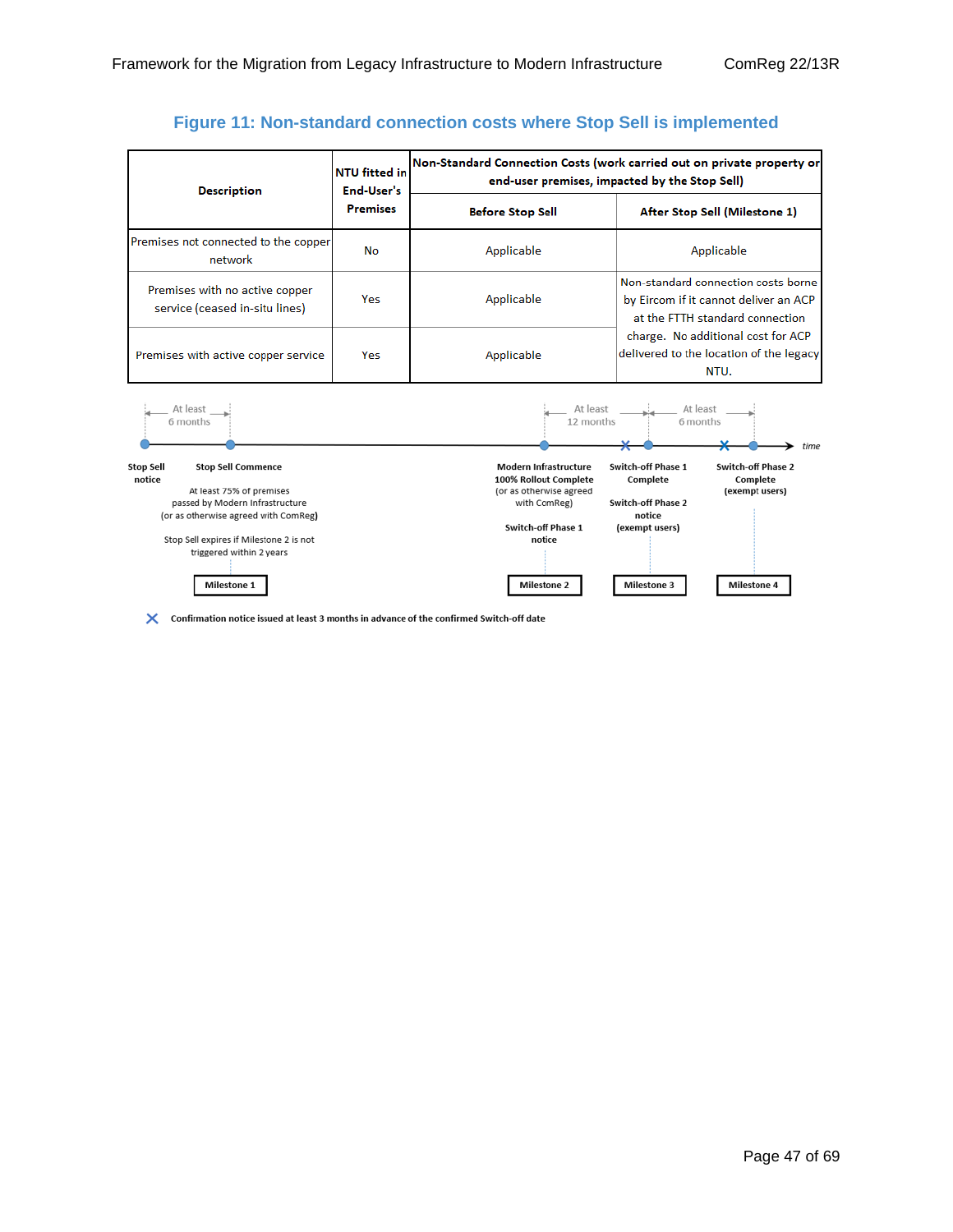| NTU fitted in                                   |                               | Non-Standard Connection Costs (work carried out on private<br>property or end-user premises) |                                                                                                                 |  |
|-------------------------------------------------|-------------------------------|----------------------------------------------------------------------------------------------|-----------------------------------------------------------------------------------------------------------------|--|
| <b>Description</b>                              | End-User's<br><b>Premises</b> | Before Switch-off Phase 1 Notice<br>(Milestone 2)                                            | After Switch-off Phase 1 Notice<br>(Milestone 2)                                                                |  |
| Premises not connected to the copper<br>network | No                            | Applicable                                                                                   | Applicable                                                                                                      |  |
| Premises with no active copper<br>service       | Yes                           | Applicable                                                                                   | Non-standard connection costs borne<br>by Eircom if it cannot deliver an ACP<br>at the FTTH standard connection |  |
| Premises with active copper service             | Yes                           | Applicable                                                                                   | charge. No additional cost, to end-<br>user or RSP, for ACP delivered to the<br>location of the legacy NTU.     |  |

<span id="page-47-1"></span>



X Confirmation notice issued at least 3 months in advance of Switch-off date

## <span id="page-47-0"></span>**4.7 Monitoring the Migration from Legacy Infrastructure**

- <span id="page-47-2"></span>4.70 In order that both Access Seekers and ComReg have the necessary information to monitor the progress of key milestones of the Migration and Switch-off Phase, ComReg proposes that on the commencement of the Migration and Switch-off Phase, Eircom is required, on a monthly basis, to publish the following information until all legacy exchanges in Eircom's Switch-off Plan have reached the Decommissioning date:
	- Exchange (Legacy Infrastructure) name; (a)
	- Exchange (Legacy Infrastructure) code;  $(b)$
	- Stop Sell notice date; <sup>40</sup>  $(c)$
	- Number of premises in scope $41$  in the legacy exchange area;  $(d)$

<sup>40</sup> Where Eircom implements Stop Sell.

<sup>&</sup>lt;sup>41</sup> Premises with ceased in-situ copper line or active copper-based service.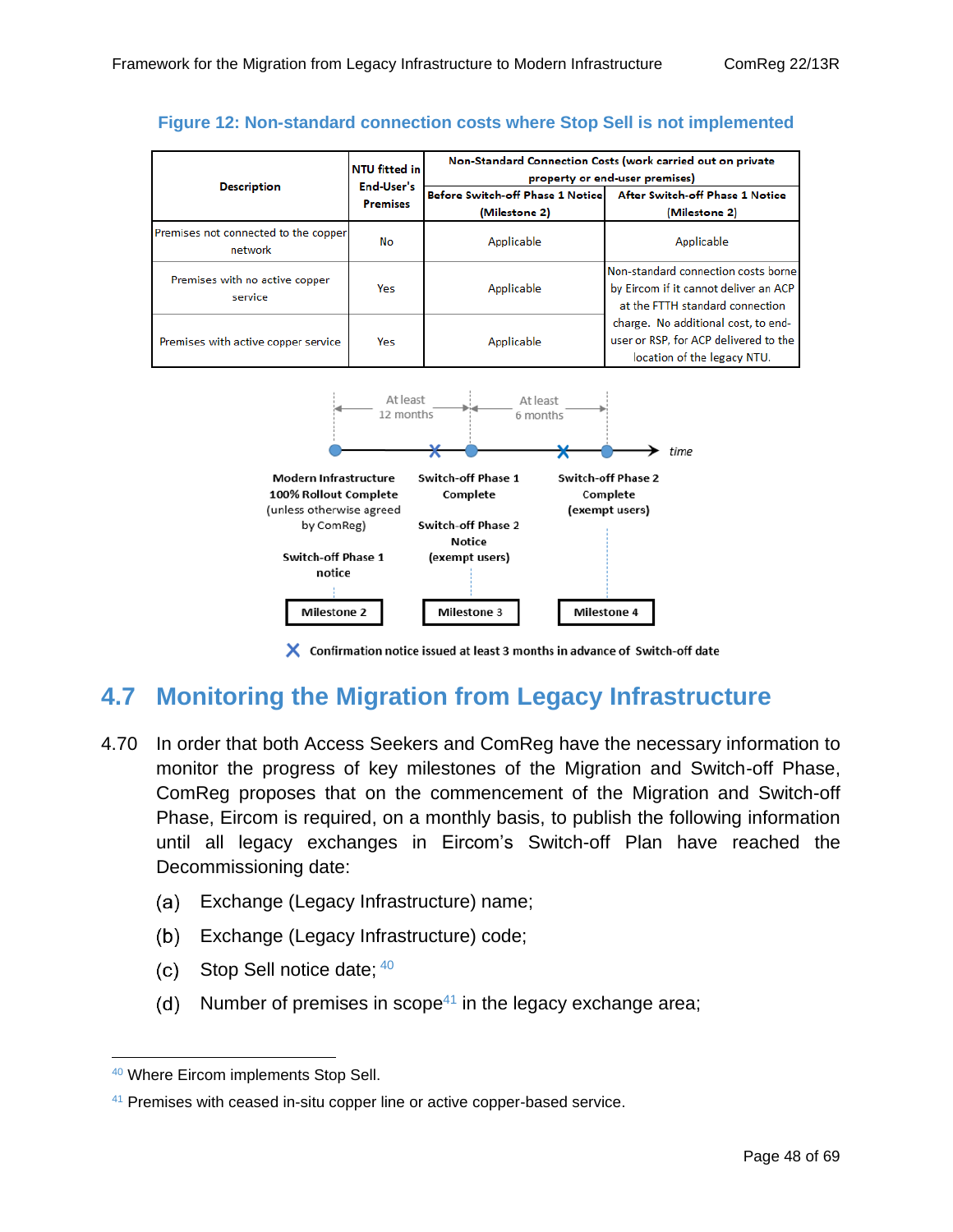- Number of premises in legacy exchange area passed with Modern Infrastructure at Stop Sell notice date; 42
- $(f)$ Percentage of premises in legacy exchange area passed with Modern Infrastructure at Stop Sell notice date [paragraph [4.70](#page-47-2) (e)/(d)];
- Stop Sell date (Milestone 1); <sup>43</sup>  $(g)$
- $(h)$ Number of premises in legacy exchange area passed with Modern Infrastructure at Stop Sell date; 44
- Percentage of premises in legacy exchange area passed with Modern  $(i)$ Infrastructure at Stop Sell date [paragraph [4.70](#page-47-2) (h)/(d)];
- $(i)$ Number of premises in legacy exchange area passed with Modern Infrastructure;
- Percentage of premises passed with Modern Infrastructure [paragraph [4.70](#page-47-2)  $(j)/(d)$ ];
- Number of premises with active legacy-based services;  $(1)$
- (m) Percentage of premises with active legacy copper-based services [paragraph] [4.70](#page-47-2) (l)/(d)];
- $(n)$  Number of premises with TLSs;
- (o) Number of exempt users registered;
- Modern Infrastructure Rollout Complete date and Switch-off Phase 1 notice date (Milestone 2);
- (q) Switch-off Phase 1 forecast date;
- $(r)$ Switch-off Phase 1 confirmation notice date;
- (s) = Switch-off Phase 1 complete and Switch-off Phase 2 notice date (Milestone 3);
- Switch-off Phase 2 forecast date;  $(t)$
- (u) Switch-off Phase 2 confirmation notice date:
- $(v)$ Switch-off Phase 2 complete date (Milestone 4); and
- (w) Decommission date.

<sup>42</sup> Where Eircom implements Stop Sell.

<sup>43</sup> Where Eircom implements Stop Sell.

<sup>44</sup> Where Eircom implements Stop Sell.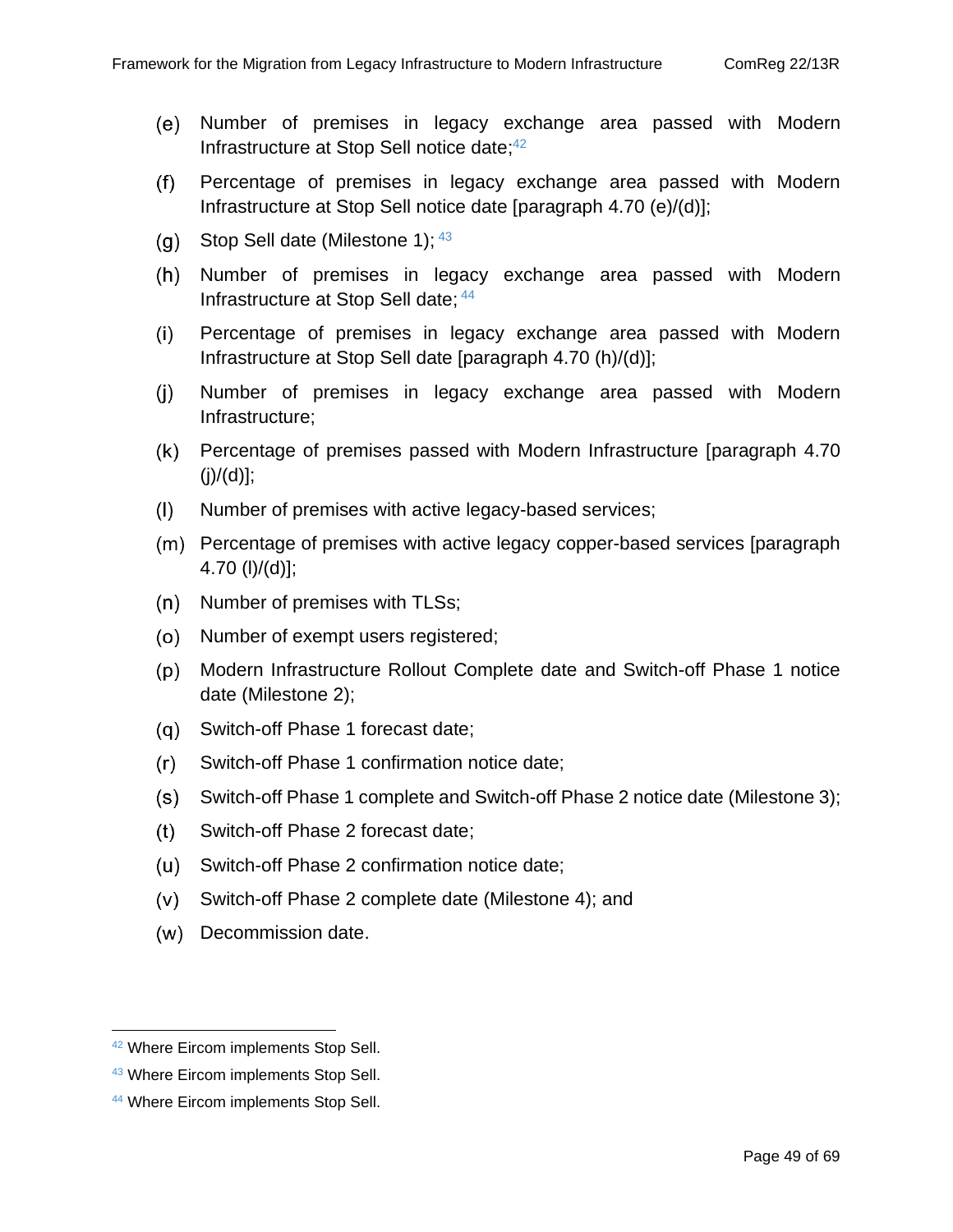- <span id="page-49-0"></span>4.71 Each monthly report shall be archived and available for viewing by ComReg and Access Seekers on Eircom's wholesale website until 2 months after all legacy exchanges in Eircom's Switch-off Plan have reached the Decommissioning date.
- 4.72 The information published on foot of [4.70](#page-47-2) and [4.71](#page-49-0) will provide a reference for ComReg and Access Seekers with regard to the status of each legacy exchange in relation to the Framework for transition to the Modern Infrastructure, thereby improving the transparency of the process.
	- Q.4 Do you agree with ComReg's preliminary views on the proposed Framework outlined in Sections [4.1](#page-28-1) to [4.5](#page-43-0) above? Please set out clearly the reasons for your response and any supporting evidence.
	- Q.5 Does ComReg's proposed Framework provide sufficient time for an Access Seeker to migrate its end-users from legacy-based services? Please set out clearly the reasons for your response and any supporting evidence.
	- Q.6 Do you agree with ComReg's preliminary views on premises passed, outlined in Section [4.6](#page-43-1) above? Please set out clearly the reasons for your response and any supporting evidence.
	- Q.7 Do you agree with ComReg's proposal on non-standard connection costs, outlined in Section [4.6](#page-43-1) above? Please set out clearly the reasons for your response and any supporting evidence.
	- Q.8 Do you have any other comments on these pricing principles or any other pricing principles that should be considered? Please set out clearly the reasons for your response and any supporting evidence.
	- Q. 9 Do you agree with ComReg's preliminary views on monitoring the Migration from Legacy Infrastructure outlined in section [4.7](#page-47-0) above? Please set out clearly the reasons for your response and any supporting evidence.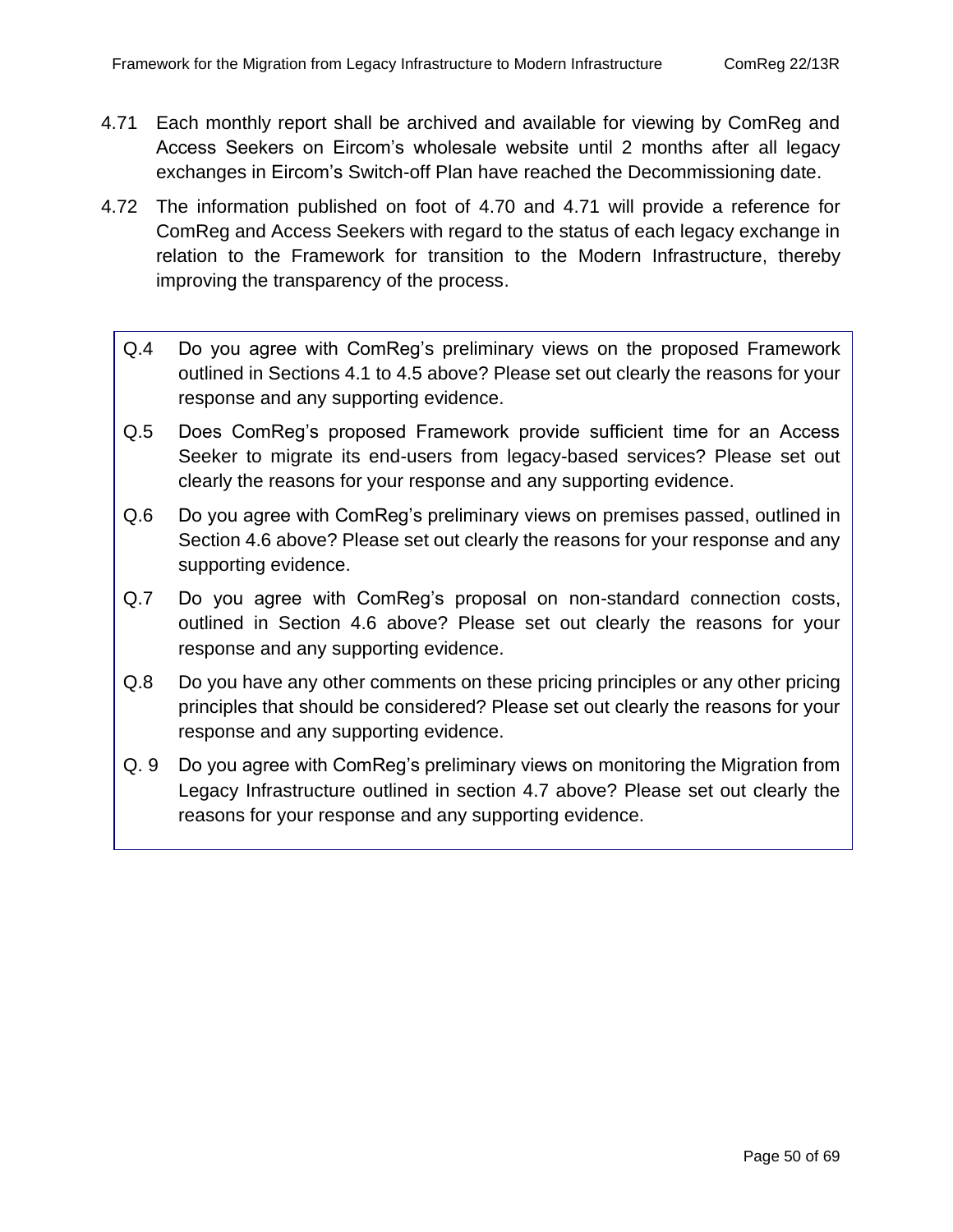### **Chapter 5**

# <span id="page-50-0"></span>**5 Next Steps**

- 5.1 The purpose of this Consultation is for ComReg to obtain views from a range of Industry, end-users and external stakeholders on the regulatory Framework to be established by ComReg and followed by Eircom, as SMP operator, when seeking to decommission (or replace with a new infrastructure) parts of a legacy network and the Migration from Legacy Infrastructure to Modern Infrastructure. ComReg will consider the feedback to this Consultation to inform the final Framework. ComReg plans to publish its final decision before the end of 2022.
- 5.2 ComReg would welcome evidence and views of interested parties on this Consultation and encourages all stakeholders to respond.
- 5.3 As ComReg plans to publish non-confidential versions of Respondents' submissions on its website, a Respondent should provide confidential and non-confidential versions of its submission.
- 5.4 ComReg welcomes all written responses from stakeholders by 5pm on 11 May 2022. It will make the task of analysing responses easier if comments reference the relevant question numbers from this document. In all cases, Respondents are requested to provide evidence in support of their views.
- 5.5 Responses must be submitted in written form (post or email) to the following address/email and clearly marked "Submissions to ComReg 22/13R":

Commission for Communications Regulation (Wholesale Products) One Dockland Central, 1 Guild St., North Dock, Dublin 1. D01 E4XO Ireland Email: [products@comreg.ie](mailto:products@comreg.ie)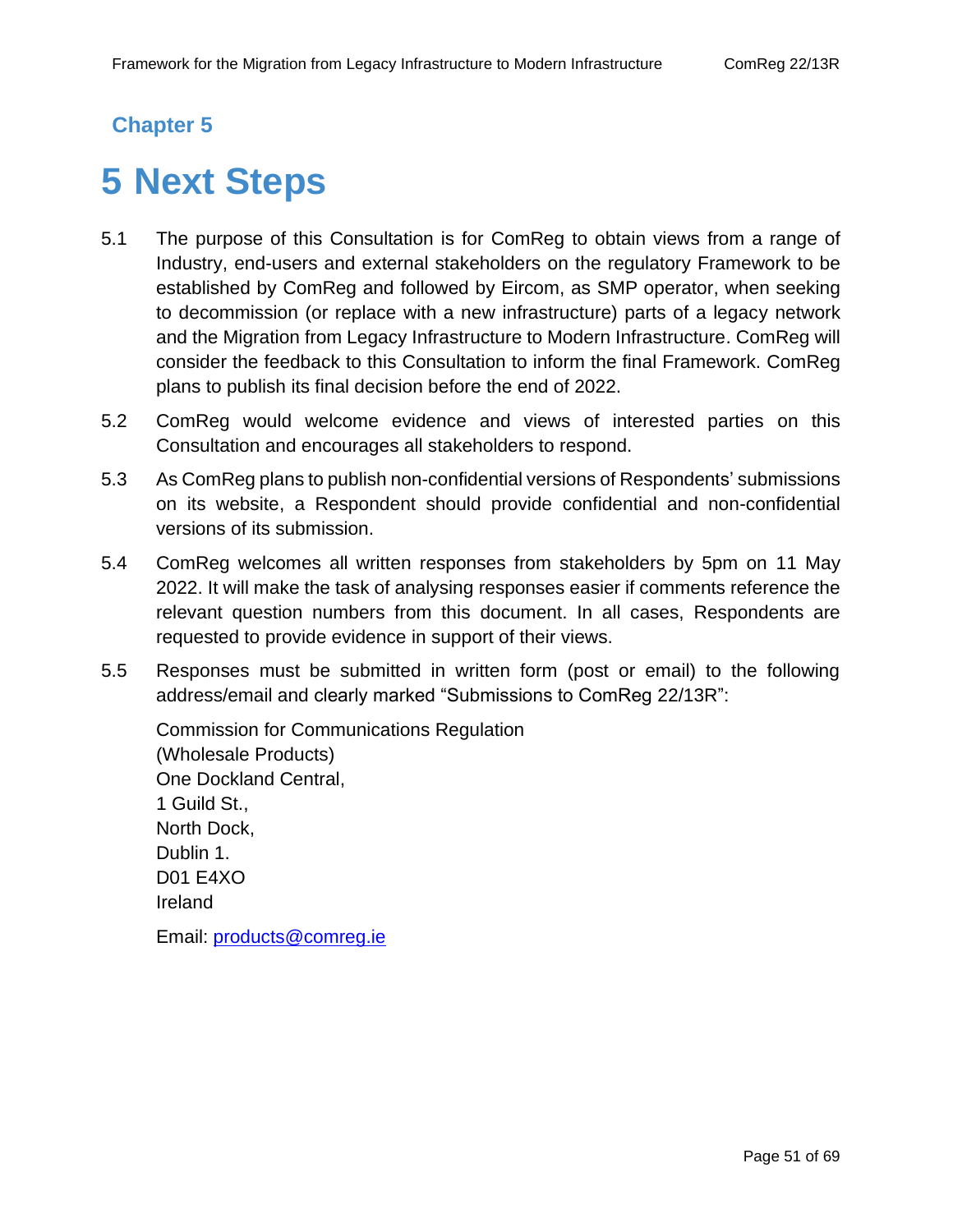# <span id="page-51-0"></span>**Appendix 1: DRAFT – Decision Instrument**

#### **1 STATUTORY POWERS GIVING RISE TO THIS DECISION INSTRUMENT**

- 1.1 This Decision Instrument is made by the Commission for Communications Regulation:
	- (i) Pursuant to and having regard to sections 10 and 12 of the Communications Regulation Act 2002 and Regulation 16 of the Framework Regulations;
	- (ii) [Pursuant to Article 81 of the Directive (EU) 2018/1972 of the European Parliament and of the Council of 11 December 2018 establishing the European Electronic Communications Code;]
	- (iii) [Pursuant to section [x] of the [insert title of Irish legislation transposing the EECC];
	- (iv) Pursuant to the analysis and conclusions set out in the following ComReg Decisions in which Eircom was designated as having SMP: in the markets for Wholesale Local Access and Wholesale Central Access (ComReg Decision D10/18<sup>45</sup> and ComReg Decision D11/18<sup>46</sup>), Fixed Access and Call Origination (ComReg Decision D05/15)<sup>47</sup> and Wholesale High Quality Access (ComReg Decision D03/20)<sup>48</sup>;
	- (v) Having, where applicable, pursuant to Section 13 of the Communications Regulation Act 2002, complied with Ministerial Policy Directions;
	- (vi) Having regard to the analysis and reasons set out in ComReg Document No. [22/13R];

 $45$  Market Review Wholesale Local Access (WLA) provided at a Fixed Location Wholesale Central Access (WCA) provided at a Fixed Location for Mass Market Products, ComReg Document 18/94, Decision D10/18 as updated by the Mid-term Assessment, Regional Wholesale Central Access (WCA) Market, Re-application of geographic assessment criteria set out in ComReg Decision D10/18, ComReg Document 21/120, Decision D10/21, November 2021.

 $46$  Pricing of wholesale broadband services, Wholesale Local Access (WLA) market and the Wholesale Central Access (WCA) markets, ComReg Document 18/95, Decision D11/18.

 $47$  Market Review Wholesale Fixed Voice Call Origination and Transit Markets, ComReg Document 15/82, Decision D05/15, 24 July 2015, Appendix H Decision Instrument paragraph 7.5(ii).

<sup>48</sup> Market Analysis – Wholesale High Quality Access at a Fixed Location, ComReg Document 20/06, Decision D03/20, 24 January 2020, Annex 8: Decision Instrument paragraphs 7.4(ii) and 14.5(ii).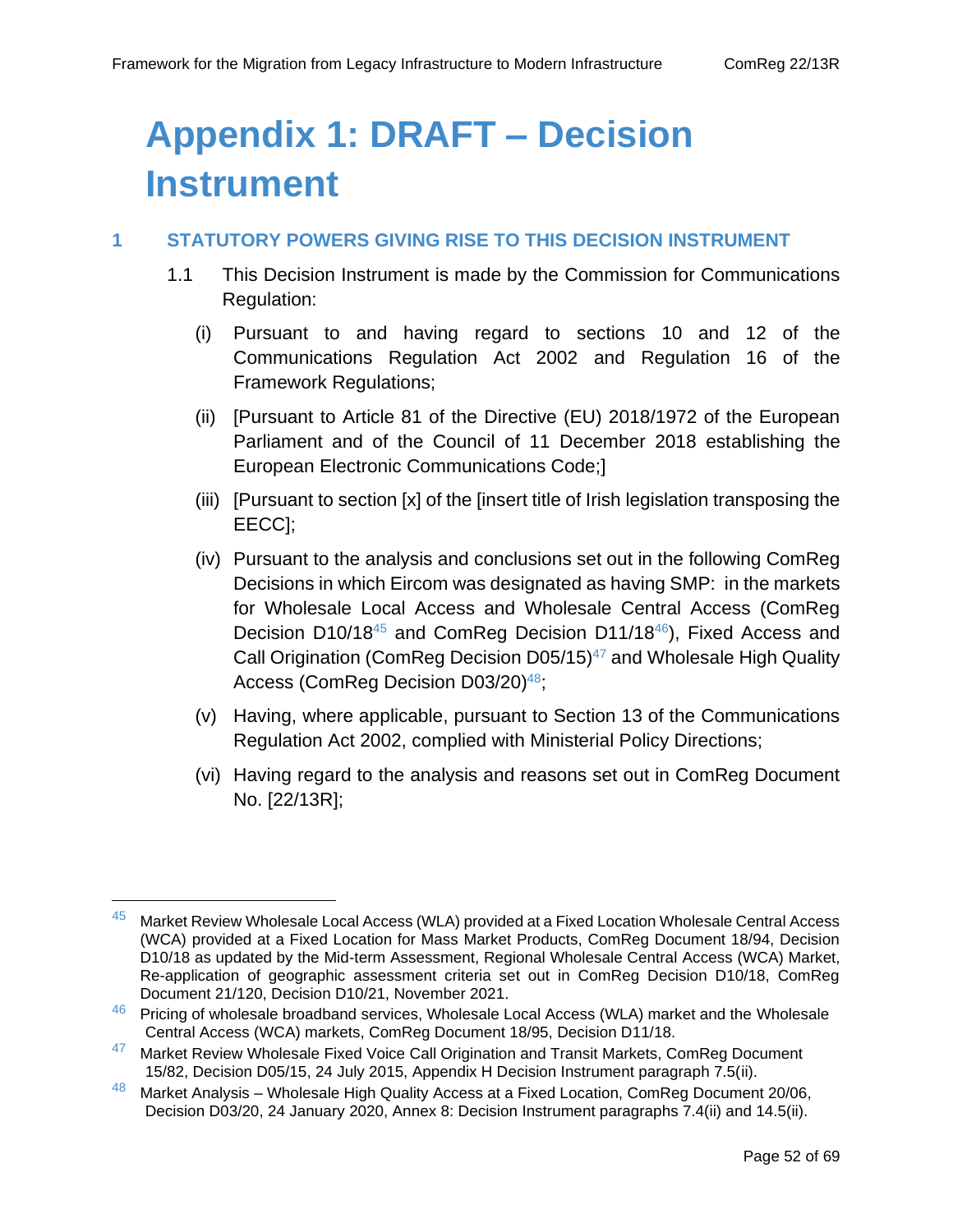- (vii) Having consulted with, and taken into account the submissions received from, interested parties, pursuant to Regulations 12(3) of the Framework Regulations and Article 23 of the EECC;
- (viii) Having notified the proposed final decision to the European Commission, BEREC and the national regulatory authorities of other EU Member States pursuant to Article 32 of the EECC and at the same time published the proposed final decision in accordance with Article 32 of the EECC by way of Information Notice [x/x];
- (ix) Having regard to the analysis and reasons set out in ComReg Document [x/x] *[the final decision document to which the Decision Instrument is an annex];* and
- (x) Having taken the utmost account of the comments received from the European Commission.

#### **PART I – GENERAL PROVISIONS**

#### **2 DEFINITIONS**

2.1 In this Decision Instrument, unless the context otherwise requires:

**"Access"** shall have the same meaning as under Regulation 2 of the Access Regulations;

**"Access Regulations"** means the European Communities (Electronic Communications Networks and Services) (Access) Regulations 2011 (S.I. No. 334 of 2011), as may be amended from time to time or replaced with equivalent effect;

**"Access Seeker"** means an Undertaking (or other authorised operator) that avails or intends to avail of RAPs required under either the FACO Decision Instrument, the WLA Decision Instrument, the WLA Instrument, the WCA Decision Instrument or the WHQA Decision Instrument;

**"ACP"** means alternative comparable product;

**"APQ File"** means Eircom's Advanced Prequalification File of all premises passed by Modern Infrastructure and may include where relevant information on premises passed by NBI's FTTH network;

**"Authorisation Regulations"** means the European Communities (Electronic Communications Networks and Services) (Authorisation) Regulations 2011 (S.I. No. 335 of 2011);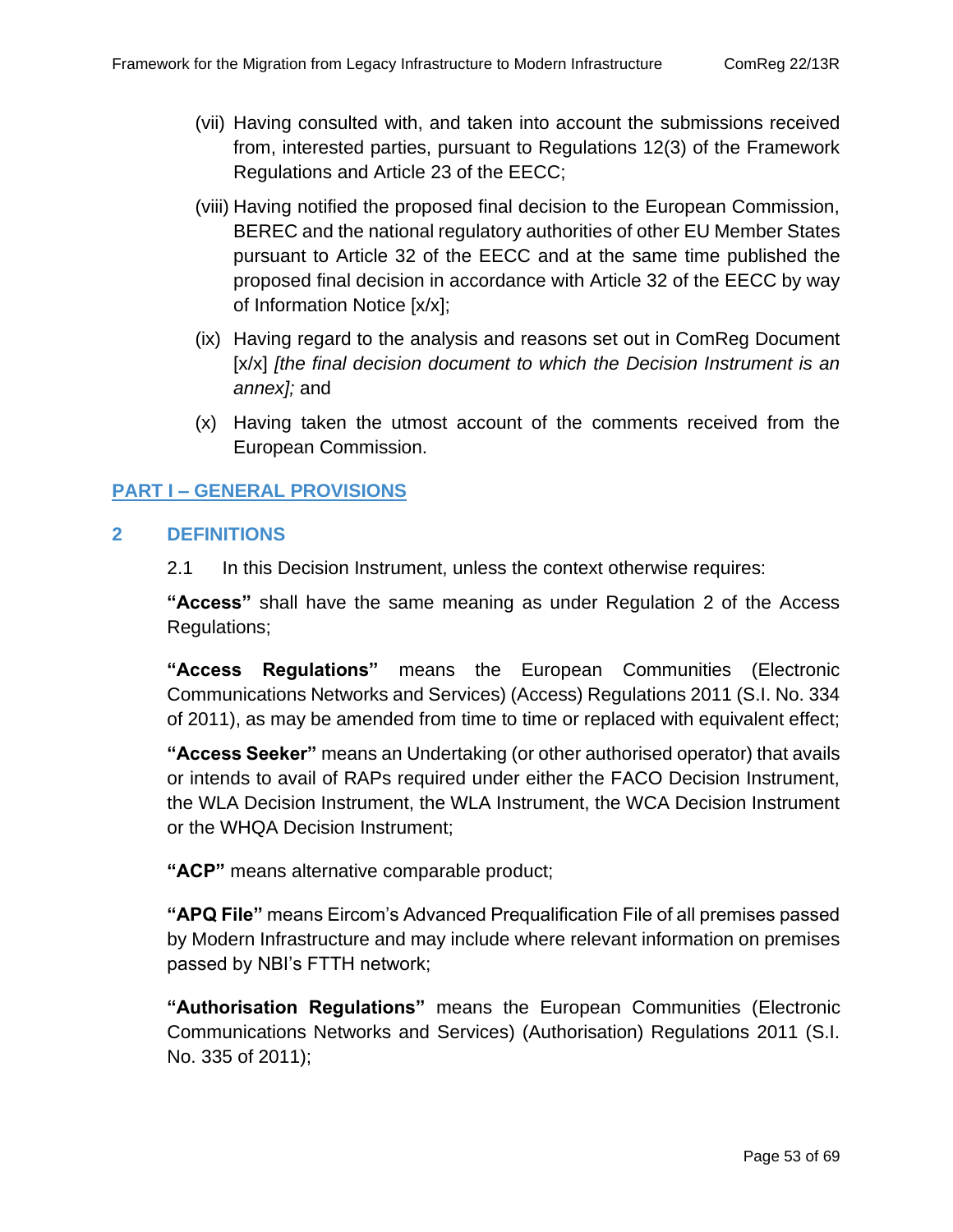**"Communications Regulation Act 2002"** means the Communications Regulation Act 2002 (No. 20 of 2002), as amended;

**"ComReg"** means the Commission for Communications Regulation, established under Section 6 of the Communications Regulation Act 2002;

**"ComReg Decision D10/18"** means ComReg Document No. 18/94, entitled "Market Review – Wholesale Local Access (WLA) provided at a Fixed Location & Wholesale Central Access (WCA) provided at a Fixed Location for Mass Market Products: Response to Consultation and Decision", dated 19 November 2018;

**"ComReg Decision D11/18"** means ComReg Document No. 18/95, entitled "Pricing of wholesale broadband services, Wholesale Local Access (WLA) market and the Wholesale Central Access (WCA) markets, Response to Consultation Document 17/26 and Final Decision", dated 19 November 2018;

**"ComReg Decision D05/15"** means ComReg Document No. 15/82, entitled "Market Review – Wholesale Fixed Voice Call Origination and Transit Markets", dated 24 July 2015;

**"ComReg Decision D03/20"** means ComReg Document No. 20/06, entitled "Market Review – Wholesale High Quality Access at a Fixed Location" dated 24 January 2020;

**"Decision Instrument"** means this decision instrument which is made in accordance with the statutory powers and requirements set out in Section 1;

**"Decommission" or "Decommissioning"** means the act of ensuring the Legacy Infrastructure is put into a permanent beyond-use state;

**"Decommission Notice"** means the written notification which Eircom shall send to ComReg confirming a legacy exchange has been decommissioned, within one month of the legacy exchange being decommissioned;

**"EECC"** means the Directive (EU) 2018/1972 of the European Parliament and of the Council of 11 December 2018 establishing the European Electronic Communications Code;

**"Effective Date"** means the date set out in Section [17.2](#page-67-0) of this Decision Instrument;

**"Eircom"** means Eircom Limited a company incorporated in Jersey (Number 116389), registered as a Branch in Ireland (Number 907674), with an Irish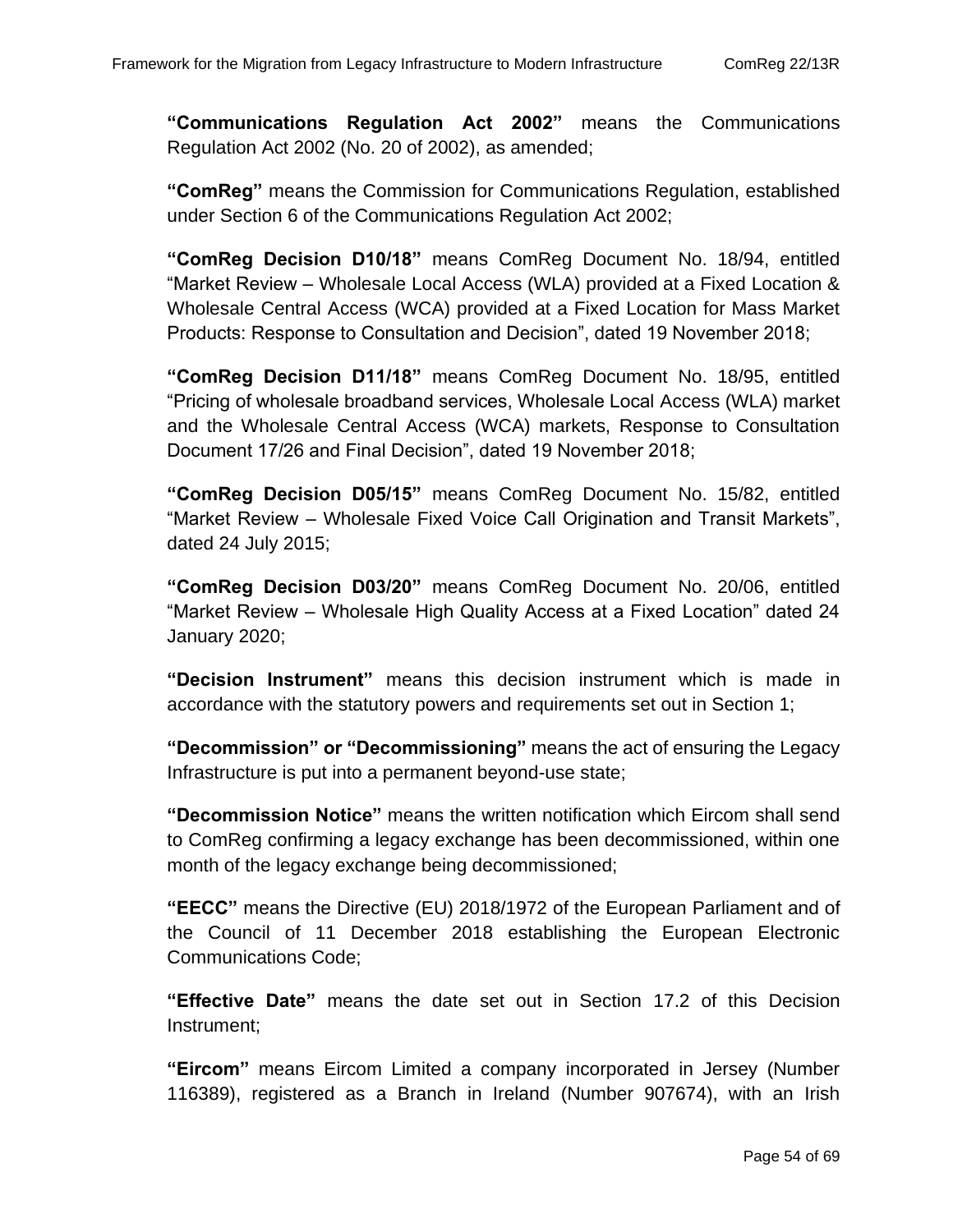registered Branch Office at 2022 Bianconi Avenue, Citywest Business Campus, Dublin 24, D24 HX03 and its subsidiaries and any related companies, and any Undertaking which it owns or controls, and any Undertaking which owns or controls Eircom Limited, and its successors and assigns. For the purpose of this Decision Instrument, the terms "subsidiary" and "related company" shall have the meaning ascribed to them in the Companies Act 2014, as may be amended from time to time;

**"Eircom's Modern Infrastructure"** means Eircom's FTTH and other Eircom alternative modern networks;

**"End-User(s)"** has the same meaning as under Regulation 2 of the Framework Regulations;

**"Exempt User(s)"** means vulnerable End-Users and End-Users providing critical infrastructure which rely on legacy-based services;

**"FACO Decision Instrument" or "FACO DI"** means the decision instrument found in Appendix H of ComReg Decision D05/15;

**"Framework Regulations"** means the European Communities (Electronic Communications Networks and Services) (Framework) Regulations 2011 (S.I. No. 333 of 2011);

**"FTTH"** means an access network architecture where fibre optic cable is used to connect the End User premises to the ODF in an Exchange;

**"In Scope Premises"** means premises which have ceased in-situ copper lines or active copper-based services;

**"KPI(s)"** means key performance indicators.

**"Legacy Infrastructure"** means Eircom's copper-based network;

**"Legacy Exchange Area"** means the geographic area served by a Legacy Infrastructure exchange;

**"Modern Infrastructure"** means Eircom's Modern Infrastructure and NBI's FTTH Network;

**"NBI"** means the Undertaking NBI Infrastructure Designated Activity Company, a company registered in Ireland with number 631656 whose registered office is at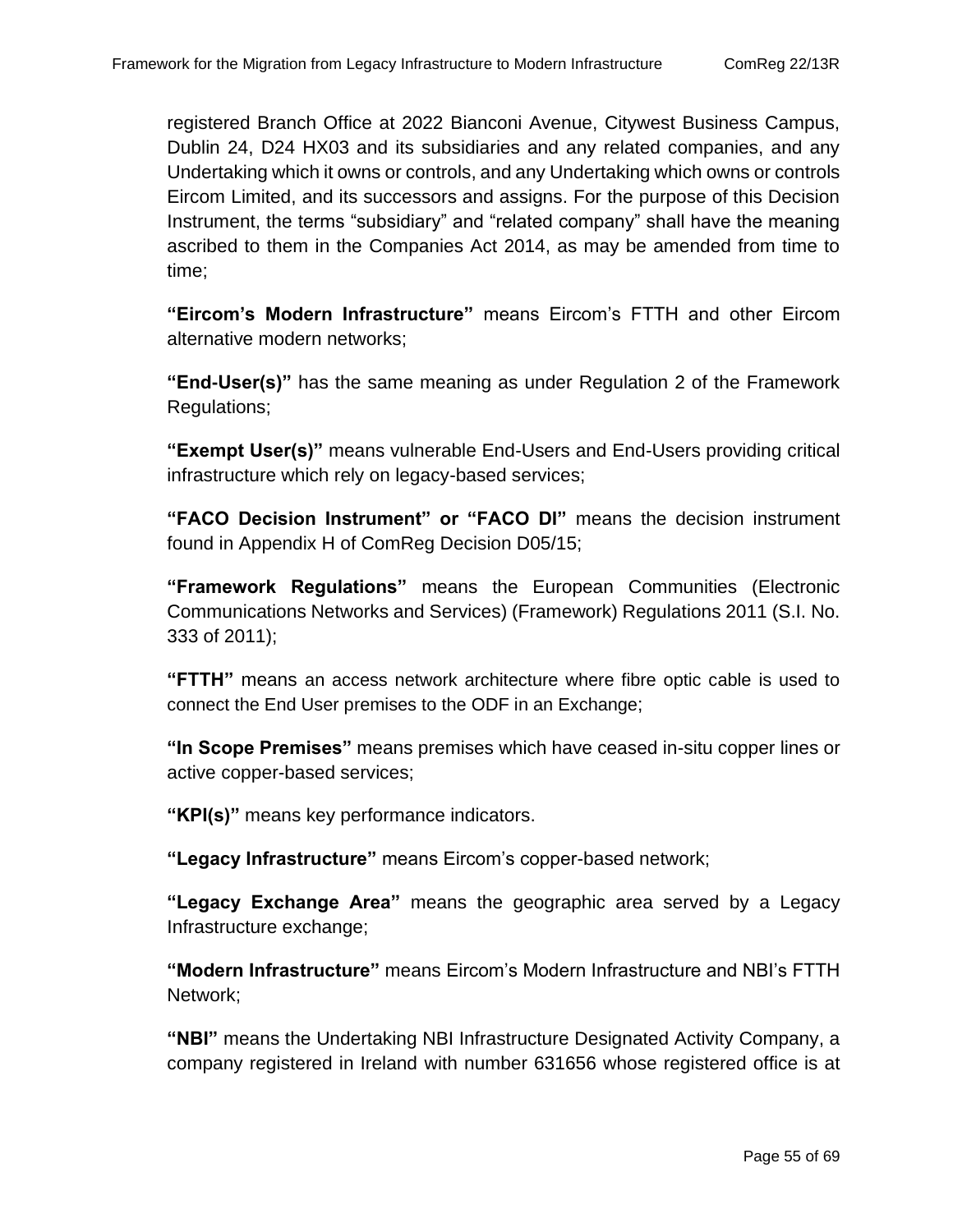3009, Lake Drive, Citywest Business Campus, Citywest, Dublin 24, D24H6RR, Ireland;

**"NTU"** means the legacy network termination unit;

"**ODF**" means optical distribution frame;

**"Regulated Product or Service" or "RAP"** means a product, service or associated facility which Eircom is required to provide under ComReg Decision D05/15, ComReg Decision D10/18 or ComReg Decision D03/20;

**"Retail Service Provider" or "RSP"** means the provider who sells a service to an End User;

**"SLA"** means service level agreement;

**"Stop Sell"** means cessation of any new provision of legacy-based services as well as a change of RSP or a change to an existing legacy-based service;

**"Switch-off Plan"** means Eircom's Switch-off Proposal for migration from the Legacy Infrastructure which has been approved by ComReg;

**"Switch-off Proposal"** means Eircom's proposal for migration from the Legacy Infrastructure which Eircom provides to ComReg for approval;

**"TLS"** means a temporary legacy-based service based on an existing RAP;

**"Undertaking"** has the same meaning as under Regulation 2 of the Framework Regulations;

**"WCA Decision Instrument" or "WCA DI"** means the decision instrument found in Appendix 21 of ComReg Decision D10/18;

**"WLA Decision Instrument" or "WLA DI"** means the decision instrument found in Appendix 20 of ComReg Decision D10/18; and

**"WHQA Decision Instrument" or "WHQA DI"** means the decision instrument found in Annex 8 of ComReg Decision D03/20.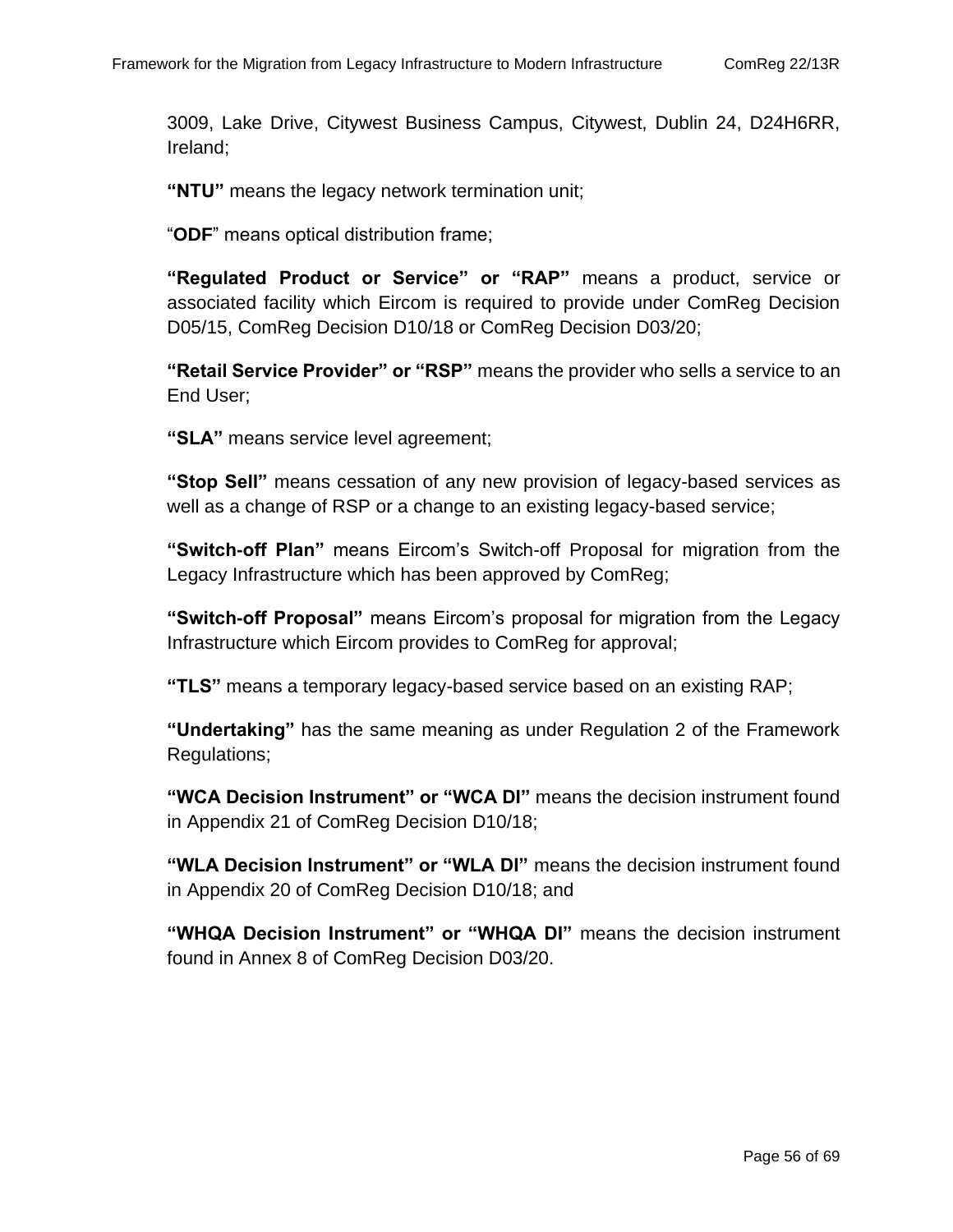#### **3 SCOPE AND APPLICATION**

- 3.1 This Decision Instrument shall apply to Eircom and its subsidiaries and any related companies, and any entity which it owns or controls, and any entity which owns or controls Eircom, and its successors and assigns, and the terms "subsidiary" and "related company" shall have the meaning ascribed to them in the Companies Act 2014.
- 3.2 This Decision Instrument sets out the Framework allowing for the withdrawal of Eircom's SMP obligations to provide access to products, services and facilities over its Legacy Infrastructure where Eircom decides to decommission or replace with Modern Infrastructure parts of the Legacy Infrastructure. To that end, this Decision Instrument requires Eircom to comply with the following requirements:
	- 3.2.1 Requirements that Eircom designs and implements a Switch-off Plan approved by ComReg which includes a transparent timetable and conditions including appropriate notice periods and ensures that Access Seekers have access to the Modern Infrastructure in respect of all In Scope Premises.
	- 3.2.2 Requirements to provide ComReg with certain information regarding Eircom's process for migration from the Legacy Infrastructure that is necessary for ComReg to determine whether the process meets the conditions set out in this Decision Instrument; and
	- 3.2.3 Requirements relating to Eircom's obligation to comply with the conditions set out in this Decision Instrument when undertaking the process of migration from the Legacy Infrastructure.

#### **PART II – FRAMEWORK**

#### **4 TRANSITION PHASES**

- 4.1 Eircom may not proceed with the Migration and Switch-off process for the withdrawal of Access already granted by way of Regulated Access Products and Services and other facilities over its Legacy Infrastructure in accordance with applicable SMP Obligations, other than in accordance with a Switch-off Plan as further described in Section 7.
- 4.2 The Switch-off Plan shall organise the migration process from Legacy to Modern Infrastructure over the following three phases, subject to the conditions set out in the Decision Instrument:

#### **Enablement**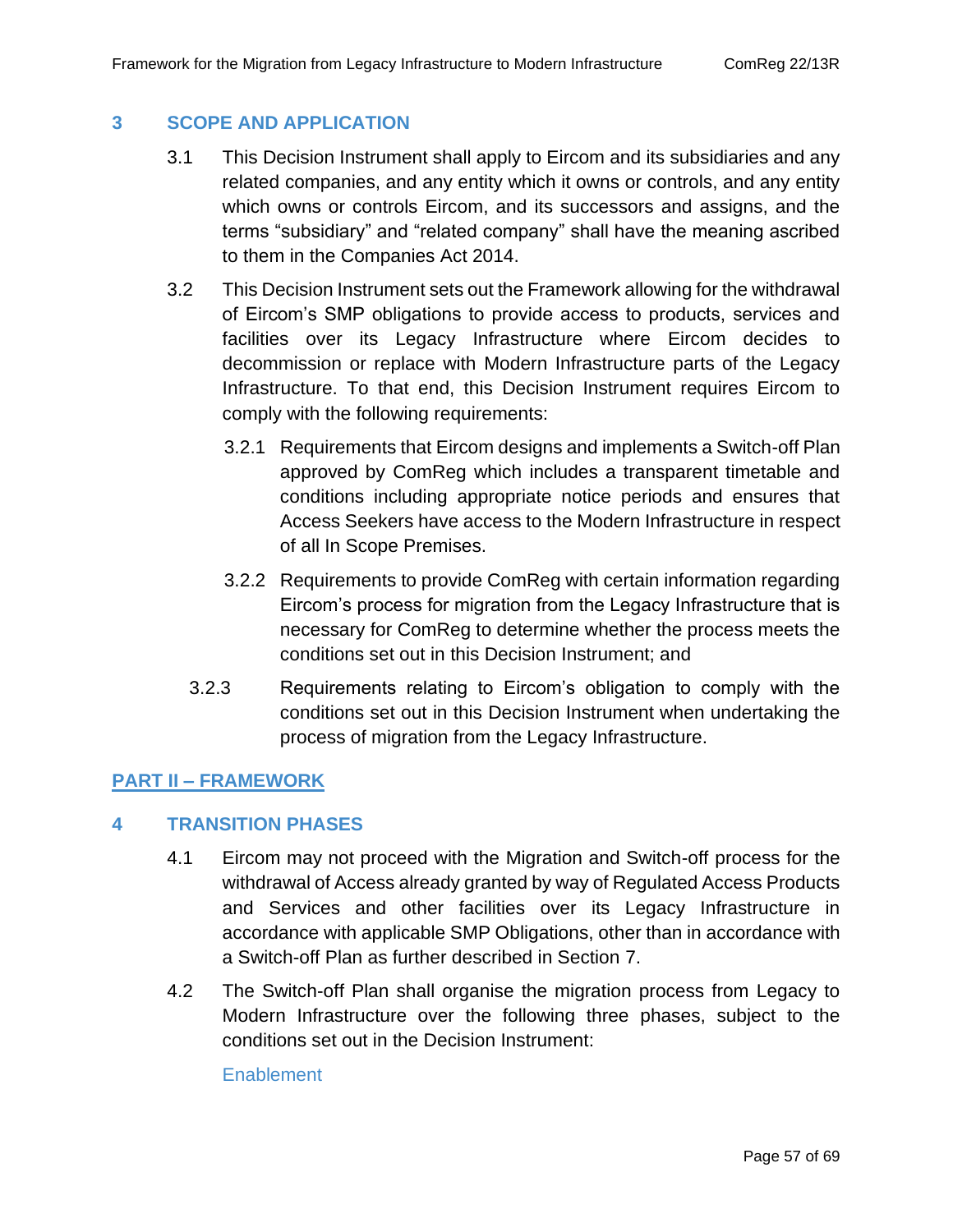4.2.1 An Enablement Phase, where Eircom shall in accordance with the requirements of the FACO Decision Instrument, the WLA Decision Instrument, the WCA Decision Instrument and the WHQA Decision Instrument, as applicable, and the requirements set out in Section [8,](#page-59-0) develop, test and trial the new ACPs to be offered on Eircom's Modern Infrastructure, to the extent necessary.

#### Migration and Switch-off

4.2.2 A Migration and Switch-off Phase, during which Eircom proceeds, on a Legacy Exchange Area by Legacy Exchange Area basis, to withdraw Access for itself and Access Seekers to the Legacy Infrastructure, where Modern Infrastructure is available to In Scope Premises.

#### **Decommission**

4.2.3 A Decommissioning Phase ensuring that obligations are withdrawn only in circumstances where the Legacy Infrastructure has been put in a permanent beyond-use state.

#### **5 ALTERNATIVE ACCESS**

- 5.1 It shall be a condition of approval that the Switch-off Plan identifies for all In Scope Premises how Access will be provided to Access Seekers on the Modern Infrastructure substituting the Legacy Infrastructure.
- 5.2 Where Access is to be provided over Eircom's Modern Infrastructure, the Switch-off Plan shall include, for each RAP provided over Legacy Infrastructure, at least one ACP.
- 5.3 In order for a product to be an ACP, the product shall:
	- 5.3.1 have at least equivalent features and performance as the legacy product which it is intended to replace;
	- 5.3.2 be delivered to the location of the legacy service NTU, at the End-User's premises;
	- 5.3.3 have at least service equivalence of the legacy product which it is intended to replace in terms of quality of service, the proposed service delivery, service assurance, service availability, SLAs and KPIs; and
	- 5.3.4 is of a comparable price to the legacy product it is intended to replace.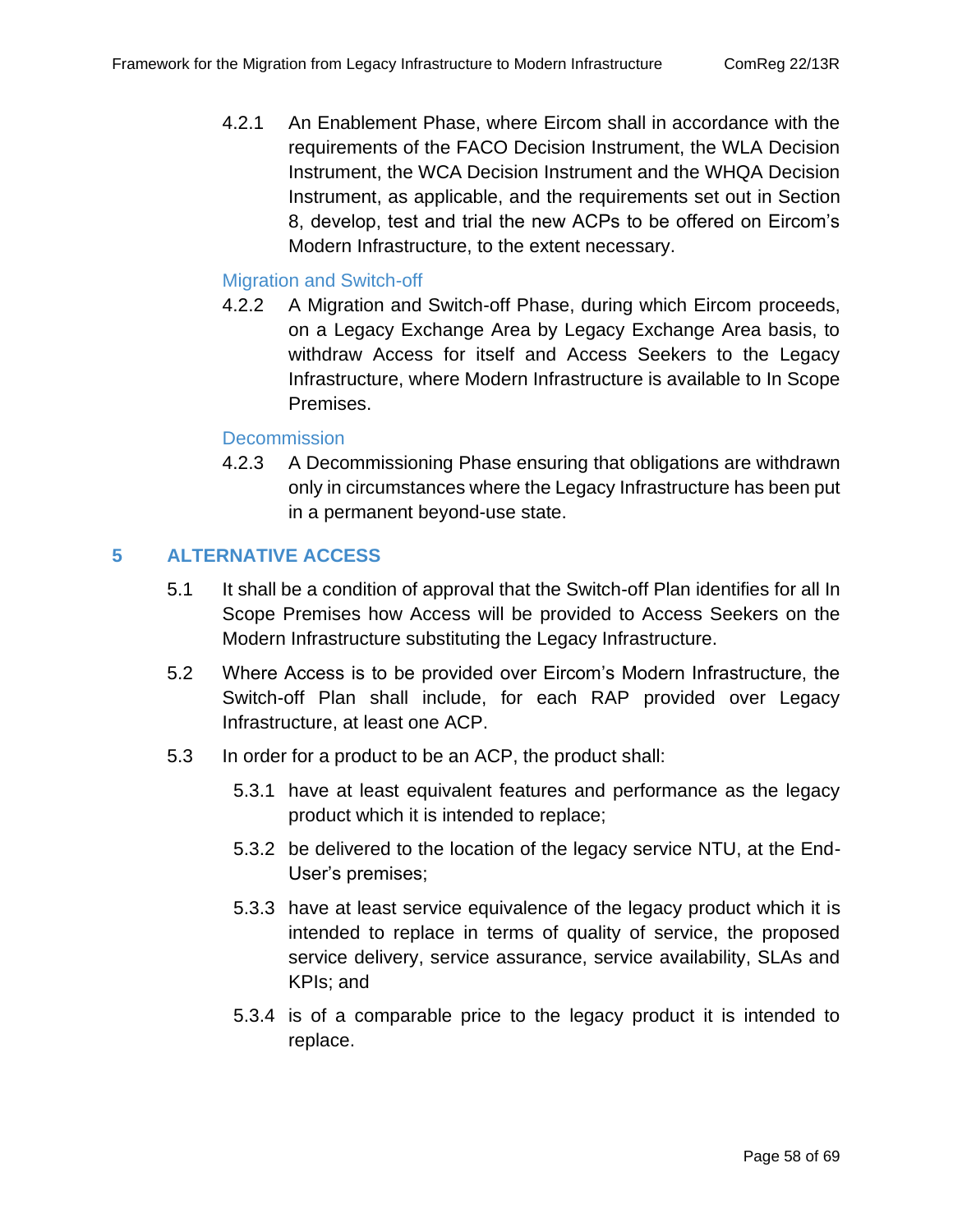5.4 An In Scope Premises shall be considered to be passed by Eircom's Modern Infrastructure where an Access Seeker is capable of ordering an ACP and having the ACP installed at the premises within 15 Working Days (excluding any End-User delay time) of receipt of the ACP order.

#### **6 END-USER PREMISES-SPECIFIC COSTS**

6.1 Where the delivery of an ACP at an In Scope Premises gives rise to Non-Standard Connection Costs relating to work carried out on private property, Eircom, if it wishes to withdraw access to legacy services at that premises, shall bear all such Non-Standard Connection Costs either from the time that Stop Sell has commenced following a Stop Sell Notice in respect of the Premises concerned (if Stop Sell applies) or from when a Switch-off (Phase 1) Notice has been published for all In Scope Premises in a Legacy Exchange Area.

#### **PART III – MIGRATION FROM LEGACY TO MODERN INFRASTRUCTURE AND COPPER SWITCH-OFF**

#### **7 SWITCH-OFF PLAN**

- 7.1 In the event that Eircom makes a decision to commence a migration from the Legacy Infrastructure, before any such commencement, Eircom shall provide in a timely manner formal written notification to ComReg of its plan (the "**Switch-off Proposal**").
- 7.2 Written notification for the purpose of Section 7.1 shall include the following information together with copy of all documents that Eircom relies on as part of its Switch-off Proposal and to fulfil the conditions set out in this Decision Instrument:
	- 7.2.1 For each RAP offered on Legacy Infrastructure, the ACP to be offered on Eircom's Modern Infrastructure;
	- 7.2.2 A detailed process document stating:
		- a) the anticipated timeline for the key stages of the Migration from Legacy Infrastructure, including timelines for each of the phases such as design, testing, trial and implementation;
		- b) the anticipated timeline for the completion of the Migration and Switch-off for all legacy exchanges, to include forecast dates (on a quarter and year basis) for the Milestones and Notices set out in Sections [9](#page-61-0) and [10;](#page-63-0)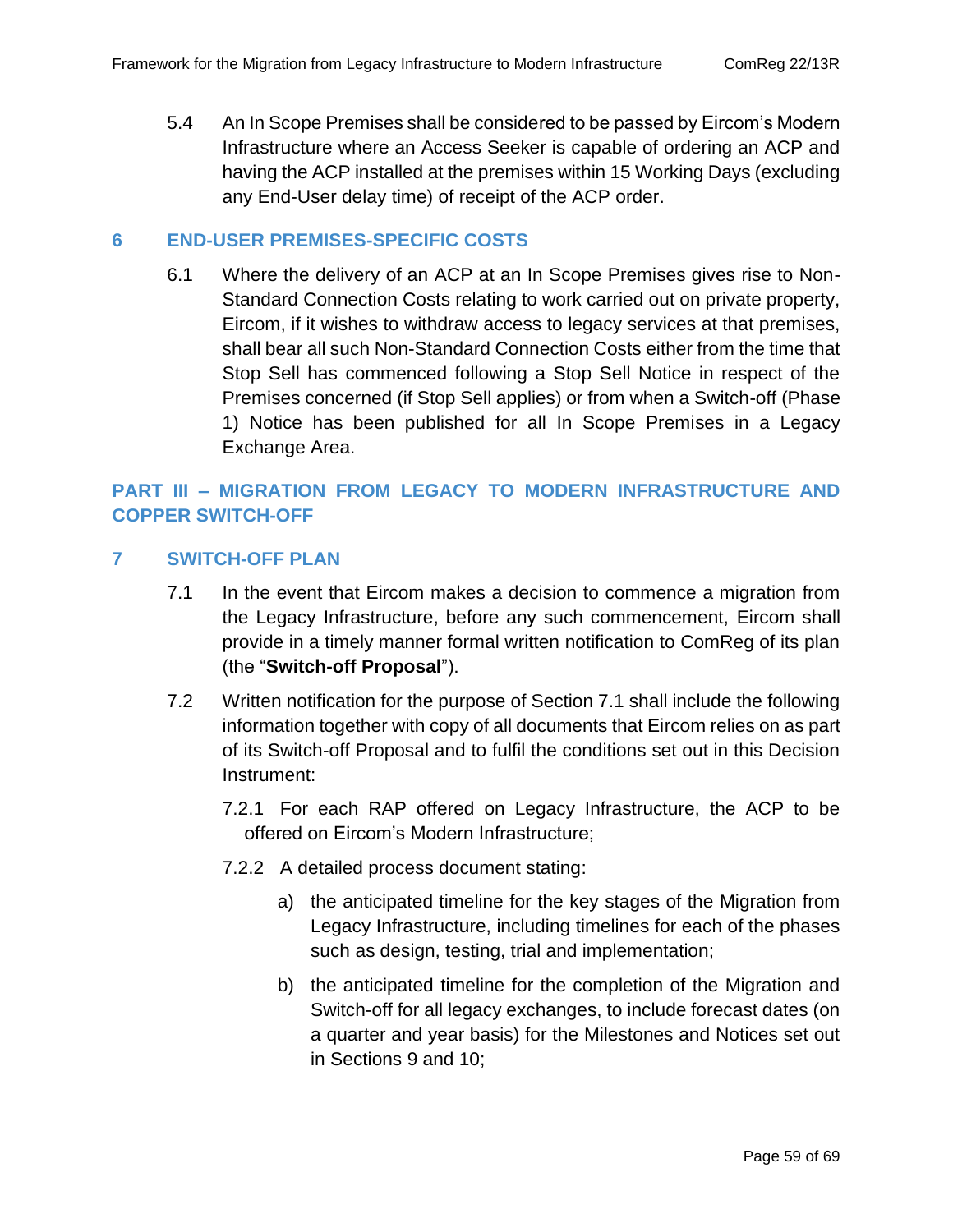- c) the decommissioning method and timeline after the Migration and Switch-off Phase of a Legacy Exchange Area is completed;
- d) a detailed process for Access Seekers and RSPs to follow in order to register an End-User as an Exempt User; and
- e) all other information that Access Seekers will require in order to plan for and undertake their role in the proposed Migration from Legacy Infrastructure.
- 7.2.3 A communication plan to include the following:
	- a) Eircom's communication plan which shall be used to inform directly the Access Seekers and other industry stakeholders of the Migration from Legacy Infrastructure for the duration of the programme; and
	- b) Eircom's general information campaign which shall allow the general public to understand the concept and timing of the Migration from Legacy Infrastructure.
- 7.3 Eircom shall provide additional information to ComReg if requested, to enable ComReg to assess and approve the Switch-off Proposal.
- 7.4 Eircom shall submit the Switch-off Proposal to ComReg for assessment and approval by ComReg, at least three months before it proposes to publish the Switch-off Plan.
- 7.5 ComReg may require that Eircom amends the Switch-off Proposal in which case Eircom shall provide a new Switch-off Proposal (including a version showing changes made to the Switch-off Proposal) for assessment and approval by ComReg.
- 7.6 Within one month of the date of ComReg's written confirmation that the Switch-off Proposal meets all of the required conditions, Eircom shall publish its Switch-off Plan in the form of the final approved version of the Switch-off Proposal on its publicly available website.
- 7.7 Any material change to the Switch-off Plan, including for example as regards the ACPs to be offered on the Modern Infrastructure, shall require ComReg's prior approval. Within one month of receiving ComReg's approval, Eircom shall publish on its publicly available website, an updated Switch-off Plan showing the material change made.

#### <span id="page-59-0"></span>**8 ENABLEMENT PHASE**

8.1 Upon publication of Eircom's Switch-off Plan, Eircom shall commence the Enablement Phase.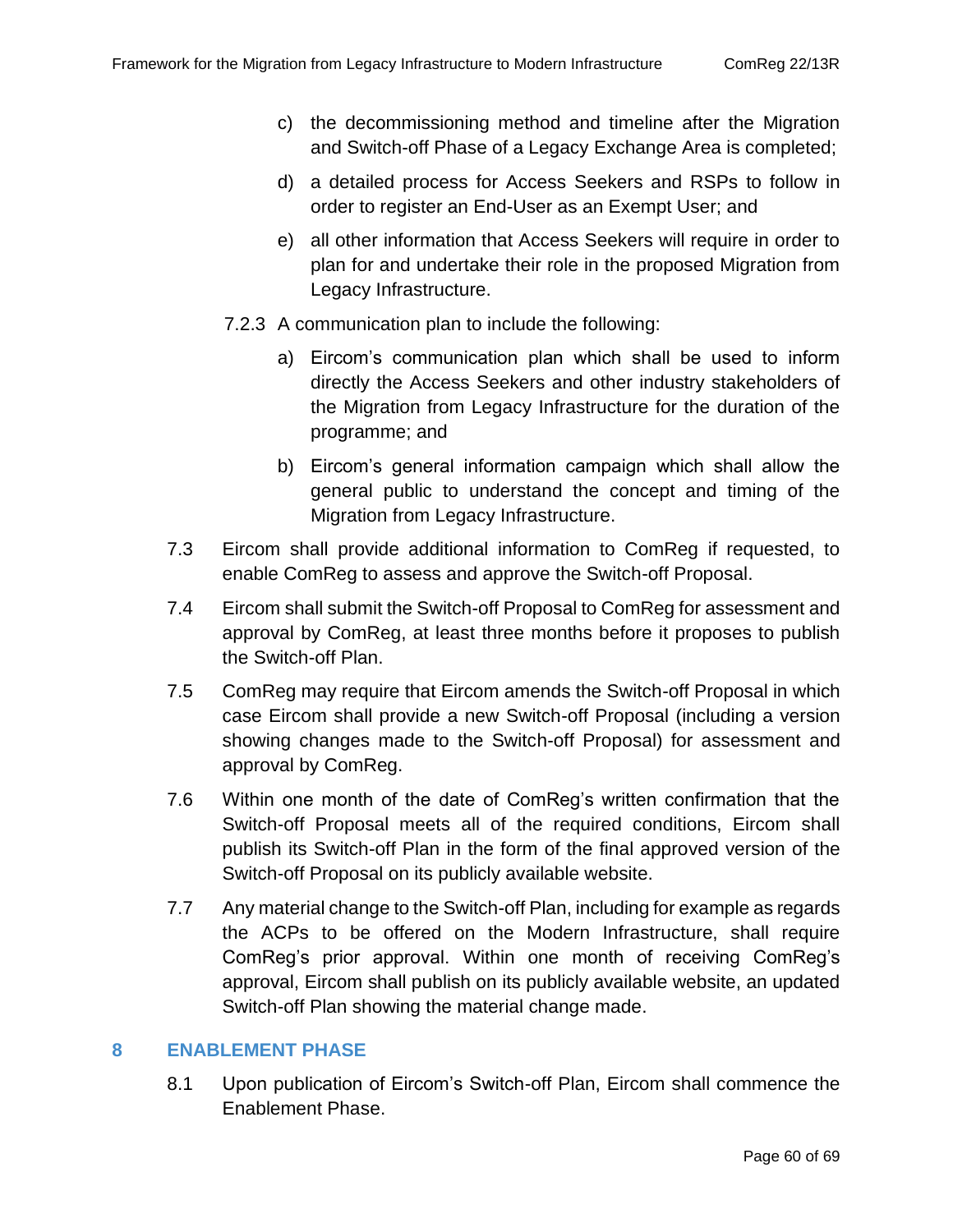- 8.2 Eircom shall follow its existing product development processes as set out in section 8 of the WLA DI, section 8 of the WCA DI, section 8 of the FACO DI and section 15 of the WHQA DI to develop the changes to existing RAPs (if required) and/or new RAPs, including IT and processes required to support migrations.
- 8.3 Eircom shall carry out a trial which shall be designed and determined by Eircom but which, at a minimum, shall involve the following:
	- 8.3.1 Eircom shall invite all Access Seekers and RSPs to participate in the trial, by means of:
		- a) a direct written invitation issued to Access Seekers and RSPs that have signed the relevant reference offer provided by Eircom; and
		- b) the publication of a general invitation on Eircom's publicly available website;
	- 8.3.2 Eircom shall provide a statement of the objectives of the trial and the requirements for participation to all Access Seekers and RSPs in sufficient time to allow participation;
	- 8.3.3 The trial must be for a reasonable period, sufficient to achieve the objectives of the trial;
	- 8.3.4 Eircom shall notify ComReg in writing at least one month in advance of the proposed trial being notified to Access Seekers and RSPs in accordance with section 8.3.1 above, or as otherwise agreed with ComReg;
	- 8.3.5 Eircom shall notify Access Seekers at least three months in advance of the commencement of the proposed trial, in accordance with section 8.3.1 above, or as otherwise agreed with ComReg;
	- 8.3.6 As part of the trial, Eircom shall maintain a log of all of the issues encountered during the trial. At the end of the trial, Eircom shall provide ComReg with a report setting out each of the issues encountered and how each issue was resolved;
	- 8.3.7 Eircom shall terminate a trial at least one month prior to the launch of the new or amended product, service or facility being trialled or as otherwise agreed with ComReg; and
	- 8.3.8 At the end of the trial, Eircom shall notify any new ACP(s) to ComReg based on the relevant applicable obligations in the relevant market.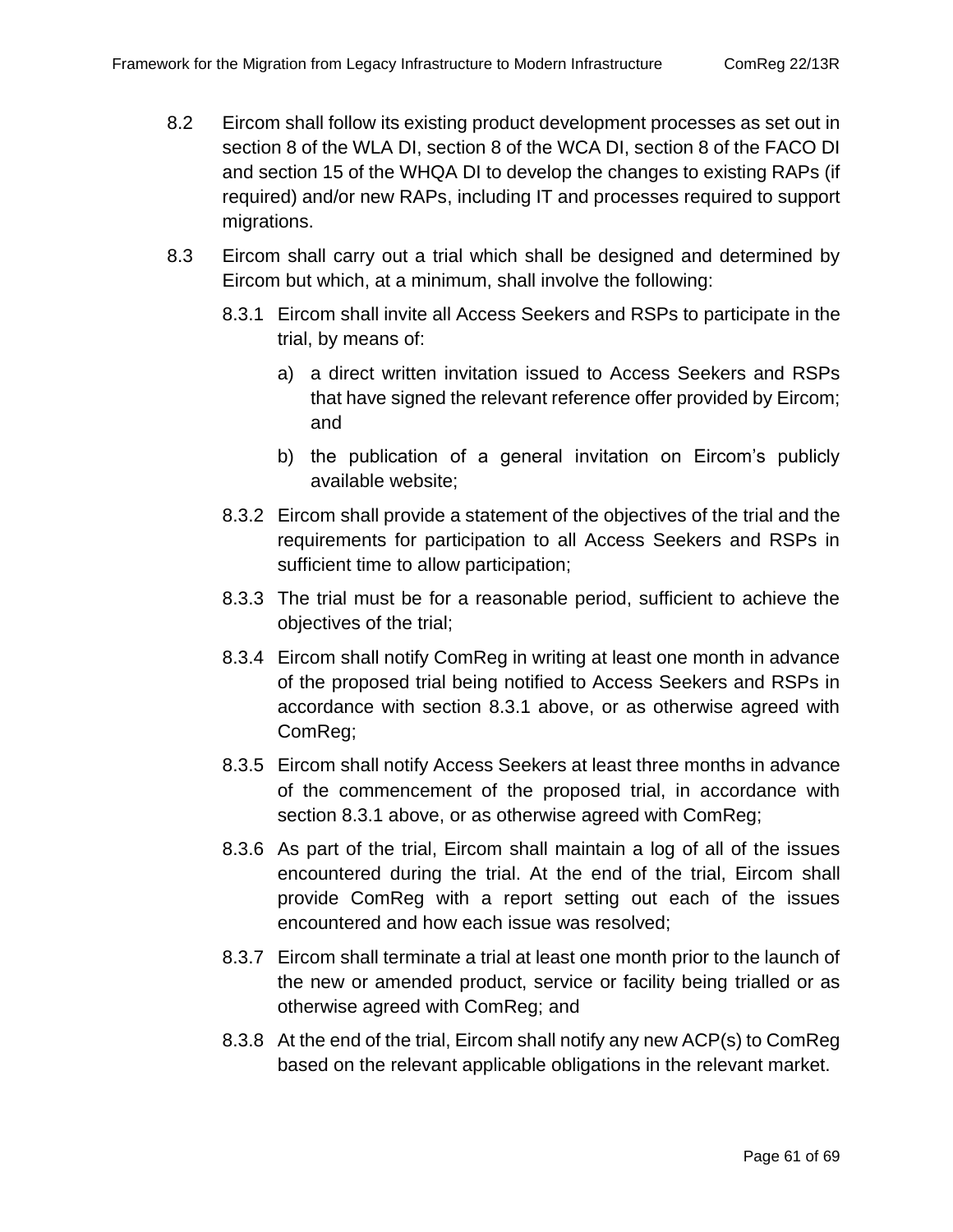#### <span id="page-61-0"></span>**9 MIGRATION AND SWITCH-OFF PHASE**

- <span id="page-61-2"></span>9.1 Eircom shall not proceed to the Migration and Switch-off Phase in respect of a Legacy Exchange Area until such time that:
	- 9.1.1 Where Eircom has elected to implement Stop Sell in respect of that Legacy Exchange Area, that at least 75% (or as otherwise agreed with ComReg) of In Scope Premises are passed by Modern Infrastructure (**Milestone 1**); or
	- 9.1.2 Where Eircom has elected not to implement Stop Sell in respect of that Legacy Exchange Area, that 100% of In Scope Premises are passed by Modern Infrastructure, subject to Section 9.2 (**Milestone 2**);

subject to the conditions set out in this Section [9.](#page-61-0)

- <span id="page-61-3"></span><span id="page-61-1"></span>9.2 Where less than 100% of In Scope Premises are passed by Modern Infrastructure, Eircom may, no later than one month in advance of the date Eircom intends to publish a Switch-off (Phase 1) Notice referred to in Sections 9.7 to 9.10, seek in writing ComReg's prior approval to proceed to Milestone 2 providing a report on a Legacy Exchange Area basis containing the following information:
	- 9.2.1 the Eircodes of the In Scope Premises that are not passed by Modern Infrastructure;
	- 9.2.2 the Address Reference Database ("**ARD**") IDs of the premises;
	- 9.2.3 the reasons why Modern Infrastructure is not available (per premises), including the identity of the network operator offering wholesale access on an FTTH network passing the premises, where applicable;
	- 9.2.4 the legacy service status (no existing copper connection, ceased in situ, active) and legacy service (if active); and
	- 9.2.5 the identity of the RSP(s) where the legacy service status is active.
- 9.3 For the purpose of Section [9.2,](#page-61-1) ComReg may require any additional information that ComReg considers is necessary to its determining whether to allow Eircom to proceed to Milestone 2, and attach any conditions as it considers appropriate in all the circumstances to its approval, including for the avoidance of doubt a condition, where and if appropriate, that Section [9.15](#page-63-1) applies.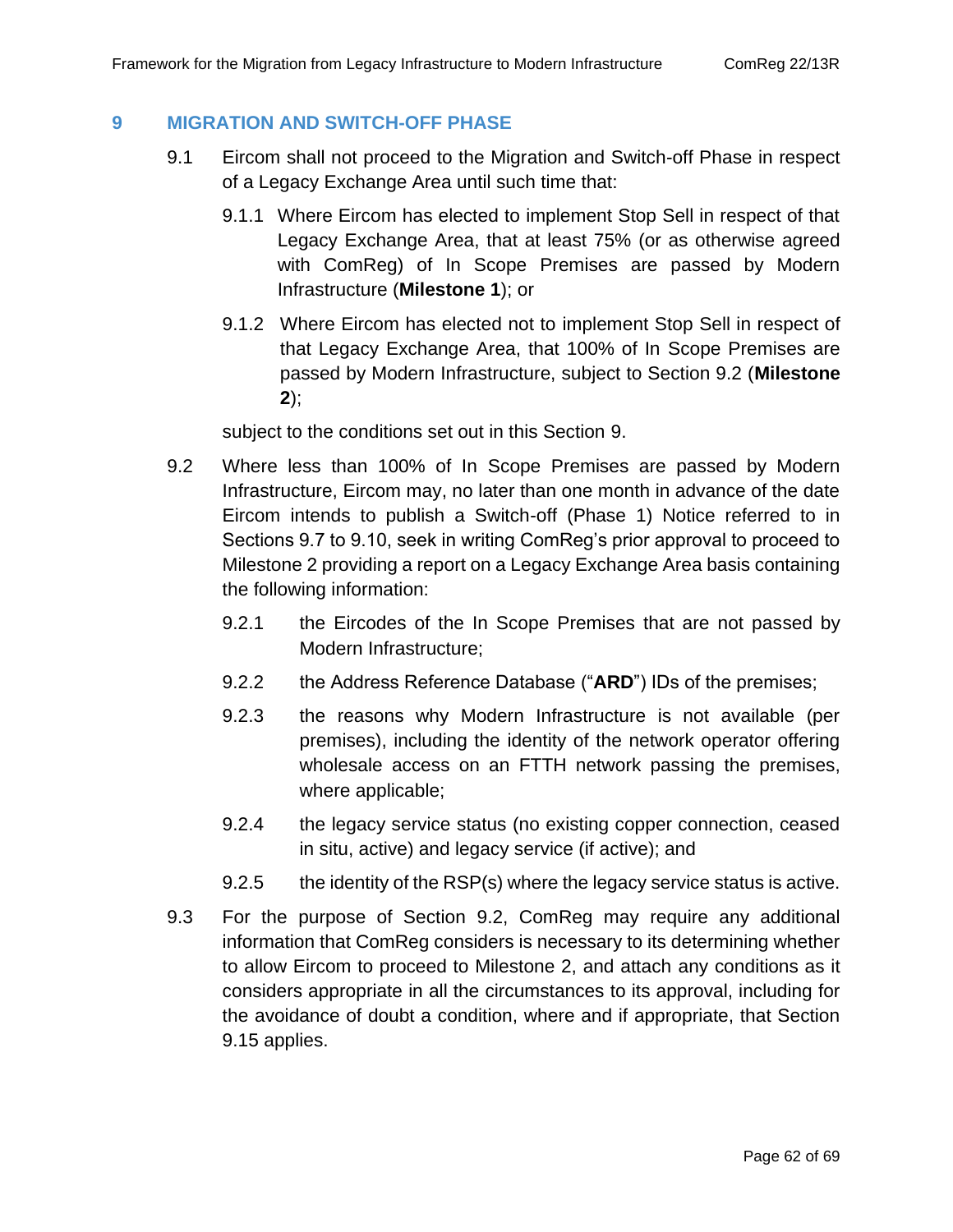#### **Stop Sell**

- 9.4 Upon Milestone 1 being reached in accordance with Section [9.1,](#page-61-2) Eircom may implement Stop Sell in respect of at least 75% of In Scope Premises within the Legacy Exchange Area marked on the APQ File as passed by Modern Infrastructure, subject to providing six months' notice to Access Seekers by way of publication of a Stop Sell Notice on its publicly available website.
- 9.5 In each Legacy Exchange Area where Stop Sell applies, Eircom shall continue to provide Access to Legacy Infrastructure to those In Scope Premises not passed by Modern Infrastructure on the day the Stop Sell Notice is published and may only implement Stop Sell in respect of those Premises on providing Access Seekers with 28 days' notice as these premises are passed by Modern Infrastructure and added to Eircom's APQ File.
- 9.6 A Stop Sell may only apply in respect of a Legacy Exchange Area for a maximum period of two years unless Milestone 2 is triggered in accordance with Section [9.7.](#page-62-0) Where Milestone 2 is not triggered within two years of Stop Sell commencement, Stop Sell shall lapse and Eircom shall provide Access to the Legacy Network in the Legacy Exchange Area in accordance with applicable SMP obligations.

#### **Switch-off (Phase 1) Notices**

- <span id="page-62-0"></span>9.7 Upon Milestone 2 being reached in accordance with Sectio[n 9.1.2](#page-61-3) or Section [9.2,](#page-61-1) and a registration process allowing Access Seekers to register an End-User as an Exempt User is in place, Eircom may, save in respect of Exempt Users, withdraw access to Legacy Infrastructure in a Legacy Exchange Area subject to providing a minimum of 12 months' notice to Access Seekers in accordance with Section [9.8.](#page-62-1)
- <span id="page-62-1"></span>9.8 Eircom shall provide notice by publishing on its publicly available website a Switch-off (Phase 1) Notice, stating the forecast date on which Switch-off for End-Users (except for Exempt Users) is planned to take place at least 12 months in advance, and by confirming such date by publishing on its publicly available website a Switch-off (Phase 1) (Confirmation) Notice at least three months in advance of switch-off taking place.
- 9.9 Eircom shall not amend the date for switch-off set out in a Switch-off (Phase 1) (Confirmation) Notice without ComReg's prior approval.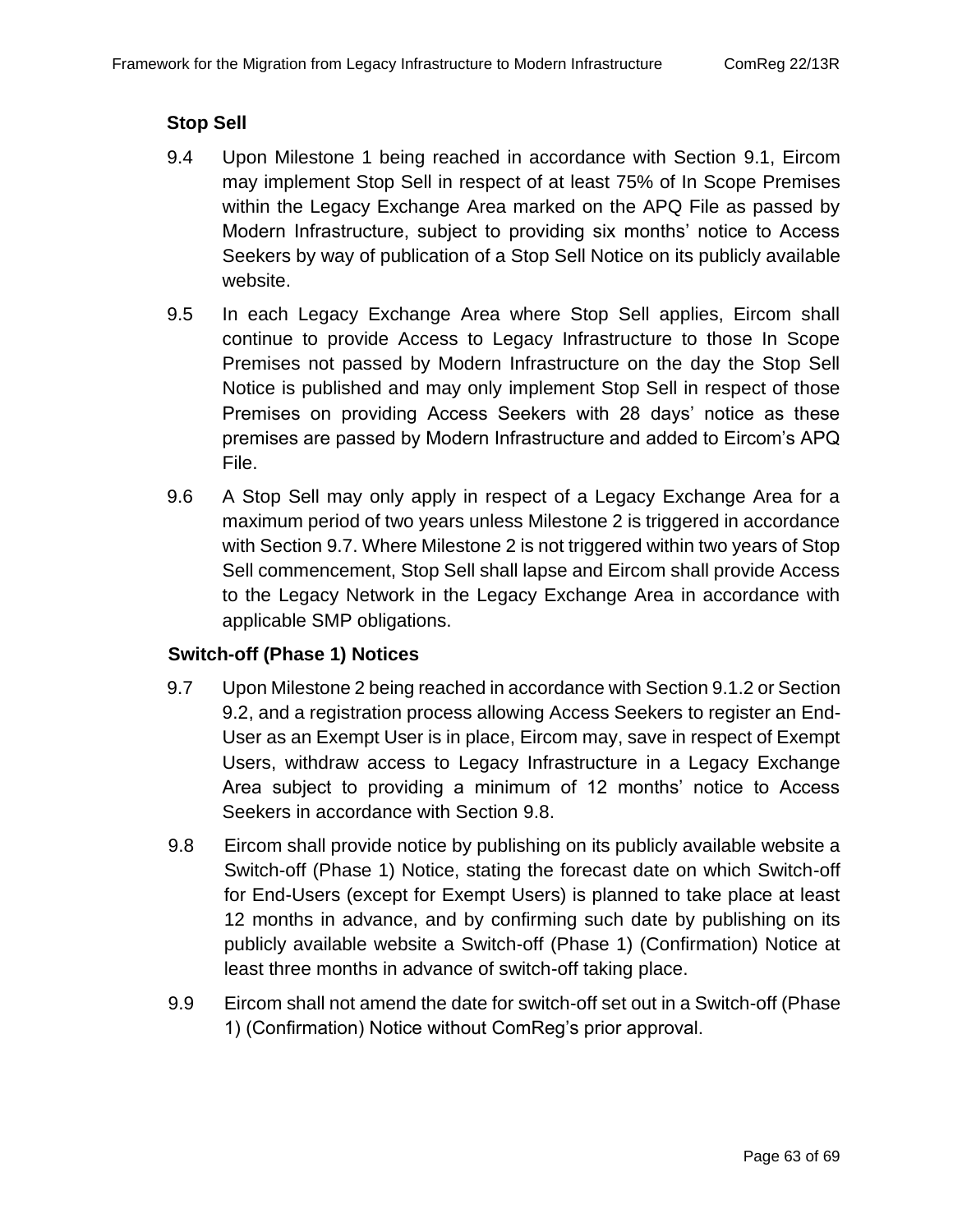9.10 Upon switch-off, Eircom shall publish on its publicly available website a Switch-off (Phase 1) Complete Notice confirming that all access to Legacy Infrastructure in the legacy exchange area concerned has been withdrawn save as regards Exempt Users.

#### **Switch-off (Phase 2) Notices**

- 9.11 On Switch-off having taken place for Users other than Exempt Users, Eircom may proceed with withdrawing access to Legacy Infrastructure for Exempt Users in a Legacy Exchange Area subject to having provided an additional six month notice to Access Seekers in accordance with Section [9.12.](#page-63-2)
- <span id="page-63-2"></span>9.12 Eircom shall provide notice by publishing on its publicly available website at least six months in advance, a Switch-off (Phase 2) Notice, stating the forecast date on which Switch-off for Exempt Users is planned to take place, and by confirming such date by publishing on its publicly available website a Switch-off (Phase 2) (Confirmation) Notice at least three months in advance of switch-off taking place.
- 9.13 Eircom shall not amend the date for switch-off set out in a Switch-off (Phase 2) (Confirmation) Notice without ComReg's prior approval.
- 9.14 Upon Switch-off, Eircom shall publish on its publicly available website a Switch-off (Phase 2) Complete Notice confirming that all Access to Legacy Infrastructure in the Legacy Exchange Area concerned has been withdrawn.

#### **Safeguard**

9.15 Save for those In Scope Premises the subject of an approval pursuant to Section [9.2,](#page-61-1) where Eircom finds that it cannot serve by an ACP an In Scope Premises within a Legacy Exchange Area in respect of which a Stop Sell applies or a Switch-off (Phase 1) Notice or a Switch-off (Phase 2) Notice as applicable has been published, Eircom shall provide the Access Seeker concerned with a TLS to that Premises no later than ten working days from receipt of the order for a TLS until such time that the premises can be connected to the Modern Infrastructure.

#### <span id="page-63-0"></span>**10 DECOMMISSIONING**

<span id="page-63-1"></span>10.1 Following publication of a Switch-off (Phase 2) Complete Notice in respect of a Legacy Exchange Area, Eircom shall not offer any services over the Legacy Infrastructure and shall promptly proceed to decommission the Legacy Infrastructure so that it is permanently put into a non-usable state in the Legacy Exchange Area.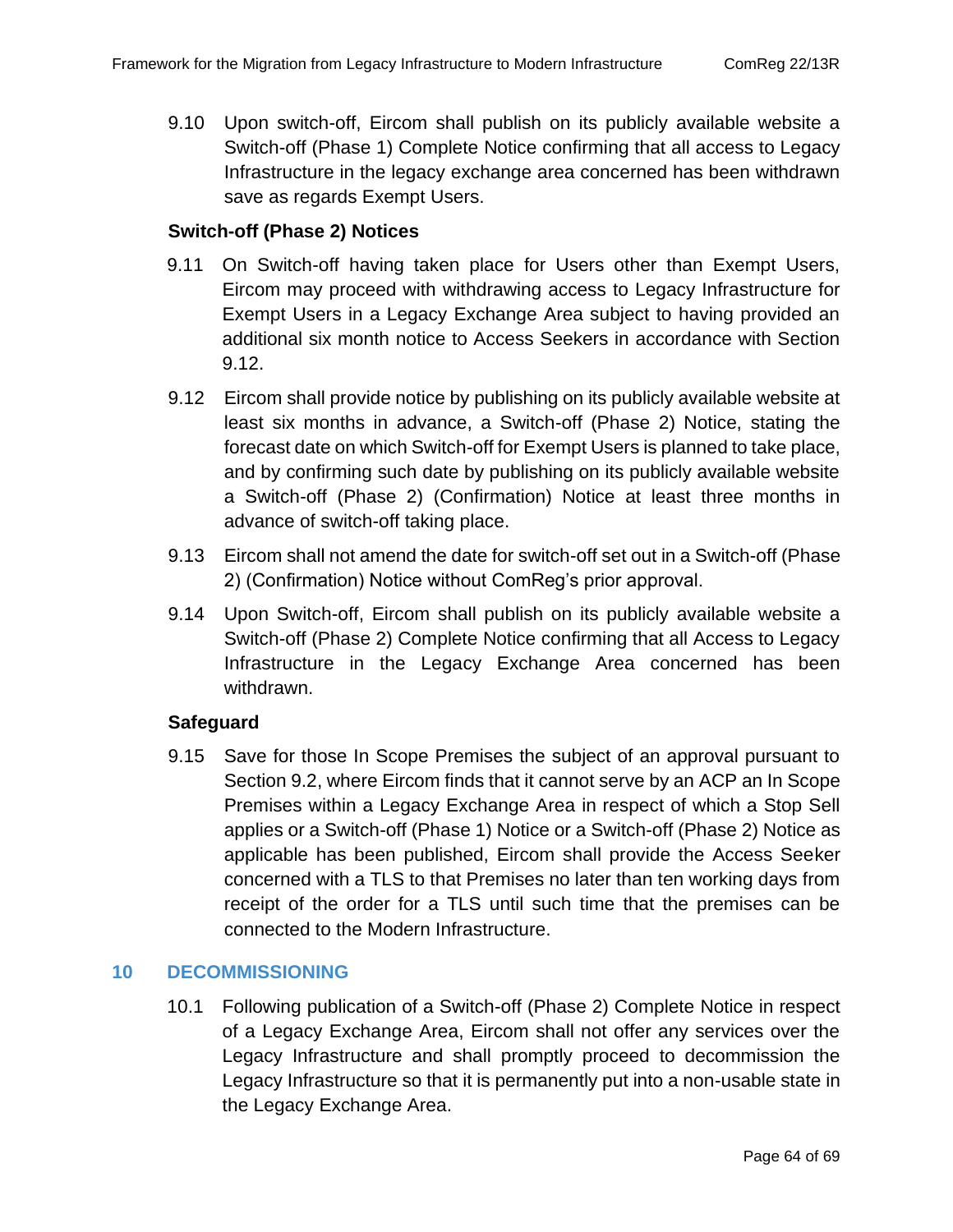10.2 Eircom shall provide a Decommission Notice to ComReg within one month of an exchange being Decommissioned.

#### **PART IV – MONITORING AND WITHDRAWAL**

#### **11 MONITORING**

- 11.1 Within one month of the commencement of the Migration and Switch-off Phase set out in Section [9](#page-61-0) of this Decision Instrument, Eircom shall, on a monthly basis, publish information to ComReg and Access Seekers to ensure that industry and ComReg can monitor the progress of the Migration and Switch-off Phase.
- 11.2 Eircom shall publish the monthly report containing this information on its publicly available website and keep each such monthly report available for viewing on Eircom's publicly available website until at least two months after all exchanges listed in Eircom's Switch-off Plan have been Decommissioned.
- 11.3 Each monthly report shall include, for each legacy exchange referring to the name and code of that legacy exchange, the following information:
	- Whether Stop Sell applies: Y/N;
	- (b) Stop Sell notice date if applicable;
	- Number of premises with a ceased in-situ copper line or active copperbased service in the Legacy Exchange Area;
	- $(d)$ Number of premises in Legacy Exchange Area passed with Modern Infrastructure at Stop Sell notice date;
	- Percentage of premises in Legacy Exchange Area passed with (e) Modern Infrastructure at Stop Sell notice date;
	- Number of premises in Legacy Exchange Area passed with Modern  $(f)$ Infrastructure at Stop Sell date;
	- Percentage of premises in Legacy Exchange Area passed with  $(g)$ Modern Infrastructure at Stop Sell date;
	- $(h)$ Number of premises in Legacy Exchange Area passed with Modern Infrastructure;
	- $(i)$ Percentage of premises passed with Modern Infrastructure;
	- $(i)$ Number of premises with active legacy-based services;
	- $(k)$ Percentage of premises with active legacy copper-based services;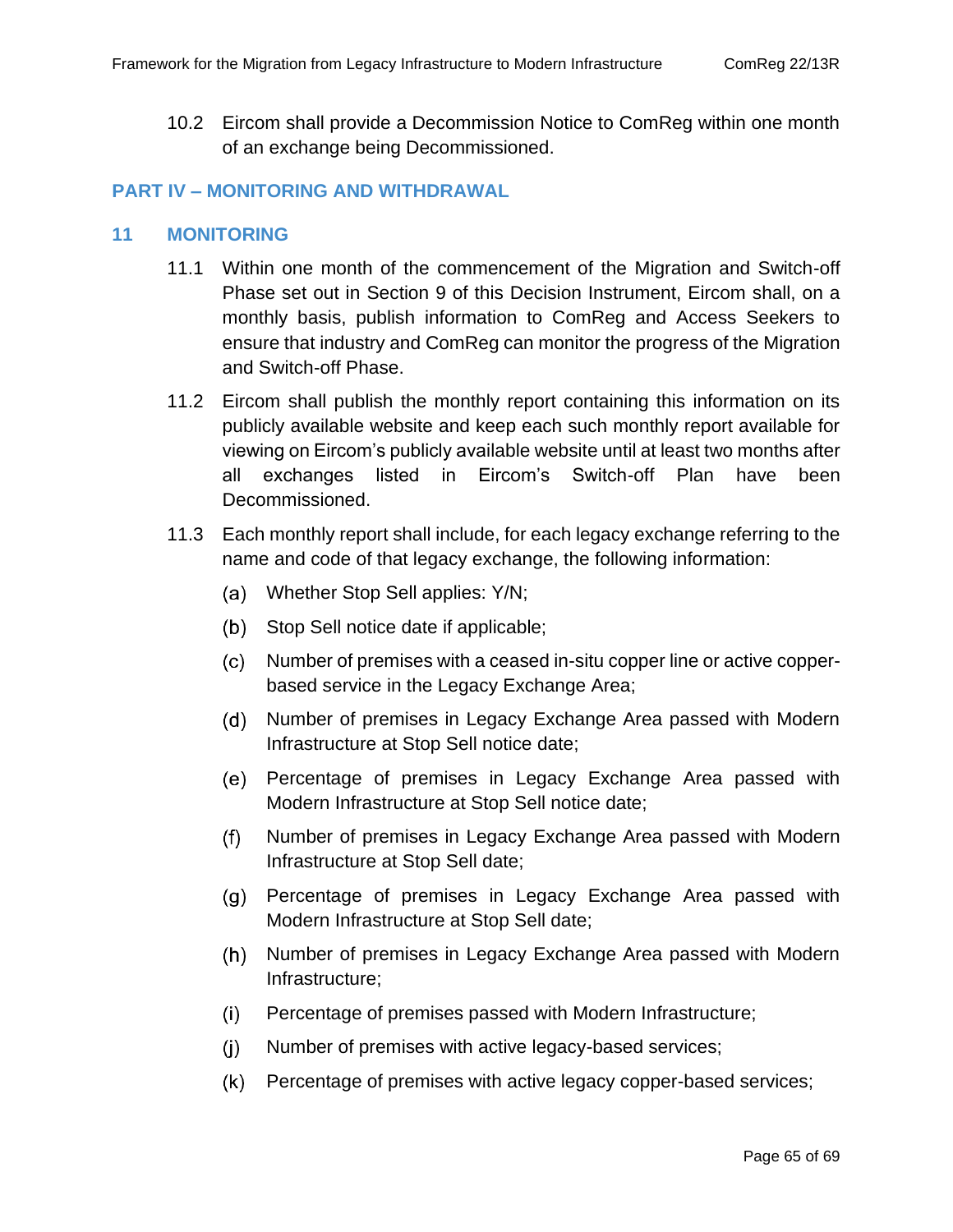- $(1)$ Number of premises with TLSs;
- (m) Number of Exempt Users registered;
- $(n)$ Stop Sell date (Milestone 1);
- Modern Infrastructure Rollout Complete date and Switch-off Phase 1 notice date (Milestone 2);
- $(p)$ Switch-off Phase 1 forecast date;
- Switch-off Phase 1 confirmation notice date;
- $(r)$ Switch-off Phase 1 complete and Switch-off Phase 2 notice date (Milestone 3);
- Switch-off Phase 2 forecast date;  $(s)$
- $(t)$ Switch-off Phase 2 confirmation notice date;
- Switch-off Phase 2 complete date (Milestone 4); and
- (v) Decommission date.

#### **12 WITHDRAWAL**

- 12.1 On a Legacy Exchange Area basis, in the case of a Stop Sell, from the date Eircom commences Stop Sell in respect of the Legacy Exchange Area, the obligations in the FACO Decision Instrument, the WLA Decision Instrument, the WCA Decision Instrument and the WHQA Decision Instrument to provide new Access to Undertakings in that Legacy Exchange Area shall be withdrawn only for those premises with access to the Modern Infrastructure.
- 12.2 On a Legacy Exchange Area basis, from the date Eircom publishes a Switch-off (Phase 1) Notice in respect of the Legacy Exchange Area, the obligations in the FACO Decision Instrument, the WLA Decision Instrument, the WCA Decision Instrument and the WHQA Decision Instrument to provide new Access to Undertakings in that Legacy Exchange Area shall be withdrawn.
- 12.3 On a Legacy Exchange Area basis:
	- 12.3.1 from the date when Eircom has issued a Switch-off (Phase 1) Complete Notice, Eircom shall be permitted not to meet requests for Access or provide services over Legacy Infrastructure in that Legacy Exchange Area, in respect of End-Users other than Exempt End-Users; and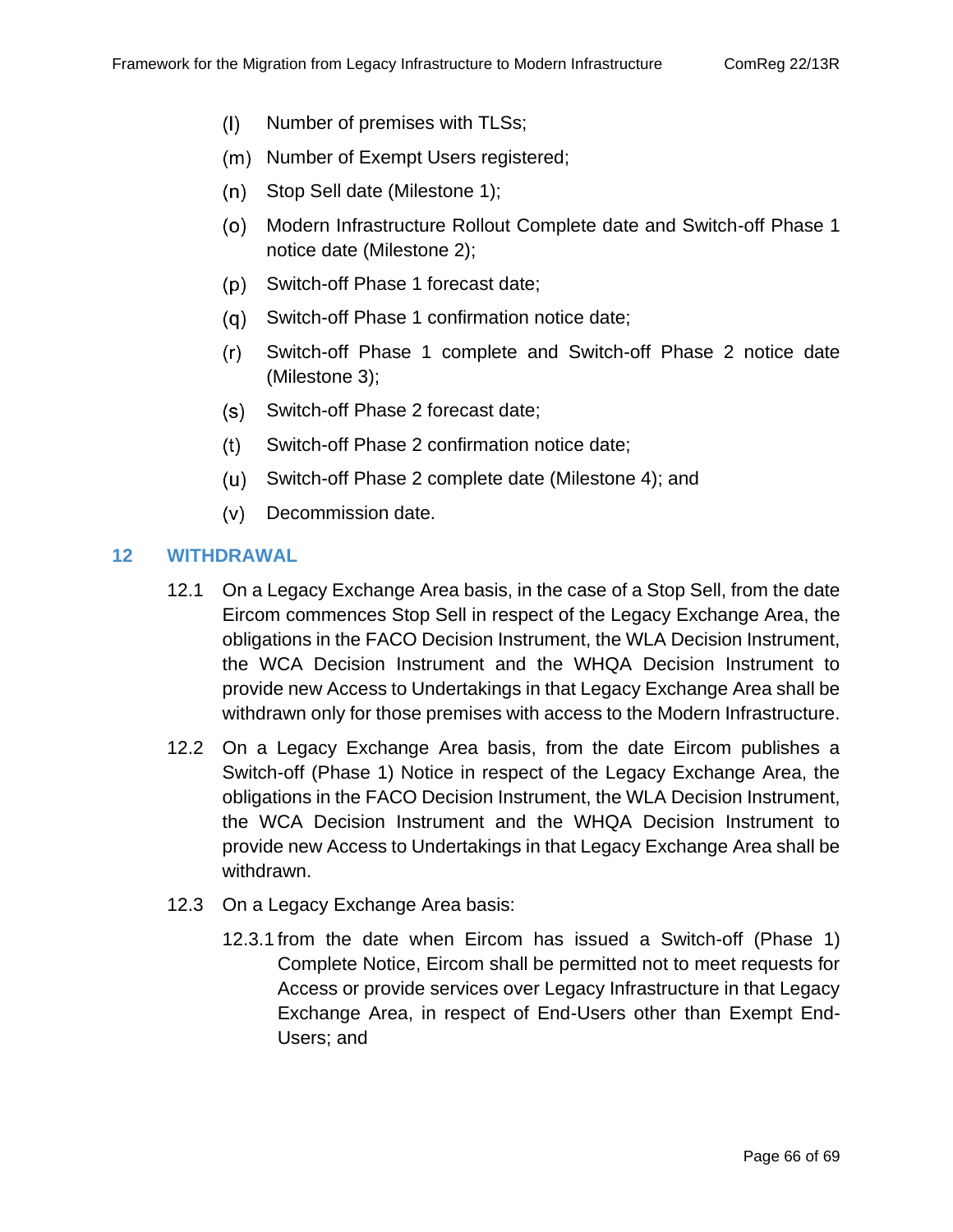- 12.3.2 from the date when Eircom has issued a Switch-off (Phase 2) Complete Notice Eircom shall be permitted not to meet requests for Access or provide services over Legacy Infrastructure in that Legacy Exchange Area.
- 12.4 On a Legacy Exchange Area basis, from the date Eircom publishes a Decommission Notice in respect of the exchange, the obligations in the FACO Decision Instrument, WLA Decision Instrument, WCA Decision Instrument and WHQA Decision Instrument to provide any Access to Undertakings in that Legacy Exchange Area shall be withdrawn.

#### **PART V – OPERATION AND EFFECTIVE DATE**

#### **13 STATUTORY POWERS NOT AFFECTED**

13.1 Nothing in this Decision Instrument and these Directions shall operate to limit ComReg in the exercise and performance of its statutory powers or duties conferred on it under any primary or secondary legislation in force prior to or after the Effective Date of this Decision Instrument.

#### **14 MAINTENANCE OF OBLIGATIONS**

14.1 Unless expressly stated otherwise in this Decision Instrument, all obligations and requirements contained in Decision Notices and Directions made by ComReg applying to Eircom and in force immediately prior to the Effective Date of this Decision Instrument, including all obligations specified in ComReg Decision D10/18, ComReg Decision D11/18; ComReg Decision D05/15 and ComReg Decision D03/20 continue in force and Eircom shall comply with same.

#### **15 CONFLICT**

15.1 For the avoidance of doubt, to the extent that there is any conflict between a ComReg Decision Instrument or ComReg document dated prior to the Effective Date and Eircom's obligations now set out herein, this Decision Instrument shall prevail.

#### **16 SEVERANCE**

16.1 If any Section(s), clause(s) or provision(s), or portion(s) of this Decision Instrument, is(are) found to be invalid or prohibited by the Constitution, by any other law or judged by a court to be unlawful, void or unenforceable, that(those) Section(s), clause(s) or provision(s), or portion(s) shall, to the extent required, be severed from this Decision Instrument and rendered ineffective as far as possible without modifying the remaining Section(s),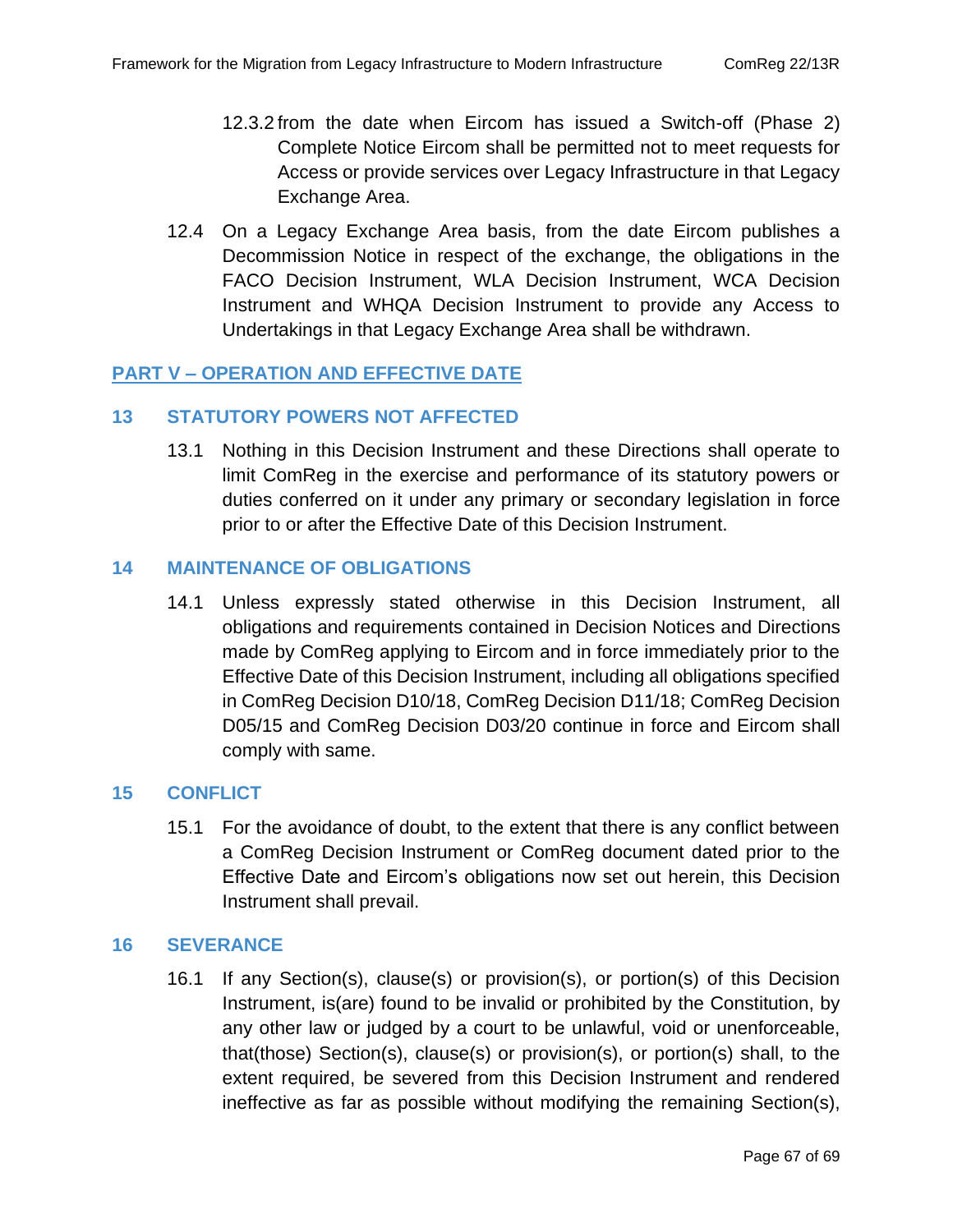clause(s) or provision(s), or portion(s) thereof, of this Decision Instrument, and shall not in any way affect the validity or enforcement of this Decision Instrument or other Decision Instruments.

#### **17 PUBLICATION, NOTIFICATION AND EFFECTIVE DATE**

- 17.1 This Decision Instrument shall be published on ComReg's website [\(www.comreg.ie\)](http://www.comreg.ie/) and notified to Eircom.
- <span id="page-67-0"></span>17.2 The Effective Date of this Decision Instrument shall be the date of its notification to Eircom.
- 17.3 This Decision Instrument shall remain in force until further notice by ComReg.

**ROBERT MOURIK COMMISSIONER THE COMMISSION FOR COMMUNICATIONS REGULATION THE […] DAY OF […] 202[X]**